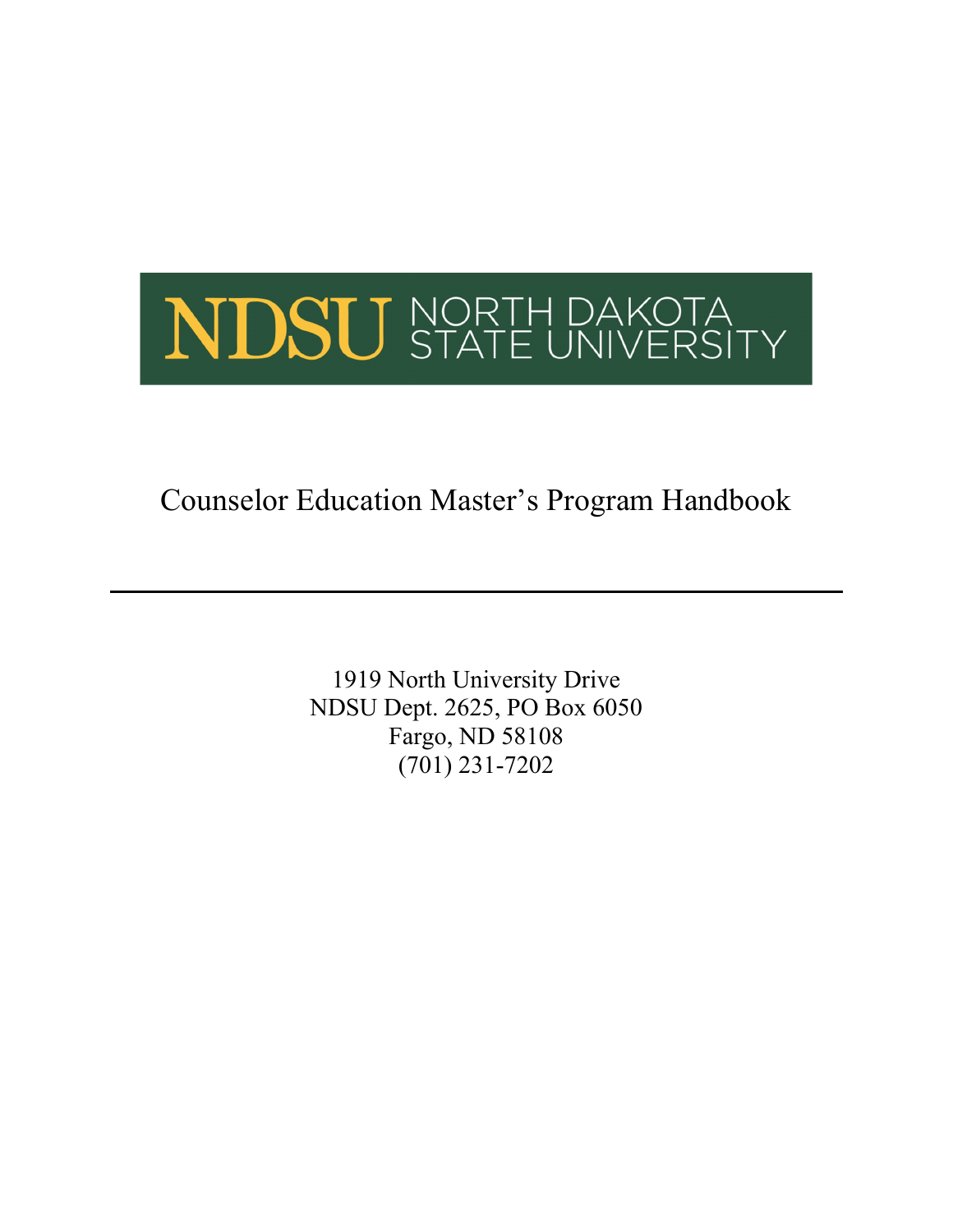May 19, 2021

To Students and Prospective Students:

Welcome to the Counselor Education Master's Program at North Dakota State University!

The *Counselor Education Master's Program Handbook* serves as a guide with valuable information for you as a current or prospective student. It was developed and revised on the basis of student recommendations and years of faculty experience.

The *Counselor Education Master's Program Handbook* is regularly updated. We value your feedback about program procedures, policies, and practices, so be sure to discuss any potential changes with your advisor. Counselor Education Program Faculty members honor your opinions and depend on you to keep us informed about how the program is serving you.

If, after reading the *Handbook*, you have questions, please contact one of the faculty members in person or by e-mail or phone.

Sincerely,

Jill R. Nelson, Ph.D. Carol Buchholz Holland, Ph.D., NCC Professor Associate Professor Doctoral Program Coordinator School Counseling Coordinator

Todd F. Lewis, Ph.D., LPC Professor Clinical Mental Health Counseling Coordinator

Jessica Danielson, Ph.D., LPCC-S, NCC Jodi L. Tangen, Ph.D., NCC, ACS Assistant Clinical Professor Associate Professor Clinical & Field Experience Coordinator Program Coordinator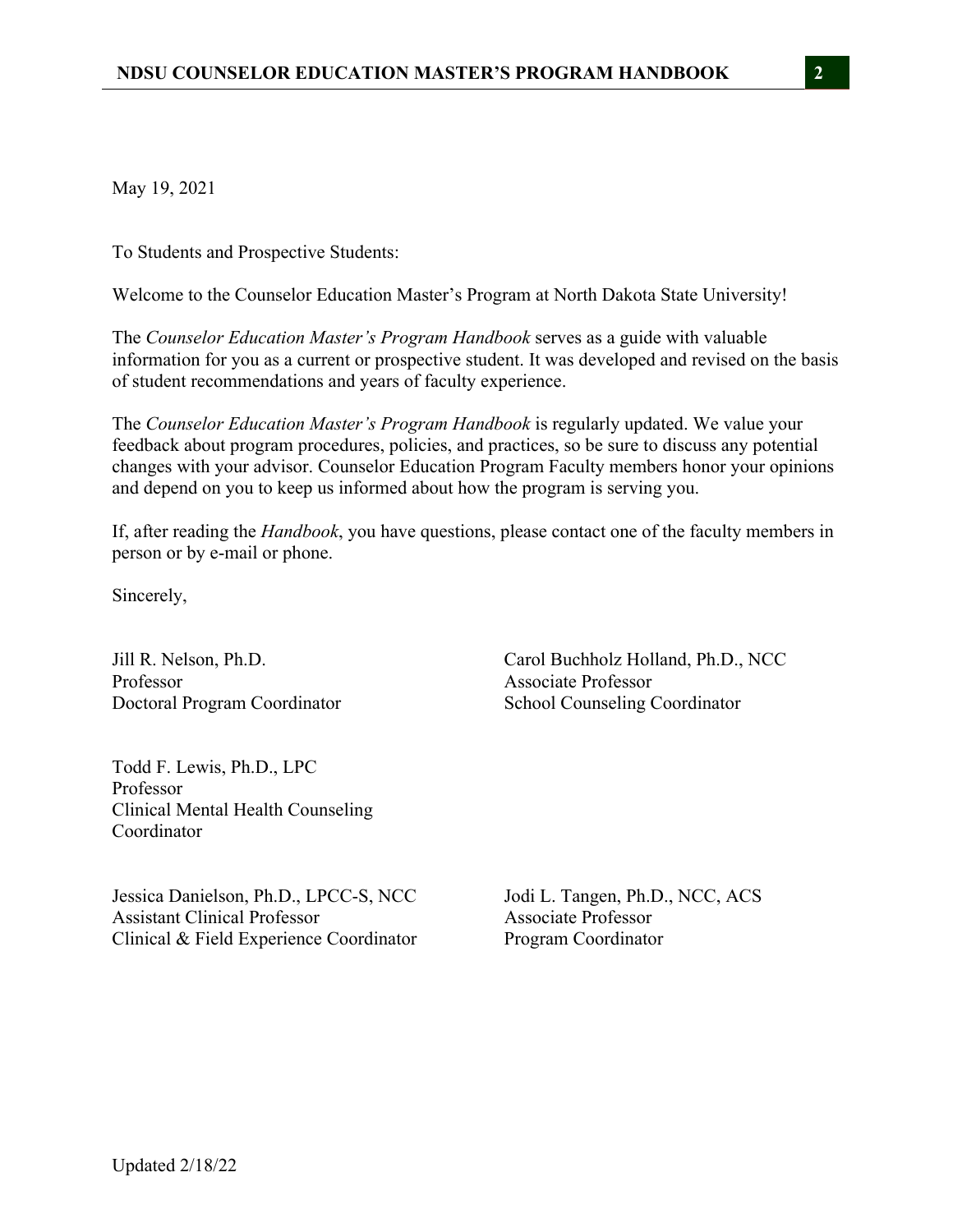### **RESERVATION OF RIGHTS**

Every effort is made to provide accurate and current information; however, the Counselor Education Faculty members reserve the right to change the policies, procedures, and practices of the program at any time, including those policies related to admission, instruction, and graduation. The right to add or delete courses, change program criteria, alter course content, adjust timelines, and impose or increase fees is similarly reserved. In some cases, requirements for the program and prerequisites for courses offered are effective even if they are not listed in this handbook. All such changes are effective at such times that the proper authorities determine, and may not only apply to prospective students, but also to those who already are enrolled in the program.  $\sim$  Counselor Education Faculty

#### **DISCLAIMER**

Catalogs and bulletins of educational institutions are usually prepared by faculty committees or administrative officers for the purpose of furnishing prospective students and other interested persons with information about the institutions that issue the same. Announcements contained in such printed materials are subject to change without notice and may not be regarded in the nature of binding obligations on the institution or the State. In times of changing conditions, it is especially necessary to have this definitely understood.  $\sim$  State Board of Higher Education

### **EQUAL OPPORTUNITY INSTITUTION**

North Dakota State University is fully committed to equal opportunity in employment decisions and educational programs and activities, in compliance with all applicable federal and state laws and including appropriate affirmative action efforts, for all individuals without regard to race, color, national origin, religion, sex, disability, age, Vietnam Era Veterans status, sexual orientation, status with regard to marriage or public assistance, or participation in lawful activity off the University's premises during non-working hours which is not in direct conflict with the essential business-related interests of the University.  $\sim$  North Dakota State University

#### **NON-DISCRIMINATION POLICY**

North Dakota State University does not discriminate on the basis of age, color, disability, expression/identity, gender, genetic information, marital status, national origin, public assistance status, race, religion, sex, sexual orientation, or status as a U.S. veteran.

 $\sim$  North Dakota State University

#### **STUDENTS WITH DISABILITIES**

Any students with disabilities or other special needs, who need special accommodations in this course, are invited to share these concerns or requests with the instructor and contact the Disability Services Office (www.ndsu.edu/disabilityservices) as soon as possible.

#### **LAND ACKNOWLEDGEMENT**

We collectively acknowledge that we gather at NDSU on the traditional land of the Anishinaabe, Dakota, Lakota, and Nakota peoples in addition to many diverse Indigenous People still connected to this land. We honor with gratitude the land itself and the people who have stewarded it through generations. As a land grant institution, we are committed to continuing to learn how to be better stewards of this land as well as building strong, trusting relationships with our Indigenous Peoples of this region.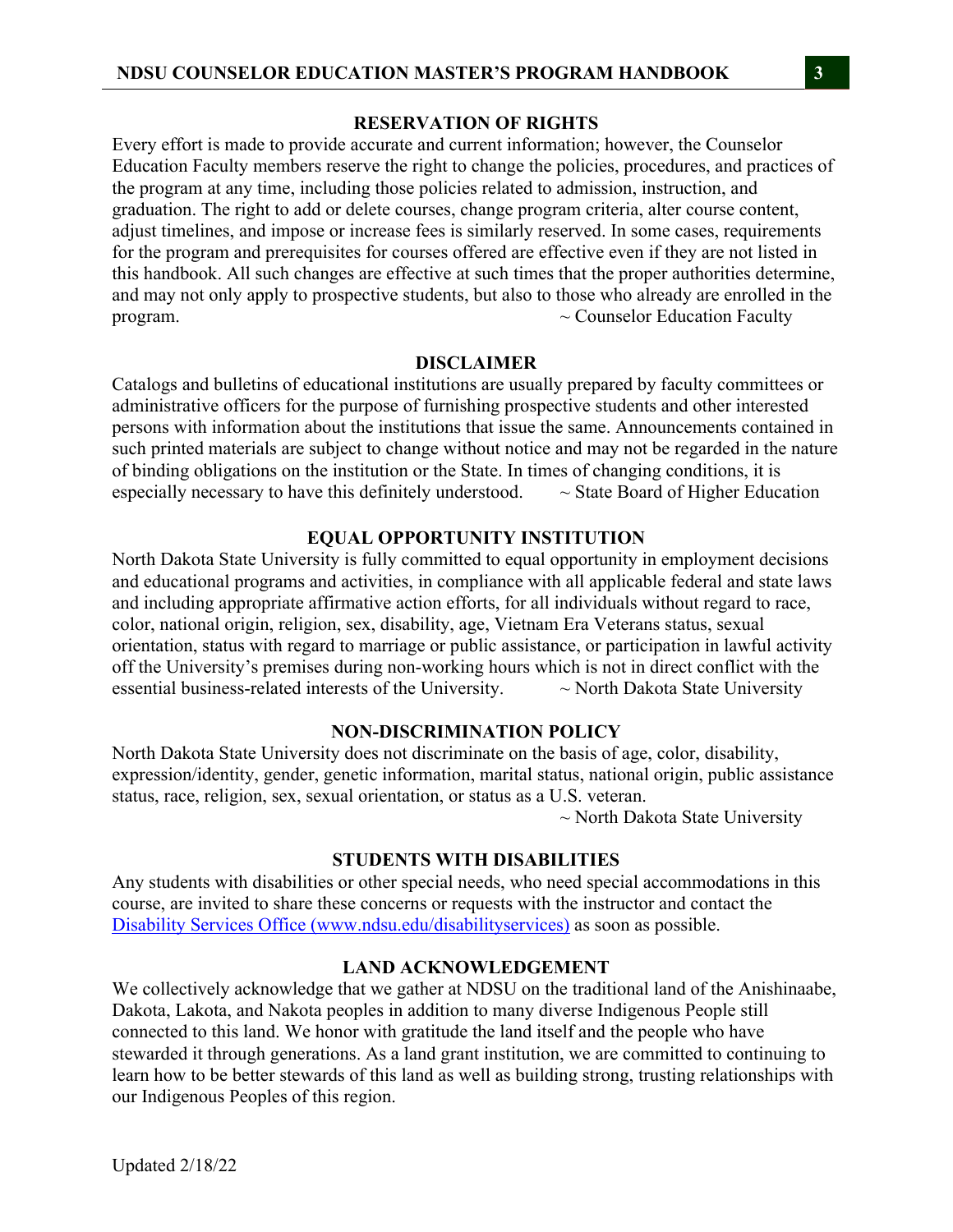# **TABLE OF CONTENTS**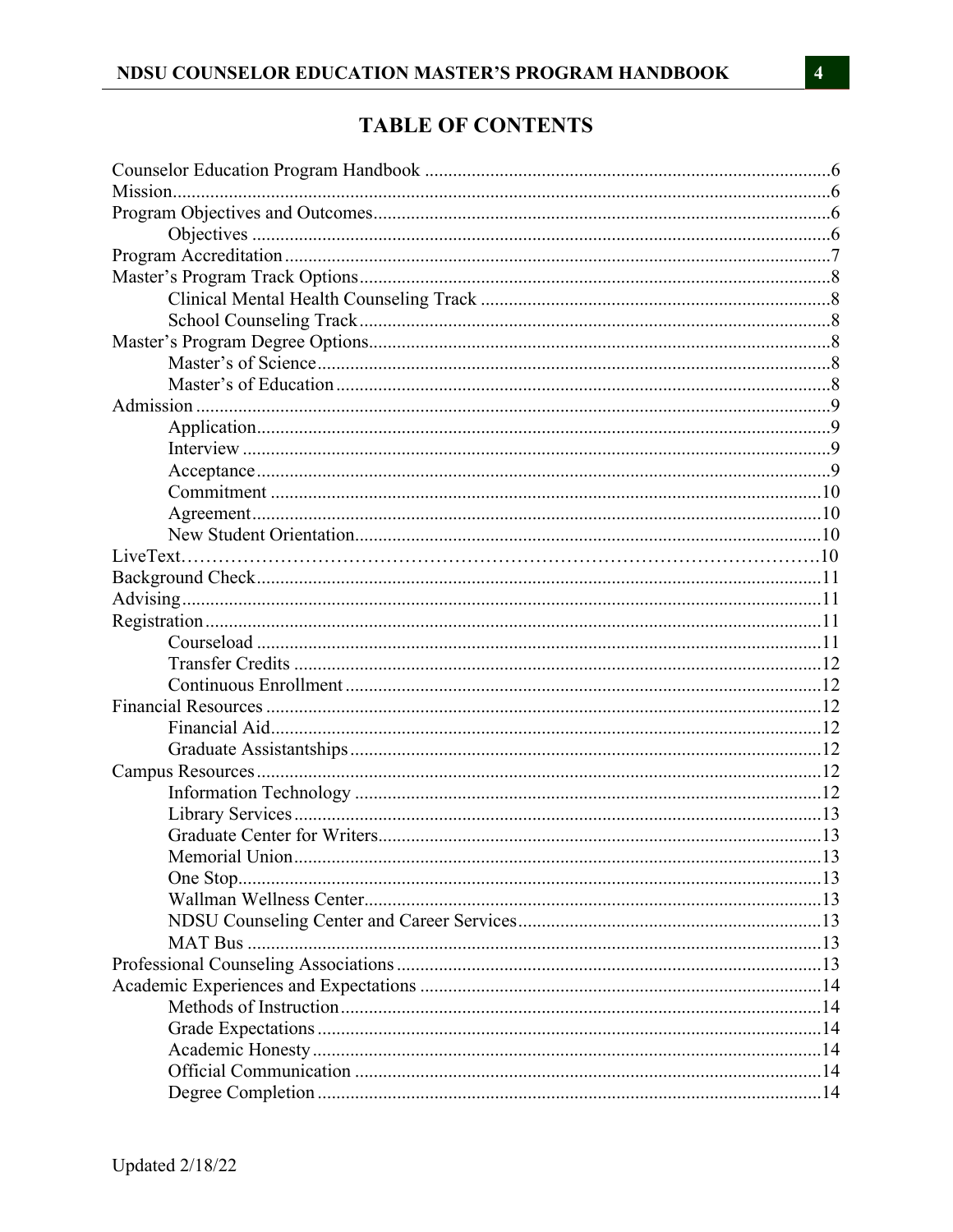# NDSU COUNSELOR EDUCATION MASTER'S PROGRAM HANDBOOK

| Comprehensive Exam (Counselor Preparation Comprehensive Exam or CPCE)18 |  |
|-------------------------------------------------------------------------|--|
|                                                                         |  |
|                                                                         |  |
|                                                                         |  |
|                                                                         |  |
|                                                                         |  |
|                                                                         |  |
|                                                                         |  |
|                                                                         |  |
|                                                                         |  |
|                                                                         |  |
|                                                                         |  |
|                                                                         |  |
|                                                                         |  |
|                                                                         |  |
|                                                                         |  |
|                                                                         |  |
|                                                                         |  |
|                                                                         |  |
|                                                                         |  |
|                                                                         |  |
|                                                                         |  |
|                                                                         |  |
|                                                                         |  |
|                                                                         |  |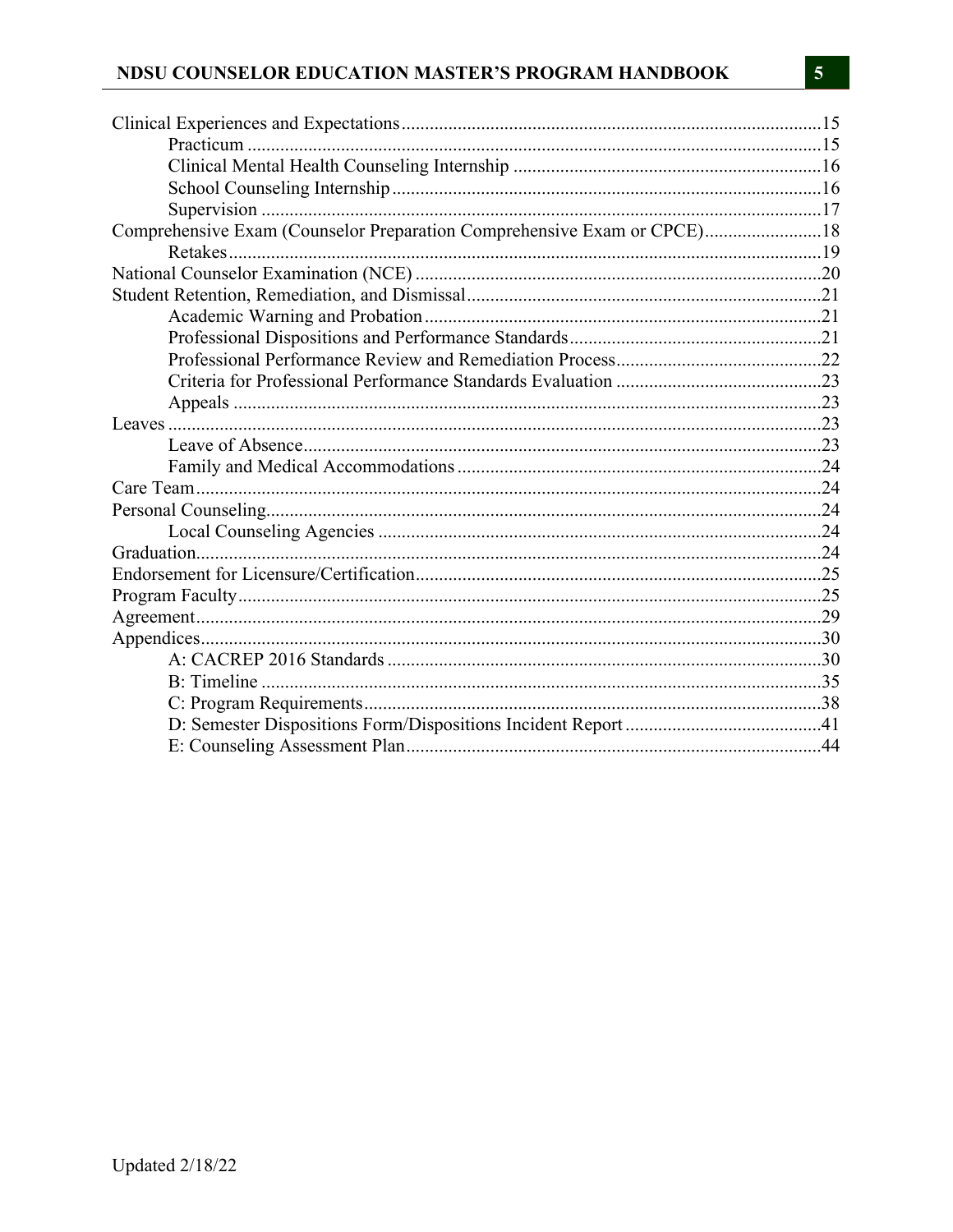### **COUNSELOR EDUCATION PROGRAM HANDBOOK**

The North Dakota State University (NDSU) Counselor Education Program (CNED) is housed within the School of Education and is located in the College of Human Sciences and Education. Master of Education (M.Ed.) and Master of Science (M.S.) degrees in both Clinical Mental Health Counseling and School Counseling are offered, along with a Doctor of Philosophy degree (Ph.D.) in Counselor Education and Supervision. The NDSU Counselor Education Program is the only CACREP-accredited program in North Dakota and is known in the region for high quality.

### **MISSION**

The mission of the NDSU counselor education program is to graduate students who possess the appropriate academic preparation, clinical skills, dispositions, and personal growth to excel as professional counselors and counselor educators. Our priorities focus on relational practices, teaching, research/scholarly activities, and service. The overall goal is to instill in students a commitment to life-long learning and professional counselor practice that integrates theory, ethically and culturally appropriate counseling strategies, research, and specific professional setting expectations. The standards promulgated by our accrediting body, CACREP, and a variety of professional associations guide the program's curriculum and objectives.

### **PROGRAM OBJECTIVES**

The NDSU counseling faculty expect students to:

- 1. Demonstrate knowledge of core areas of counseling, including helping relationships, group dynamics, professional orientation, research and evaluation, appraisal of individuals, human development, career, and social and cultural diversity
- 2. Articulate a sound theoretical foundation and identity as a counselor
- 3. Engage in self-awareness activities and reflection
- 4. Apply ethical standards in clinical practices
- 5. Increase knowledge of diverse populations and cultural differences
- 6. Utilize appropriate and varied strategies and interventions when working with clients
- 7. Engage in research practices and integrate scholarly artifacts into professional development
- 8. Collaborate with community and state partners, and other stakeholders to provide services to diverse populations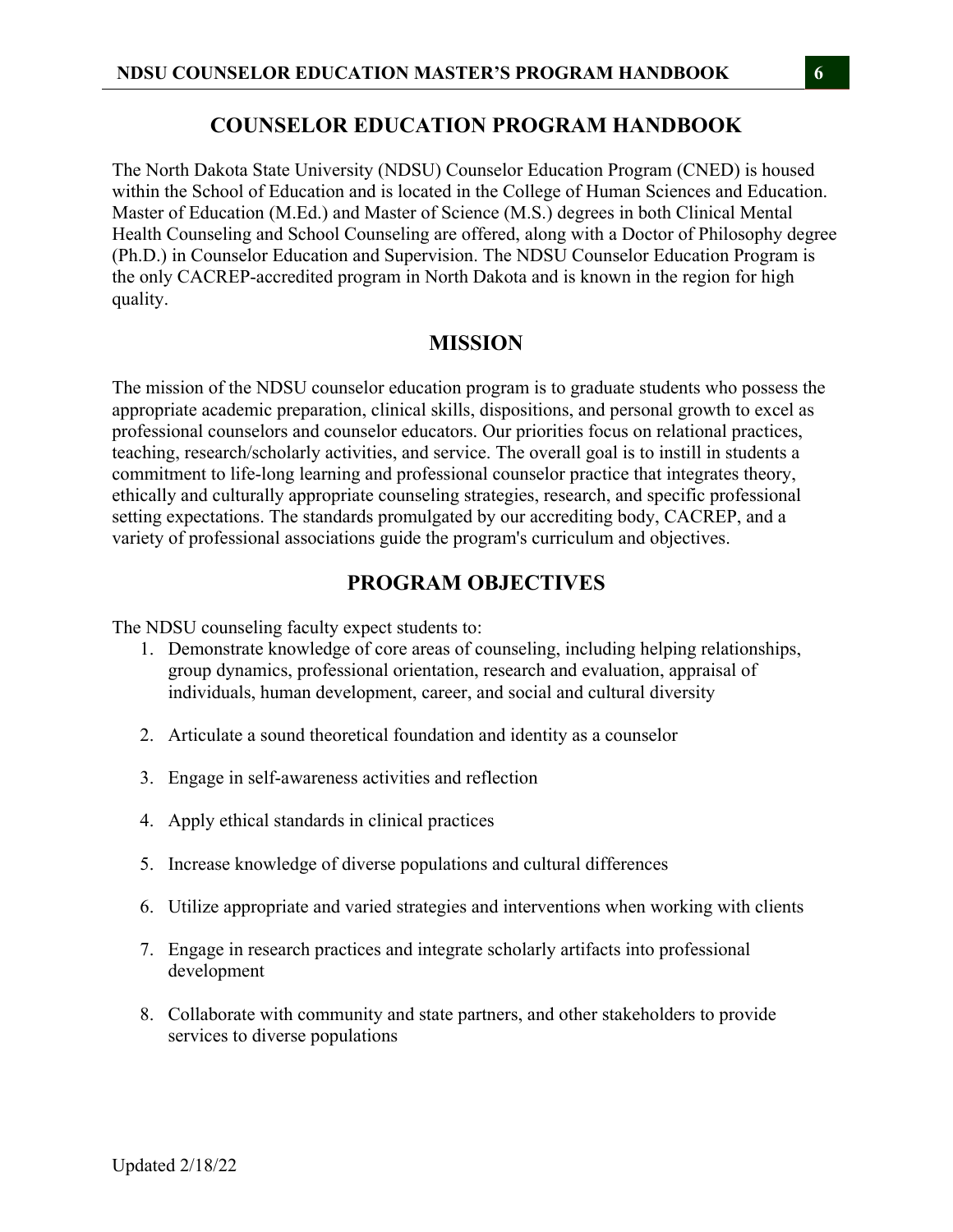# **PROGRAM ACCREDITATION**

The Clinical Mental Health Counseling Program, the School Counseling Program, and the Ph.D. in Counselor Education and Supervision are accredited by the Council for the Accreditation of Counseling and Related Educational Programs (CACREP) and approved by the North Dakota State Board of Higher Education. Attending an accredited program is essential to a quality learning experience and will increase job opportunities for graduates. Additionally, NDSU is accredited by the Higher Learning Commission (HLC).

In addition to our specific goals and outcomes, we have established program objectives and key performance indicators related to the CACREP standards. Our program accreditation-specific key performance indicators include the following:

- 1. Students will demonstrate an understanding of ethical standards of professional counseling organizations and credentialing bodies, and applications of ethical and legal considerations in professional counseling.
- 2. Students will demonstrate an understanding of multiculturally competent counseling.
- 3. Students will demonstrate an understanding of theories of individual and family development across the lifespan.
- 4. Students will demonstrate an understanding of theories and models of career development, counseling, and decision-making.
- 5. Students will demonstrate an understanding of interviewing, counseling, and case conceptualization skills.
- 6. Students will demonstrate an understanding of ethical and culturally relevant strategies for designing and facilitating groups.
- 7. Students will demonstrate ethical and culturally relevant strategies for selecting, administering, and interpreting assessments and test results.
- 8. Students will demonstrate an understanding of ways to evaluate counseling interventions and programs.
- 9. Students will demonstrate an understanding of principles, models, and documentation formats of biopsychosocial case conceptualization and treatment planning. (Clinical Mental Health Counseling)
- 10. Students will develop an understanding of models of school counseling programs. (School Counseling)

*\*Information on CACREP standards can be found in the Appendix.*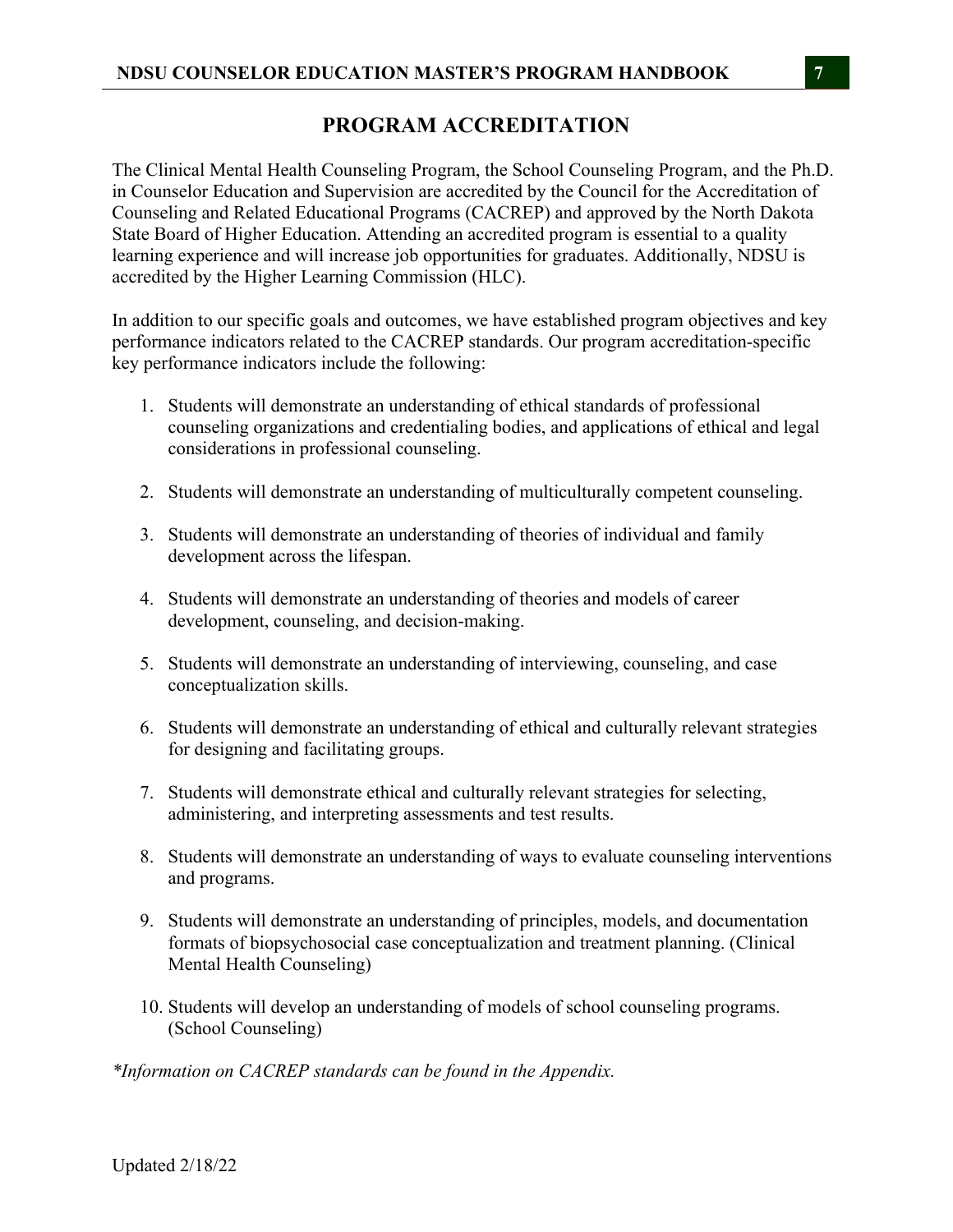# **MASTER'S PROGRAM TRACK OPTIONS**

Academic preparation and professional experiences for the School Counseling and Clinical Mental Health Counseling M.Ed. and M.S. degrees are designed to prepare students to become effective entry-level counselors in a variety of settings. The Counselor Education Program also helps to prepare students for licensing and credentialing in North Dakota and certification through the National Board for Certified Counselors.

### **CLINICAL MENTAL HEALTH COUNSELING TRACK**

Clinical Mental Health Counseling students are prepared to work in human service settings, community mental health agencies, higher education settings, family services centers, public and private mental health agencies and treatment centers, and other related settings. The Clinical Mental Health Counseling track requires a minimum of 60 graduate semester credit hours and a comprehensive exam.

### **SCHOOL COUNSELING TRACK**

School Counseling students are prepared to work in elementary, middle, secondary, and/or K-12 environments. The School Counseling track requires a minimum of 60 graduate semester credits and a comprehensive exam.

# **MASTER'S PROGRAM DEGREE OPTIONS**

The Master's of Science (M.S.) and Master's of Education (M.Ed.) degrees in counseling are both considered entry-level preparation for qualification as a practitioner. Either degree serves as the foundation for national certification and state licensing and credentialing. Students who are planning to seek licensing, credentialing, or certification outside of North Dakota need to research the current requirement of that jurisdiction (state) and work with their advisor to meet those educational requirements. Additionally, both master's degrees prepare students for the National Counseling Exam (NCE). Students are encouraged to consider their careers in counseling carefully, as there are important differences between the two degree options. Students are encouraged to consult with their faculty advisors and the *NDSU Graduate Bulletin* in choosing a degree path

### **MASTER'S OF SCIENCE (M.S.)**

The M.S. degree places more emphasis on research, which is intended to prepare professionals as scholars. To complete the M.S. degree, students must do the following:

- Complete all required coursework with at least a 3.0 GPA
- Satisfactorily complete 600 Internship hours (6 semester credits)
- Earn a passing score on the comprehensive exam
- Satisfactorily complete, defend, and receive committee approval on a master's thesis (3 credits)

### **MASTER'S OF EDUCATION (M.Ed.)**

The M.Ed. places more emphasis on practice, which is intended to prepare professionals as successful practitioners in the field. To complete the M.Ed. degree, students must do the following: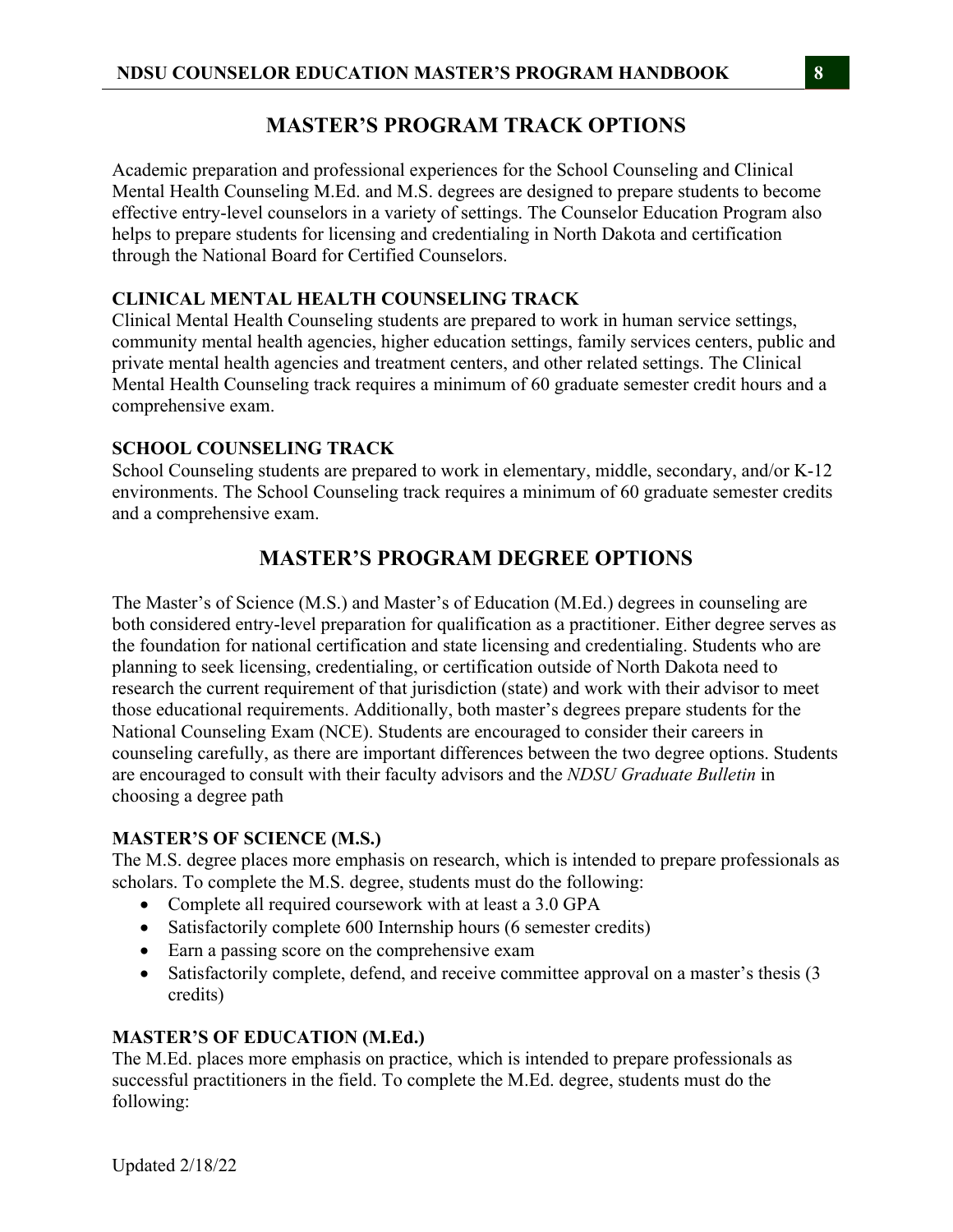- Complete all required coursework with at least a 3.0 GPA
- Satisfactorily complete 600 Internship hours (6 semester credits)
- Earn a passing score on the comprehensive exam
- Complete an additional elective (3 credits).

*\*Further information on program curriculum can be found in the Appendix.* 

# **ADMISSION**

The Counselor Education Program welcomes applications from all persons who meet the entrance requirements and highly encourages members of culturally-diverse groups to apply.

# **APPLICATION**

All applications for the program are due February  $1<sup>st</sup>$ . Applications received after February  $1<sup>st</sup>$  are reviewed on a space-available basis. The requirements for full standing admission include:

- A completed application
- A minimum undergraduate cumulative GPA of 3.0 on a 4.0 scale, or a minimum GPA of 3.0 on 10 semester credits of graduate coursework\*
- Personal and professional references
- A detailed statement of purpose

Applications can be obtained online at https://www.ndsu.edu/gradschool/apply

\*In rare cases, if an applicant does not meet the 3.0 GPA guideline set above, but has between a 2.5 and 3.0 GPA, faculty may consider the individual for conditional acceptance into the program. In this situation, the applicant must include in the application materials a separate letter explaining the circumstances related to the lower GPA and defining specific measures taken to prepare for current academic success. If faculty members determine the prospective student shows potential as evidenced by the application materials, the individual will be invited for an interview. If accepted following the interview, the individual receives a conditional acceptance.

Students in conditional standing must then receive a GPA of 3.5 or better for the first 9 semester credit hours, meet disposition requirements, and meet any other conditions set by the Counselor Education faculty. Upon review of the faculty, conditionally accepted students who meet the criteria above receive acceptance; those who do not meet the criteria above will not be permitted to continue in the program.

# **INTERVIEW**

If a prospective master's student's application demonstrates potential, faculty members will invite the individual to an on-campus interview. During the interview, students will gain more information about the Counselor Education Program, participate in a group interview, engage in an individual interview with one faculty member, participate in a group activity, and meet with current students. After the interview, faculty members will make admissions and advising recommendations to the Graduate School, and students will be notified of their status. In accordance with CACREP standards, the Counselor Education Program faculty members assess prospective students' (a) career goals, (b) aptitude for graduate-level work, (c) potential ability to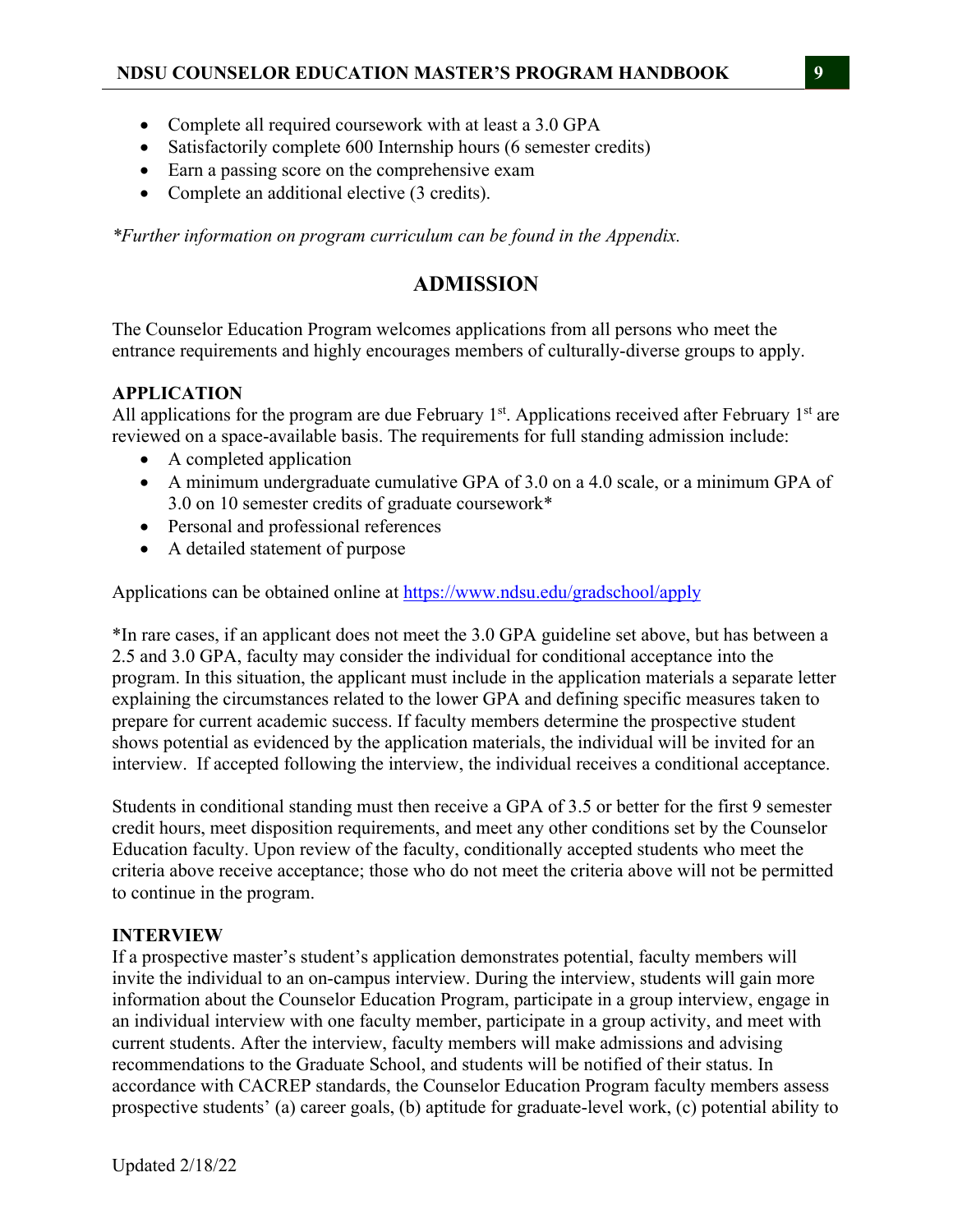form relationships, and (d) respect for cultural differences when making admissions decisions. If the faculty members determine additional information is needed regarding an applicant's background, the applicant will be asked to sign a release so needed information may be obtained.

# **ACCEPTANCE**

If accepted to the program, students will be admitted as either full standing or conditional standing. Typically, students in full standing may register for classes and follow the guidelines outlined in this handbook. Admitted students should become familiar with the University, the Graduate School (*NDSU Graduate Bulletin*), and the Counselor Education Program policies, procedures, and timelines. If, after being accepted to the program, a student exhibits unprofessional conduct, faculty members may rescind their acceptance into the program. All faculty decisions are final.

# **COMMITMENT**

Students who agree to be a part of the Counselor Education Program must fully commit themselves to their growth – both academically and personally. This level of commitment requires students' utmost attention, and thus, faculty members discourage students from enrolling in other graduate programs at the same time.

# **AGREEMENT**

Upon acceptance to the program and *before* students start their first classes, they are required to read, sign, and submit the agreement (copy located at the conclusion of this handbook). You can find an electronic copy of the agreement on the website. This agreement attests that students have read the *Counselor Education Master's Program Handbook* and the *NDSU Graduate Bulletin* and agree to adhere to the policies included therein. Failure to sign and submit this *Agreement* may result in disciplinary action.

# **NEW STUDENT ORIENTATION**

In June and August of every year, the Counselor Education Program faculty members hold a new student orientation for master's students. It is mandatory that students enrolled in summer courses attend the June orientation and all new students must attend the August orientation, as faculty members will discuss the handbook, outline professional and ethical expectations, and review licensure/certification options.

*\*A timeline of important events and deadlines can be found in the Appendix.* 

# **LIVETEXT**

To ensure that we – as a counselor education program – are meeting our standards for CACREP accreditation, we track students' progress using the software program LiveText. Upon admission to the program, students are required to purchase a subscription (costs around \$125) to LiveText for the duration of their time in the program.

Visit to the LiveText website https://www.livetext.com/ and purchase the *Student Edition Field Experience Edition*. (You do not need the 360 option.) Throughout students' time in the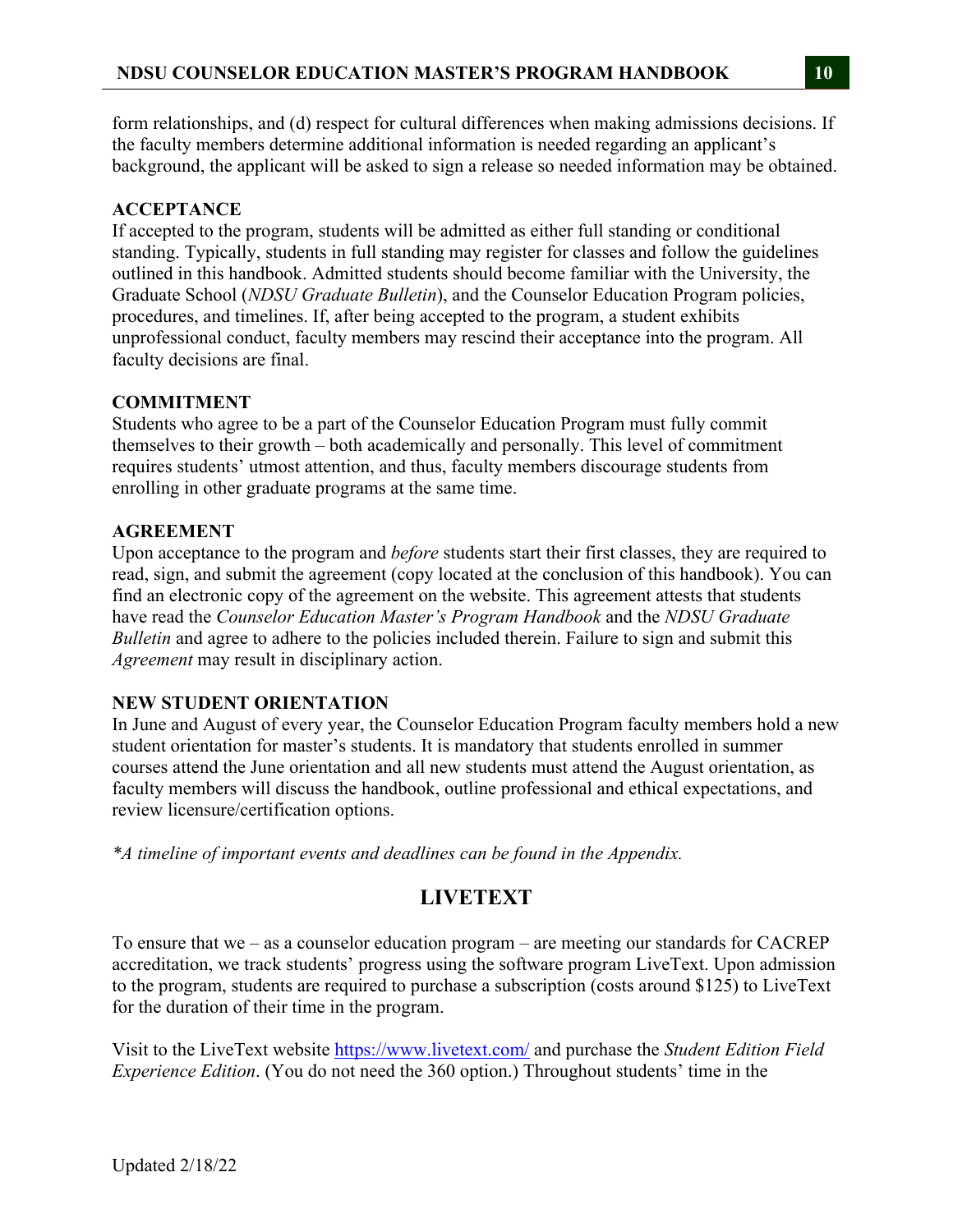program, they will be required to upload various assignments, projects, and assessments that demonstrate their knowledge of the accreditation standards.

# **BACKGROUND CHECK**

Before students enter the program, they must undergo a complete criminal background check (costs around \$45). This ensures that their background meets the appropriate requirements to obtain counseling licenses and/or credentials. Students who are concerned about the background check should discuss these concerns with their advisor. The field experience coordinator will provide more information about completing the background check.

\*If at any time during the program, a student is found guilty of a legal offense (other than a minor traffic accident) or is the subject of a Title IX investigation, the student should immediately report this to faculty members.

# **ADVISING**

Upon admission to the program, students are assigned to Counselor Education faculty advisors for the duration of their time in the program. The advisors assist students in developing their individual programs, developing research interests, selecting Practicum and Internship sites, selecting site supervisors, and responding to other student needs that may arise.

As soon as possible, students should meet with their advisors to develop a *Plan of Study*, which can be found on the graduate school website. This plan must be approved by the Head of the School of Education, the Dean of the College of Human Sciences and Education, and the Graduate Dean. Extension courses and workshop credits cannot be applied to the graduate degree. Individual studies may be designed for the special interests of students; however, such courses must have prior approval by the student's advisor.

The advisor does not relieve students of their responsibility for meeting program requirements, including university and graduate school procedures. Consultation with an advisor can assist a student in eliminating problems that could delay successful completion of the program. However, students are also expected to develop a thorough understanding of the program and associated expectations.

Students who wish to change advisors are expected to discuss this change with their present advisor and must be accepted by the new advisor. A form for this process is titled *Request to Form or Change Supervisory Committee* and can be found here: https://www.ndsu.edu/gradschool/current\_students/forms

# **REGISTRATION**

After being accepted into the Counselor Education Program, students should familiarize themselves with the academic regulations found in the *NDSU Graduate Bulletin* and register to receive credit for courses*.* Information regarding registration is available through the Registrar and schedules can be obtained on our website.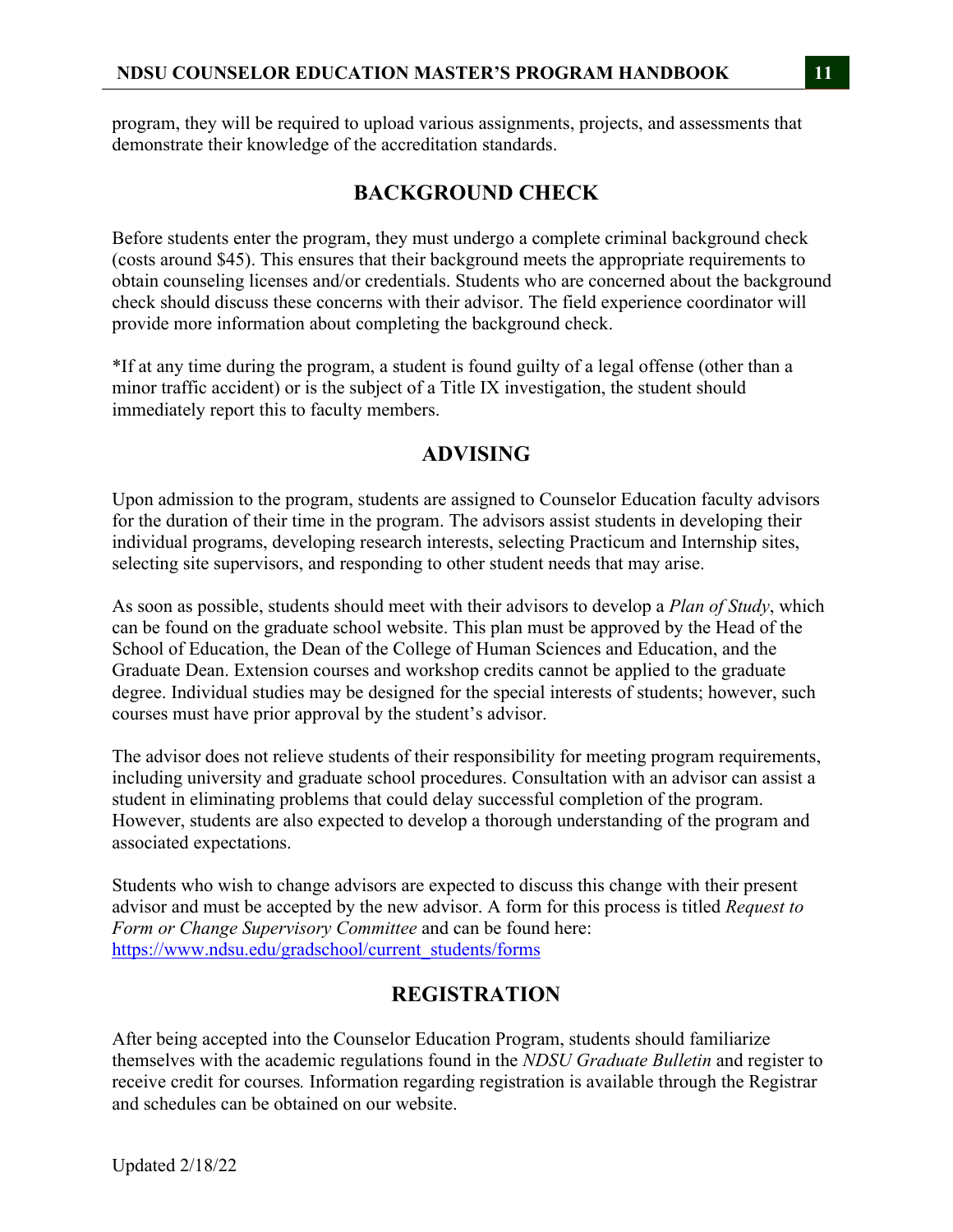### **COURSELOAD**

The Graduate School policy states that 9 graduate semester credits constitute full-time master'slevel graduate study. Students should follow the course rotation for their respective track, and if they wish to take more than 15 graduate credits in a semester, they must have approval from the Department Chair and Dean of the Graduate College. Students' course loads should be determined by their ability and time availability. It is important to remember that graduate school courses can require extensive reading, experiential learning, and research.

### **TRANSFER CREDITS**

A maximum of 10 graduate semester credits may be transferred from other accredited graduate programs. Students must consult with and have the approval of their advisors and review the *NDSU Graduate Bulletin* before incorporating transfer credits into their plans of study.

### **CONTINUOUS ENROLLMENT**

Students are expected to maintain continuous enrollment. Counselor Education students who return to the program within one year of withdrawal are not required to reapply for admission, but they should obtain approval from the faculty prior to doing so. Students who have not taken classes for two years must apply for readmission and are subject to any new program requirements.

# **FINANCIAL RESOURCES**

### **FINANCIAL AID**

Students are encouraged to meet with their advisors to discuss financial aid options. Financial aid information can be found on the NDSU website at: https://www.ndsu.edu/onestop/finaid/

# **GRADUATE ASSISTANTSHIPS**

Graduate assistantships are available through various academic departments and offices throughout the campus. The Counselor Education Program offers two. However, they typically are not available for first-year students and doctoral students are preferred. There are two ways to learn about available positions. First, the academic assistant sends out position announcements via email as soon as they arrive. The second way to learn about them is directly from departments by searching the NDSU website. Typing "graduate assistantship" into the search box on the NDSU start homepage will generate the largest number of results. Students are also encouraged to discuss their options with their advisors. Students who secure graduate assistantships must maintain a 3.0 or better GPA and register for at least 5 graduate credits each semester.

# **CAMPUS RESOURCES**

North Dakota State University provides a number of resources to graduate students. Students are encouraged to become familiar with and take advantage of these resources.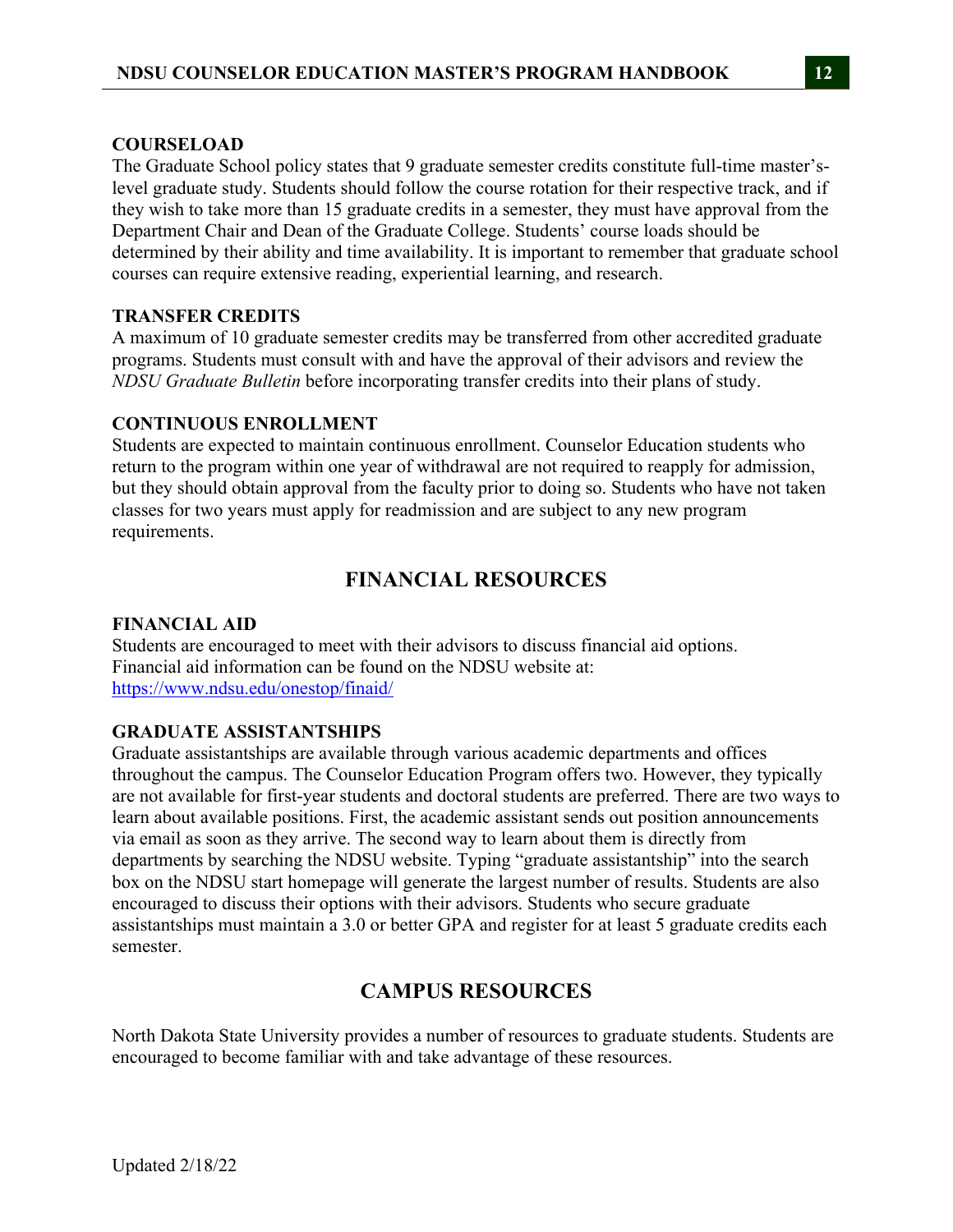### **INFORMATION TECHNOLOGY**

A number of hardware and software resources, along with technical support, are provided by the Information Technology Center. Students can access the center at: https://www.ndsu.edu/its/

### **LIBRARY SERVICES**

The NDSU Library offers a variety of print and electronic material for students' research, coursework, and general knowledge. They also help students with literature reviews. Students can learn more about the library at: https://library.ndsu.edu/

### **GRADUATE CENTER FOR WRITERS**

The Graduate Center for Writers provides graduate students with assistance in composing papers for class or manuscripts for publication. Students can learn more about the center at: https://www.ndsu.edu/cfwriters/

### **MEMORIAL UNION**

The Memorial Union provides dining services, shopping services at the NDSU Bookstore, entertainment, meeting rooms, banking services, and multicultural activities, to name a few. Students can learn more about the Memorial Union at: https://www.ndsu.edu/mu/

### **ONE STOP**

One Stop is a service center in the Memorial Union that provides information about tuition, financial aid, registration, bill payments, and more. Students can learn more about One Stop at: https://www.ndsu.edu/onestop/

# **WALLMAN WELLNESS CENTER**

The Wallman Wellness Center is free for students and provides wellness education and resources, fitness equipment and facilities, and recreational programs. Students can learn more about the Wallman Wellness Center at: https://www.ndsu.edu/wellness/

### **NDSU COUNSELING CENTER AND CAREER SERVICES**

The NDSU Counseling Center provides a variety of free counseling services to students, while career services provide internship/job application material review, interview skill development, and career exploration. Students can learn more about these services at: https://www.ndsu.edu/counseling/ and https://career-advising.ndsu.edu

### **MAT BUS**

The MAT bus provides transportation on-campus, between campus locations, and in the Fargo-Moorhead community. Students receive free MAT bus transportation services on and off campus when using their NDSU ID card. Students can learn more about MAT Bus at: https://www.ndsu.edu/parking/matbus\_transit/

# **PROFESSIONAL COUNSELING ASSOCIATIONS**

Developing a strong counseling professional identity is an important part of becoming a counselor. Students are encouraged to join counseling associations and subdivisions appropriate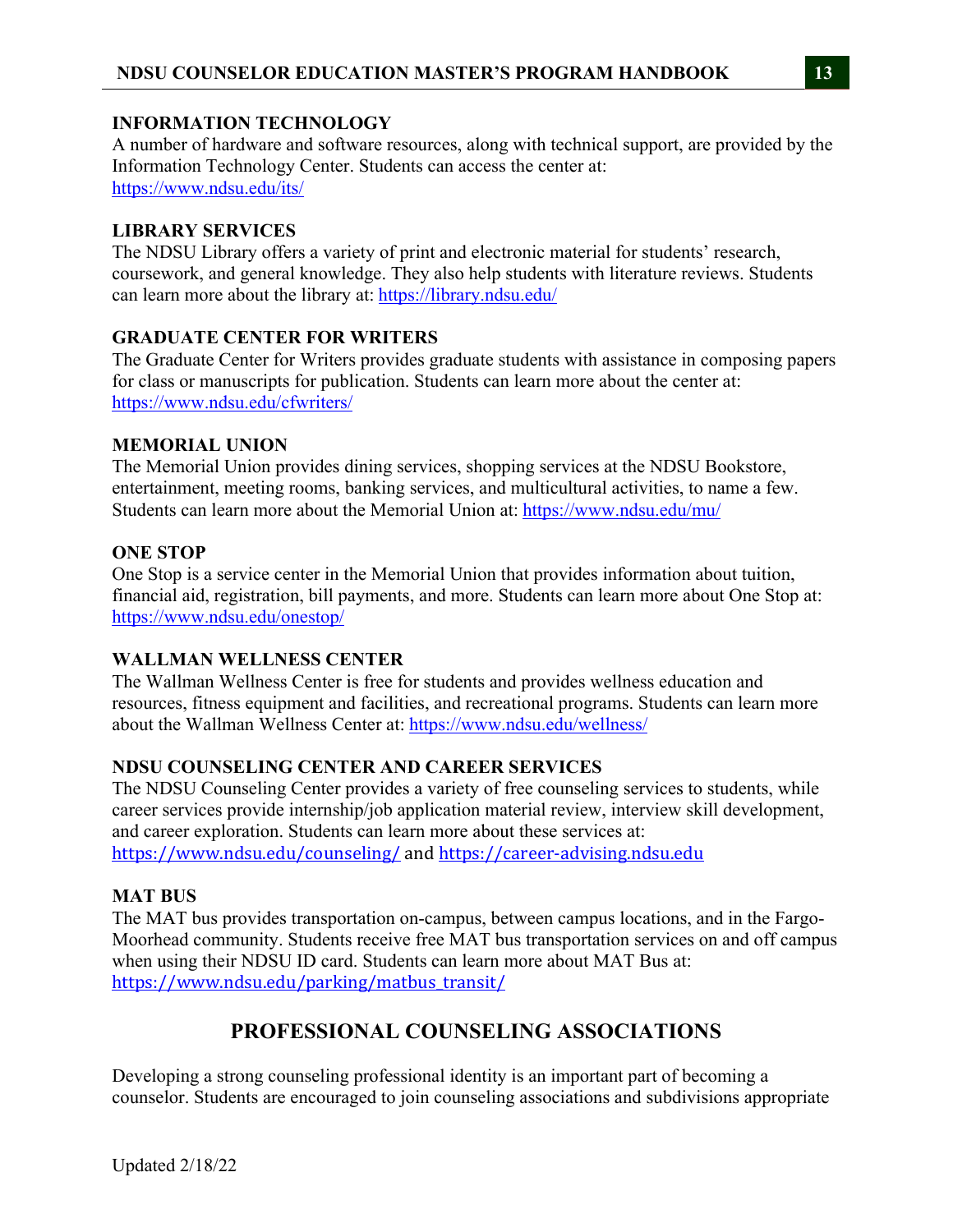to their career choices. Furthermore, students are encouraged to participate in state, regional, national, and/or international professional counseling conferences during their time in the program. Examples of relevant counseling associations are listed below.

| <b>American Counseling Association</b>    | National Board for Certified Counselors       |
|-------------------------------------------|-----------------------------------------------|
| https://www.counseling.org/               | http://www.nbcc.org/                          |
| American School Counselor Association     | American Mental Health Counselors Association |
| https://www.schoolcounselor.org/          | http://www.amhca.org/                         |
| ND School Counselors Association          | ND Counseling Association                     |
| http://www.ndsca.us/                      | http://www.ndcounseling.org/                  |
| Association for Specialists in Group Work | Chi Sigma Iota                                |
| https://www.asgw.org/                     | https://www.csi-net.org/                      |

# **ACADEMIC EXPERIENCES AND EXPECTATIONS**

### **METHODS OF INSTRUCTION**

All courses are offered on the NDSU campus and some courses are also available at various sites across the state/world through the Interactive Video Network and/or Zoom. Class sizes are kept small (maximum of around 20 students) to ensure more personalized and individualized attention. Clinical courses include fewer students. A variety of instructional methods are utilized in academic courses including, but not limited to, role plays, lectures, readings, presentations, written reflections, group collaboration, experiential exercises, and discussions.

### **GRADE EXPECTATIONS**

Assessment of academic course work will occur through projects, research, class participation, tests, and other assignments deemed appropriate. A grade of A, B, or C is required in all graduate courses; however, students must maintain a B or better average (3.0 GPA) in their coursework to successfully enter into clinical experiences. Per Graduate School policy, earning more than one C, D, F, or U may be grounds for dismissal from the program. Students must successfully pass Practicum and Internship to graduate.

### **ACADEMIC HONESTY**

The academic community is operated on the basis of honesty, integrity, and fair play. NDSU Policy 335: Code of Academic Responsibility and Conduct applies to cases in which cheating, plagiarism, or other academic misconduct have occurred in an instructional context. Students found guilty of academic misconduct are subject to penalties, up to and possibly including suspension and/or expulsion. Student academic misconduct records are maintained by the Office of Registration and Records. Informational resources about academic honesty for students and instructional staff members can be found at www.ndsu.edu/academichonesty.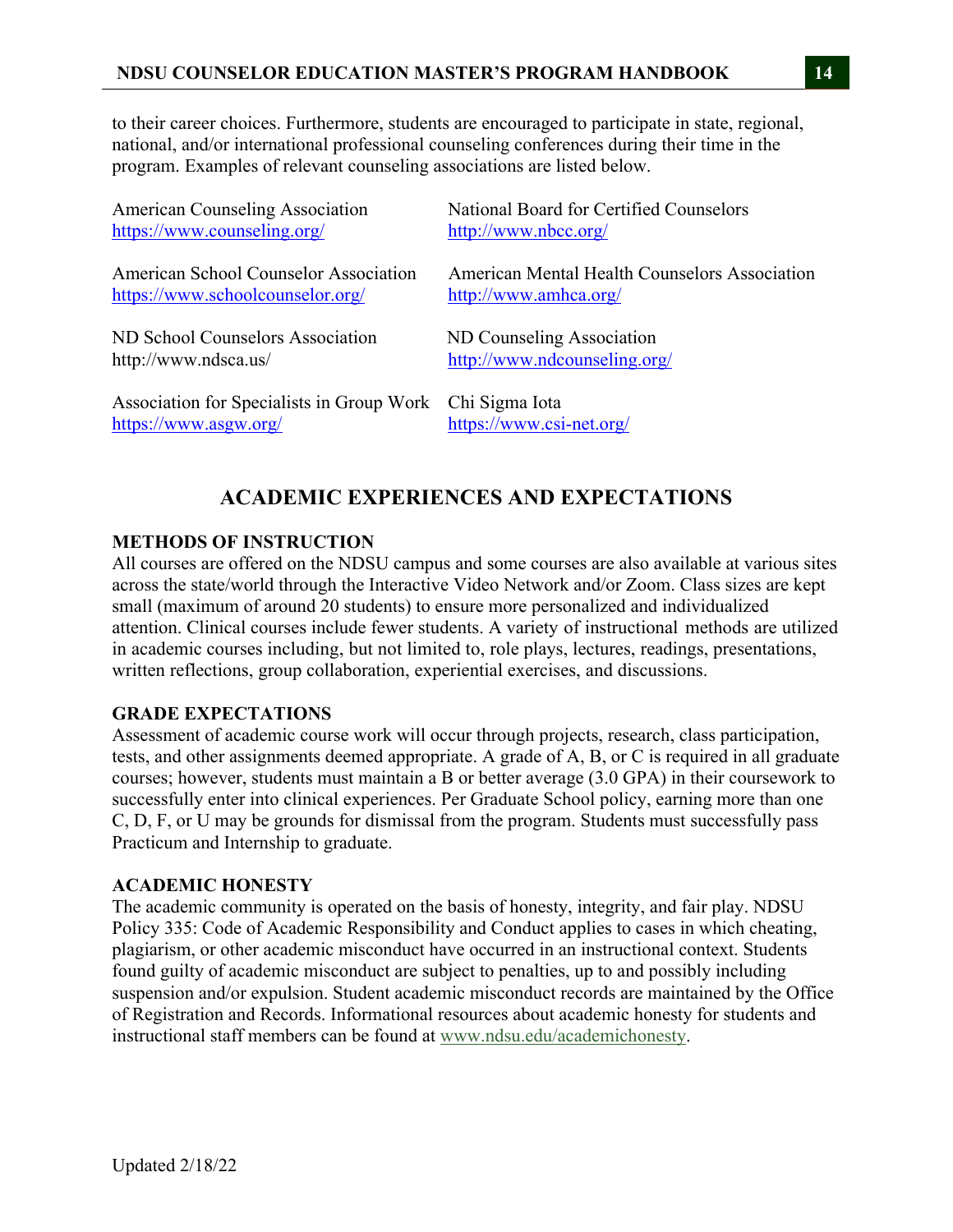# **OFFICIAL COMMUNICATION**

Students in all Counselor Education tracks are required to maintain a current NDSU e-mail address and check messages on a regular basis. Important notices will be sent as group e-mail announcements to all students. Examples of these notifications include the deadline for signing up for the comprehensive examination, deadlines for applying for Practicum and Internship, and notices regarding individual course announcements. Failure to respond to any such deadlines will not be overlooked because a student failed to check their e-mail. As professionals in training, it is your responsibility to maintain appropriate and timely channels for communication. Please see NDSU Policy 609 for further information about e-mail as official communication. https://www.ndsu.edu/its/email\_services/email\_policy/

# **DEGREE COMPLETION**

All work for the master's degrees, including acceptable transfer credits, must be completed within a seven-year period. This time period begins with the beginning date of the earliest course applied to the student's plan of study for their master's program.

# **CLINICAL EXPERIENCES AND EXPECTATIONS**

Practicum and Internship are considered among the most important elements in the program, as they provide students with opportunities to hone their counseling skills, apply counseling theories, conceptualize clients, develop interventions, work with diverse individuals, and engage in supervision. The information below provides an overview of expectations for Practicum and Internship. However, students should consult relevant handbooks for complete policies.

### **PRACTICUM**

Counseling Practicum provides students with opportunities to counsel diverse clients in the NDSU Community Counseling Services clinic. Students should follow the policies below as well as the specific policies outlined in the *NDSU Community Counseling Services Handbook of Policies and Procedures.* Questions regarding Practicum should be directed to the Community Counseling Services Clinic Director.

- 1. Prerequisites: Students must have attained a "B" or better in *CNED 710 Counseling Techniques, CNED 715 Professional Orientation and Ethics, CNED 720 Group Counseling*, and *CNED 711 Counseling Theories* to apply for Practicum. Students who do not meet these requirements may be admitted if two Counselor Education Program faculty members agree to work with the student to remove deficiencies.
- 2. Application: Students must apply for Practicum by November 1<sup>st</sup> if enrolling in Practicum in the Spring and April 1<sup>st</sup> if enrolling in Practicum in the Fall. The *Master's Practicum Application* can be found on the website. All applications are reviewed by the student's advisor and the Clinic Director, then discussed as a faculty.
- 3. Background Check: Students must be fingerprinted and pass a federal and state background check before starting Practicum.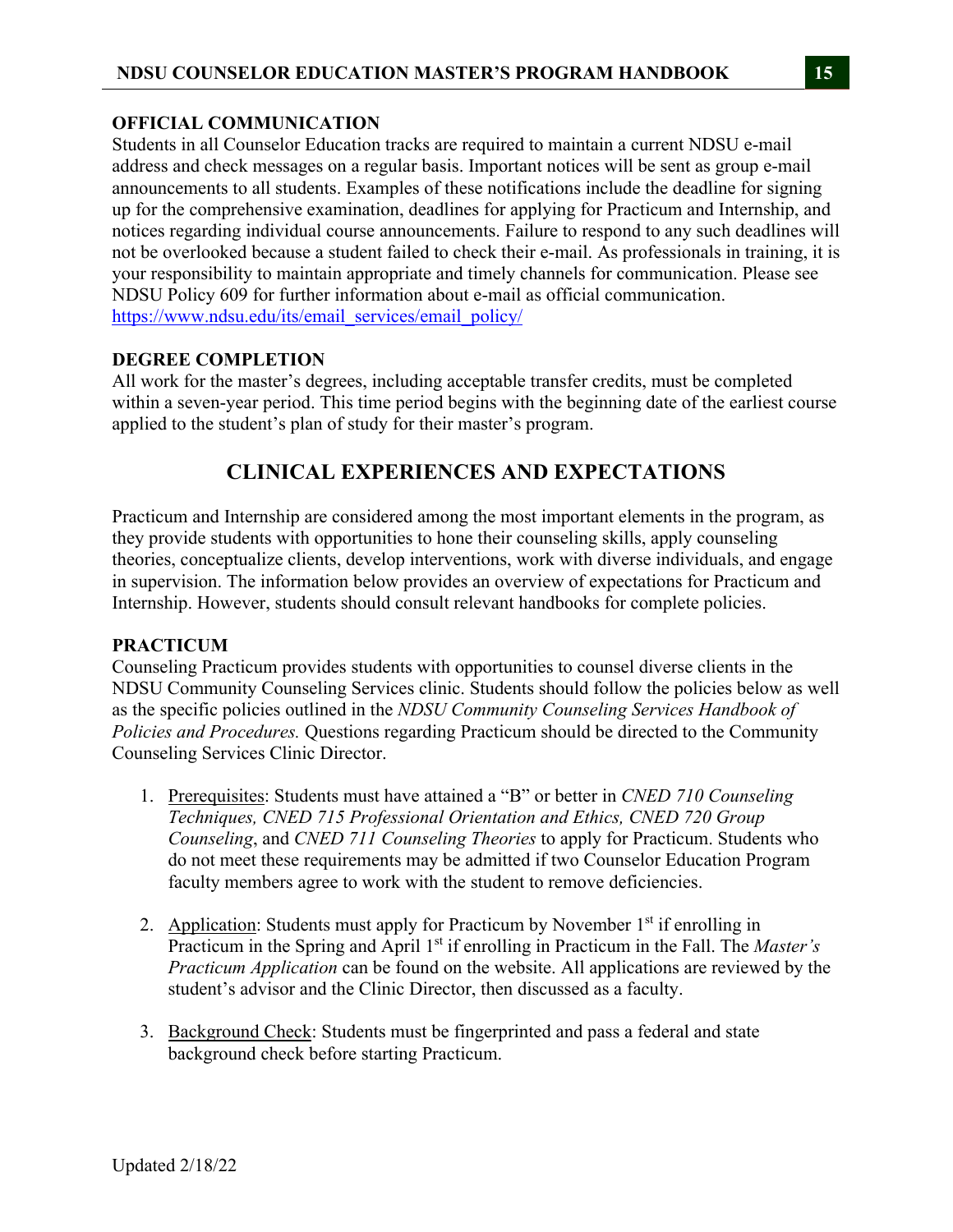- 4. Professional Liability Insurance: Students must purchase and maintain professional liability insurance throughout the duration of Practicum.
- 5. Experience Requirements: Students must complete and document a minimum of 100 hours of supervised experience. Of these hours, 40 must be in direct service to clients, including individual counseling and group work.
- 6. Supervision Requirements: Students must engage in one hour of weekly individual or triadic supervision and 1.5 hours of group supervision each week. Both individual/triadic and group supervision must be completed by a Counselor Education faculty member or a supervised doctoral student. Written supervision agreements must be documented before supervision begins.
- 7. Academic Requirements: Students must receive a "Satisfactory" (S) score in Practicum to progress into Internship.

### **CLINICAL MENTAL HEALTH COUNSELING INTERNSHIP**

The Clinical Mental Health Counseling Internship is generally completed at a single mental health center, social service agency, or counseling service center. The following processes provide an overview of expectations. For more specific information and policies, students should consult the *NDSU Counselor Education Internship Handbook.* Questions regarding the Clinical Mental Health Counseling Internship should be directed to the Clinical Mental Health Counseling Coordinator.

- 1. Prerequisite: Students must successfully pass Practicum before applying for Internship. The internship supervisor may request faculty approval for internship plans when a student has not completed specific courses that may be viewed as necessary for the internship experience.
- 2. Application: Students must apply for Internship by November  $1<sup>st</sup>$  of the semester prior to the year they wish to take Internship. Complete the *Master's Internship Application*  located on the website. Counselor Education faculty members reserve the right to delay Internship enrollment for reasons other than academic concerns.
- 3. Site Approval: Students must secure appropriate internship sites by completing the *Master's Internship Site Approval* by May 15<sup>th</sup> before the year they enroll in Internship. The form can be found on the website. Sites must honor confidentiality and have a setting that ensures privacy for individual and group counseling. Students are encouraged to talk to their advisors about possible locations; however, the Counselor Education faculty must approve all selected sites.
- 4. Professional Liability Insurance: Students must maintain professional liability insurance throughout the duration of internship.
- 5. Experience Requirements: Students must complete and document a minimum of 600 hours of supervised experience. Of these hours, 240 must be in direct service to clients,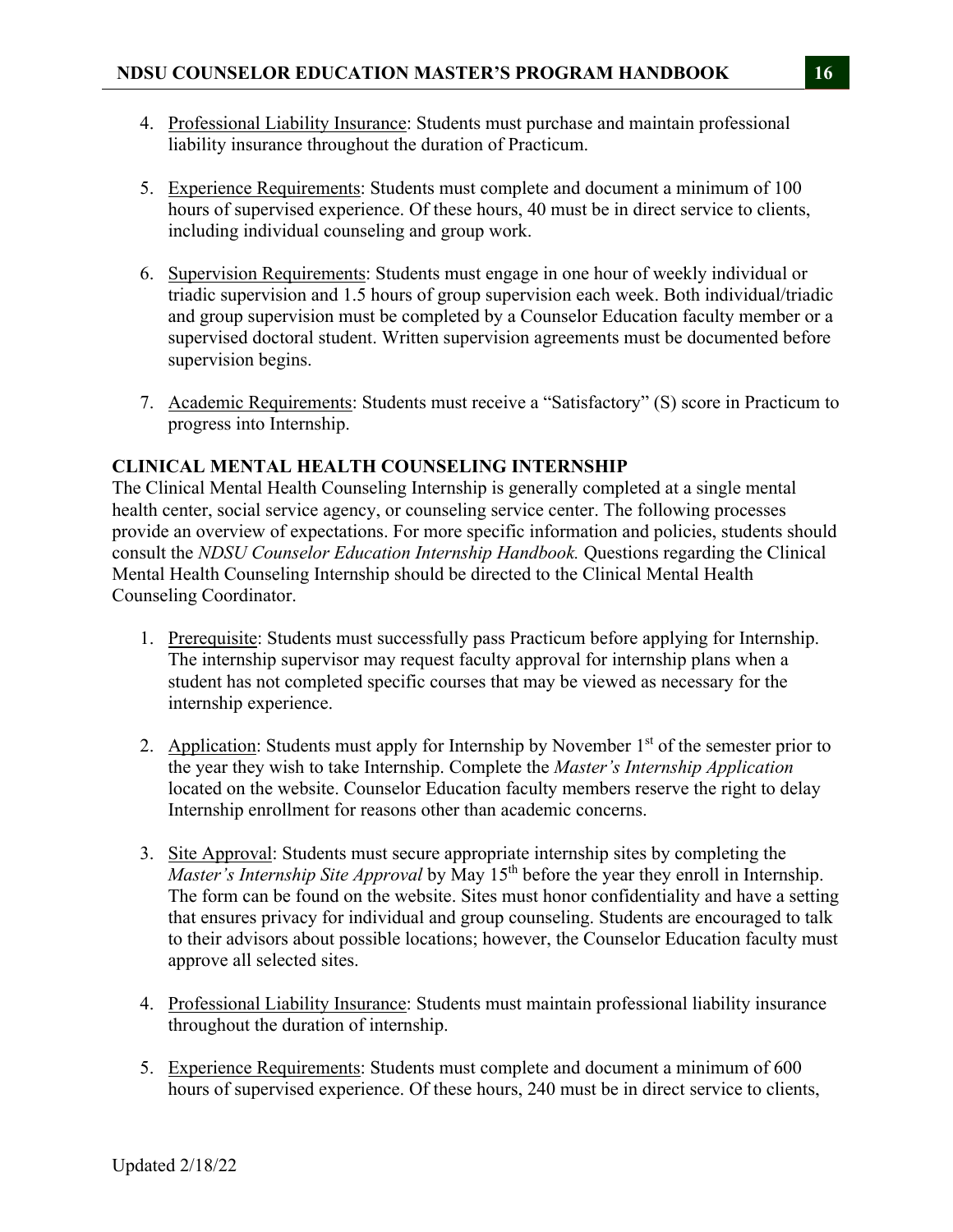including individual counseling and group work. The hours should be accrued over the course of two semesters.

- 6. Supervision Requirements: Students must engage in one hour of weekly individual or triadic site supervision and 1.5 hours of group supervision each week. Written supervision agreements must be documented before supervision begins. Site supervisors are expected to have a minimum of a master's degree in counseling or a related profession, relevant licenses or certifications, a minimum of two years of related experience, knowledge of the Counselor Education program policies and procedures, and relevant training in supervision.
- 7. Academic Requirements: Students must receive "Satisfactory" (S) scores in Internship to graduate.

# **SCHOOL COUNSELING INTERNSHIP**

The School Counseling Internship, with appropriate on-site supervision, can be completed in any accredited school system. The following processes provide an overview of expectations. For more specific information and policies, students should consult the *NDSU School Counseling Internship Handbook.* Questions regarding the School Counseling Internship should be directed to the School Counseling Coordinator.

- 1. Prerequisite: Students must successfully pass Practicum before enrolling for Internship. The internship supervisor may request faculty approval for internship plans when a student has not completed specific courses that may be viewed as necessary for the internship experience.
- 2. Application: Students must apply for Internship by November  $1<sup>st</sup>$  of the semester prior to the year they wish to take Internship. Complete the *Master's Internship Application*  located on the website. Counselor Education faculty members reserve the right to delay Internship enrollment for reasons other than academic concerns.
- 3. Site Approval: Students must secure appropriate internship sites by completing the *Master's Internship Site Approval* by May 15<sup>th</sup> before the year they enroll in Internship. The form can be found on the website. Sites must honor confidentiality and have a setting that ensures privacy for individual and group counseling. Students are encouraged to talk to their advisors about possible locations; however, the Counselor Education faculty must approve all selected sites.
- 4. Site Approval: Students must secure appropriate internship sites by completing the *Master's Internship Site Approval* by May 15<sup>th</sup> before the year they enroll in Internship. For School Counseling students, internship hours must be accrued at each grade level (elementary school [K-6], secondary school [7-12]) for which they expect to be credentialed. Sites must honor confidentiality and have a setting that ensures privacy for individual and group counseling. Students are encouraged to talk to their advisors about possible locations; however, the Counselor Education faculty must approve all selected sites.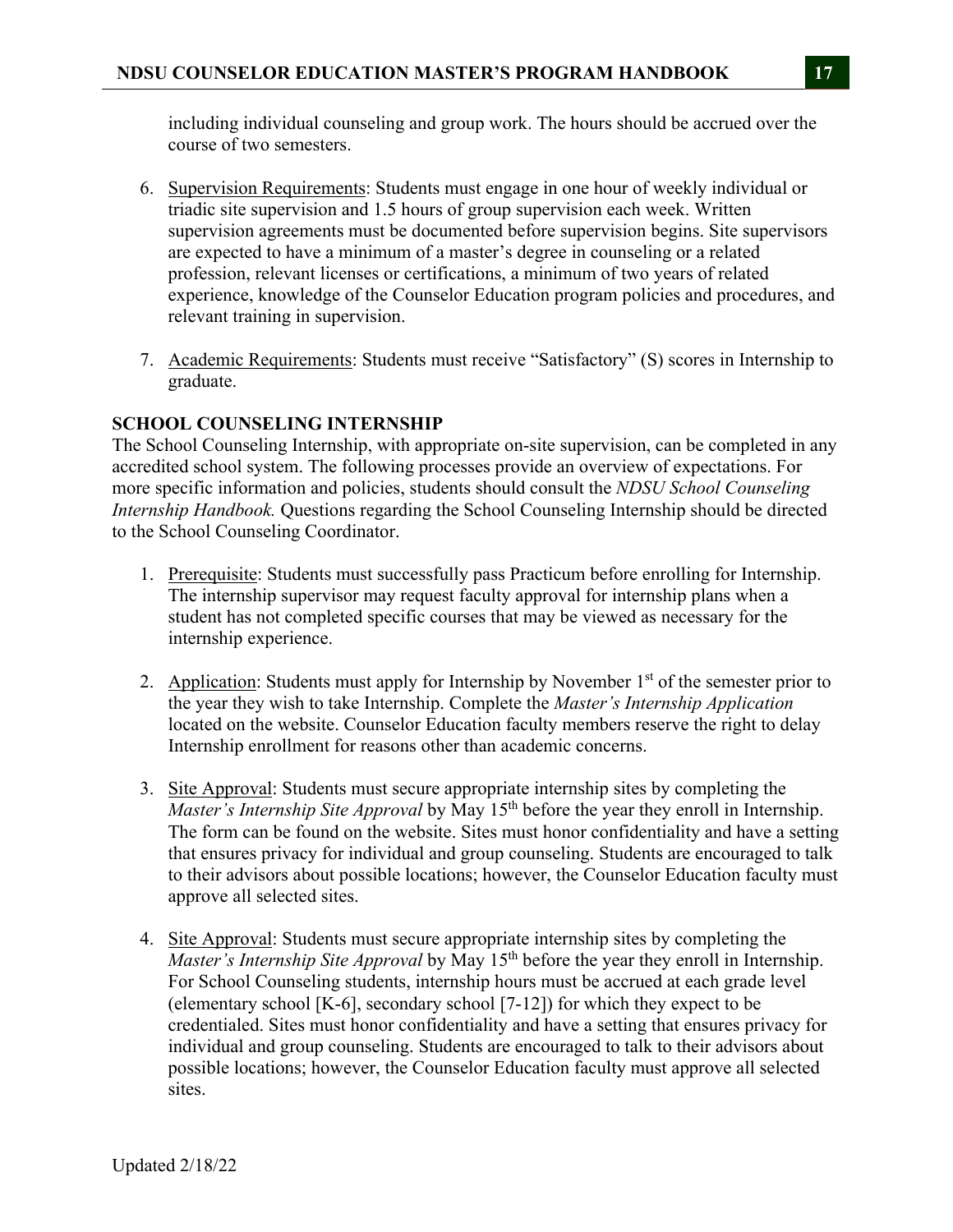- 5. Professional Liability Insurance: Students must maintain professional liability insurance throughout the duration of internship.
- 6. Experience Requirements: Students must complete and document a minimum of 600 hours of supervised experience. Of these hours, 240 must be in direct service to students, including individual counseling and group work. The hours should be accrued over the course of two semesters.
- 7. Supervision Requirements: Students must engage in one hour of weekly individual or triadic site supervision and 1.5 hours of group supervision each week. Written supervision agreements must be documented before supervision begins. Site supervisors are expected to have a minimum of a master's degree in counseling or a related profession, relevant licenses or certifications, a minimum of two years of related experience, knowledge of the Counselor Education program policies and procedures, and relevant training in supervision.
- 8. Academic Requirements: Students must receive "Satisfactory" (S) scores in Internship to graduate.

### **SUPERVISION**

Supervision is a tutorial and mentoring form of instruction in which a supervisor monitors the student's activities in Practicum and Internship and facilitates the learning and skill development experiences associated with Practicum and Internship. The supervisor monitors and evaluates the clinical work of the student while monitoring the quality of services to clients/students. Supervision may incorporate elements of consultation, teaching, and/or counseling. The supervisory relationship contributes to the professional functioning and the professional development of both the supervisee and the supervisor.

Client/student welfare is crucial in the process of supervision. Supervision may be evaluative and supervisees may have their level of comfort challenged. Although supervisees have the right to develop their own professional identities and use a variety of counseling theories and methodologies, the first priority is the appropriateness of any strategies to the needs of the clients/students.

The Counselor Education faculty will give students the opportunity to experience a wide range of accepted supervision styles. Faculty members do not distinguish that any supervision method is, in and of itself, better than any other method; however, some methods work better for some students and not as well for others. Whenever students have a concern, they are encouraged to discuss it with their supervisors.

# **COMPREHENSIVE EXAM (CPCE)**

Master's students are required to take and pass the Counselor Preparation Comprehensive Exam (CPCE), which is a national exam aligned with contemporary academic standards and standards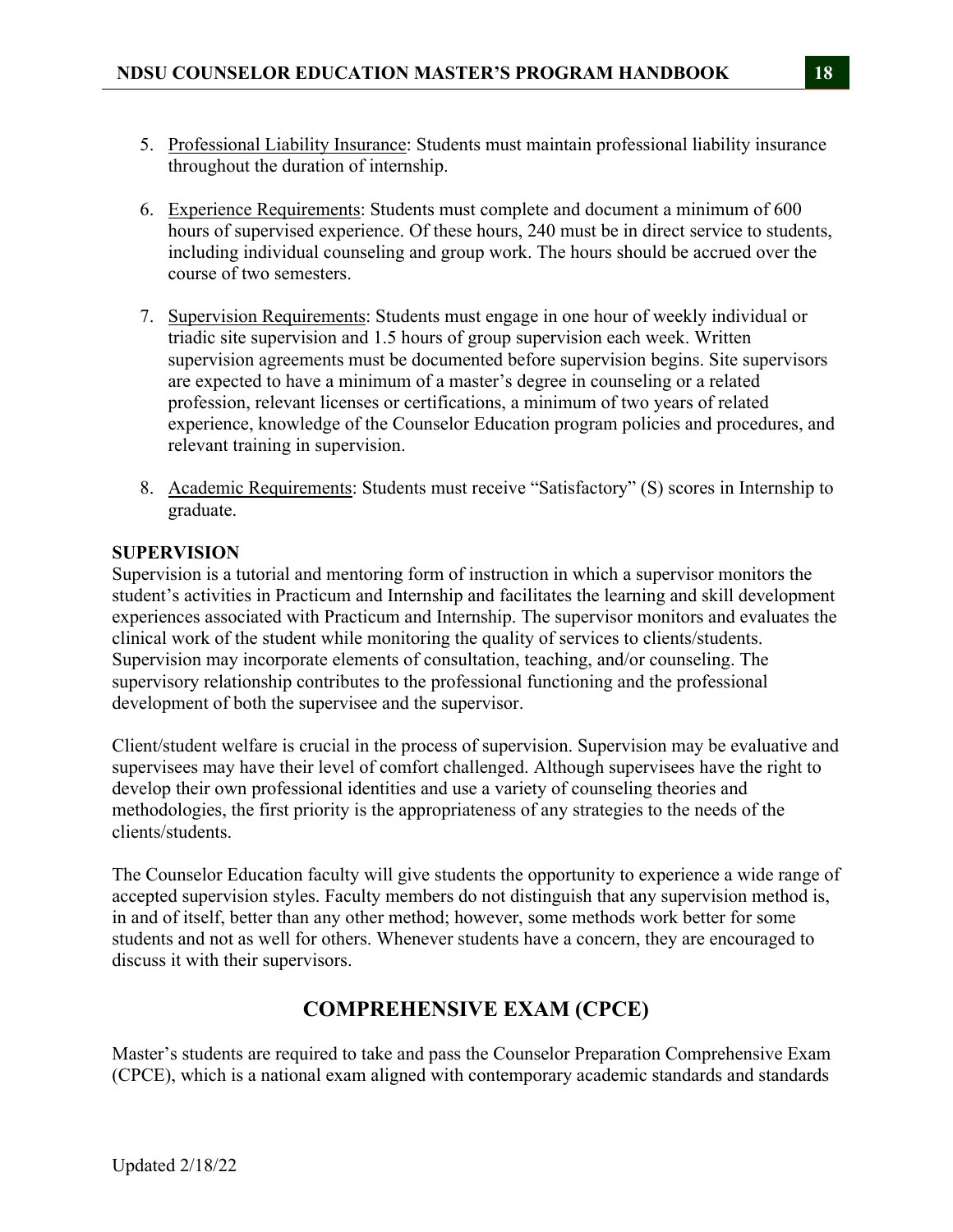specific to counselor education (costs around \$150). Students can read more about the examination here https://www.cce-global.org/assessmentsandexaminations/cpce.

The CPCE ensures that students graduating from the NDSU Counselor Education Program are sufficiently knowledgeable in each of the eight CACREP content areas: (a) professional counseling orientation and ethical practice, (b) social and cultural diversity, (c) human growth and development, (d) career development, (e) counseling and helping relationships, (f) group counseling and group work, (g) assessment and testing, and (h) research and program evaluation. It is students' responsibility to review the following information and make sure they complete the exams at the appropriate time.

- 1. Registration: Students will receive an email encouraging them to sign up for the exam at the appropriate time. They should follow the instructions in the email in order to properly register for the exam.
- 2. Preparation: As students complete coursework, they should save all notes and textbooks as this information will be invaluable in preparing for the exam. Rosenthal's *Encyclopedia of Counseling* (the purple book) is a favorite study guide.
- 3. Exam Dates: Exams will be offered each fall and each spring. No summer exams will be given. The exam is to be taken the semester prior to the student's intended graduation date. For example, if a student plans to graduate in a May commencement, they will need to take the exams in the fall. If a student plans to graduate in a December commencement, they will need to take the exams in the spring. This will allow sufficient time to prepare for retaking the exams if necessary. Furthermore, the CPCE must be taken prior to taking the NCE (see below).
- 4. Results: There are two ways students can pass the CPCE: (a) total score 70% or better on the test, and/or (b) score within one standard deviation below the national mean. Students who do not pass the overall comprehensive exam will be required to retake it. (Students may fail one or more sections of the examination and still pass as long as their overall score is within the passing range.)

# **RETAKE #1**

If a student does not pass the CPCE, they are required to retake the exam the following semester (typically the spring semester before the student graduates). Passing scores are determined as described above in #4. In addition, students may pass the exam if they pass all eight areas using a combination of their first and second examinations.

### **RETAKE #2**

If a student does not pass the CPCE a second time, they must meet with two designated faculty members and complete a one-hour oral examination. The oral examination will include questions from areas of the CPCE that the student did not pass on *both* exams. The faculty members will provide the student with the questions at least one week prior to the scheduled examination so that the student can adequately prepare.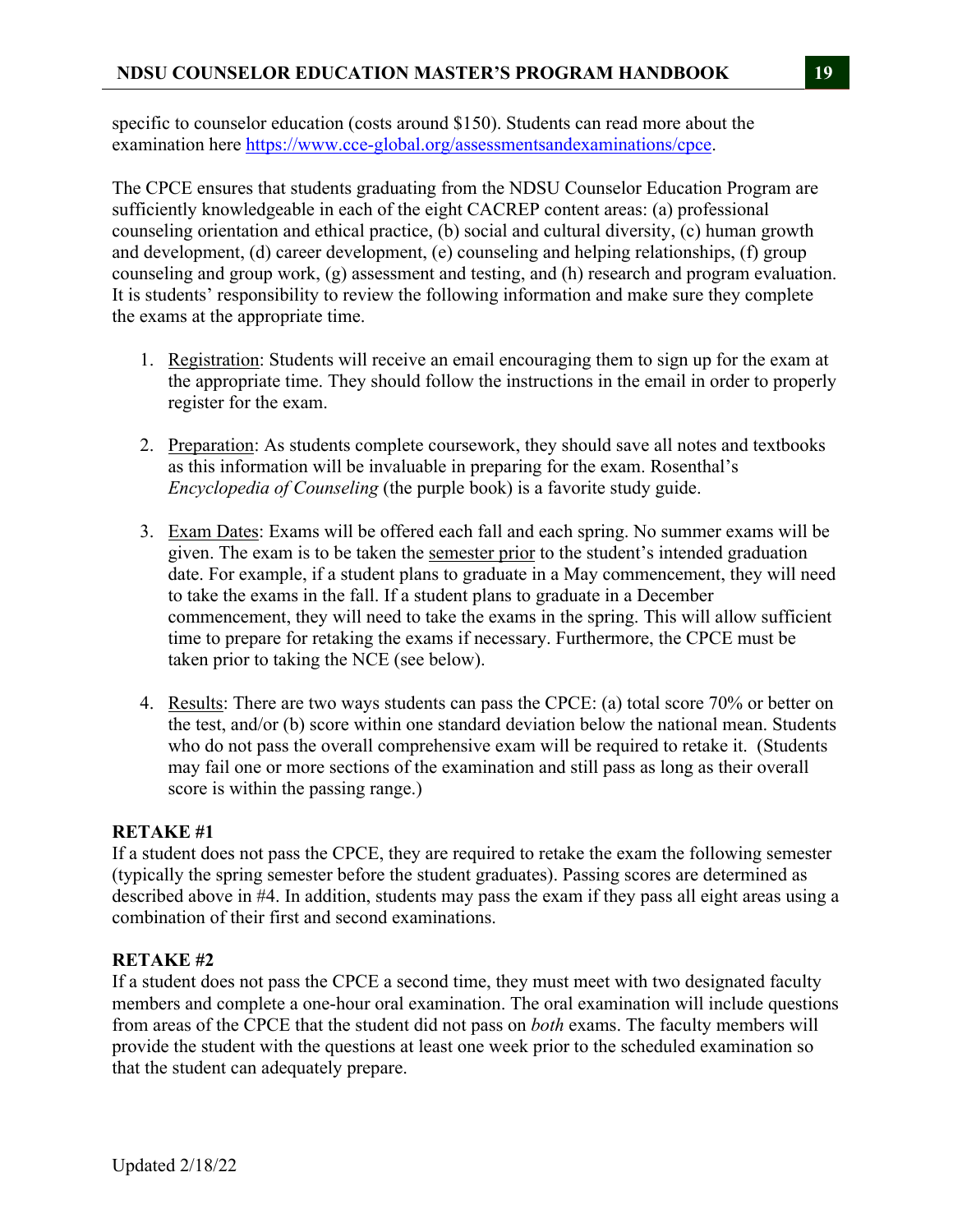The two faculty members will use the rubric below to score the student's oral examination.

- 1 Fails to Meet Expectations:
	- a. Does not draw upon and synthesize information from various courses and current literature in the field
	- b. Fails to include appropriate terminology (e.g., names of interventions, names of theories and theorists), if these are required by the question
	- c. Does not present both sides of an issue that is open for debate; rather, simply states an opinion
	- d. Fails to directly and thoroughly answer all components of the question
	- e. Uses superfluous or peripheral filler rather than addressing the question
- 2 Partially Meets Expectations:
	- a. Meets some of the criteria listed in category 3
	- b. Contains some of the flaws noted in category 1
- 3 Meets Expectations:
	- a. Draws upon and synthesizes information from various courses and current literature in the field
	- b. Uses appropriate terminology (e.g., names of interventions, names of theories and theorists) and uses it correctly
	- c. Presents both sides of an issue, if open for debate
	- d. Directly and thoroughly answers all components of the question without adding superfluous or peripheral fillers
- 4 Exceeds Expectations:
	- a. Meets all of the criteria from category 3
	- b. Does not meet all the criteria for category 5
- 5 Outstanding:
	- a. Meets all of the criteria for category 3
	- b. Thoroughly explains assumptions underlying the answer
	- c. Is internally consistent and well-organized
	- d. Demonstrates high levels of critical thinking and intellectual sophistication

To pass the oral examination, students must score at least a 3 for every question asked. If a student does not meet content standards a third time using this oral examination, the student will not be eligible to complete the Counselor Education Program.

# **NATIONAL COUNSELOR EXAM (NCE)**

Master's students may elect to take the National Counselor Examination (NCE), which is a national exam that is often required for clinical mental health counseling licensure in many states (costs around \$335). Students who attend CACREP-accredited programs are given the distinct opportunity to take this exam during their time in the program and become a National Certified Counselor after graduating. Most Clinical Mental Health Counseling and School Counseling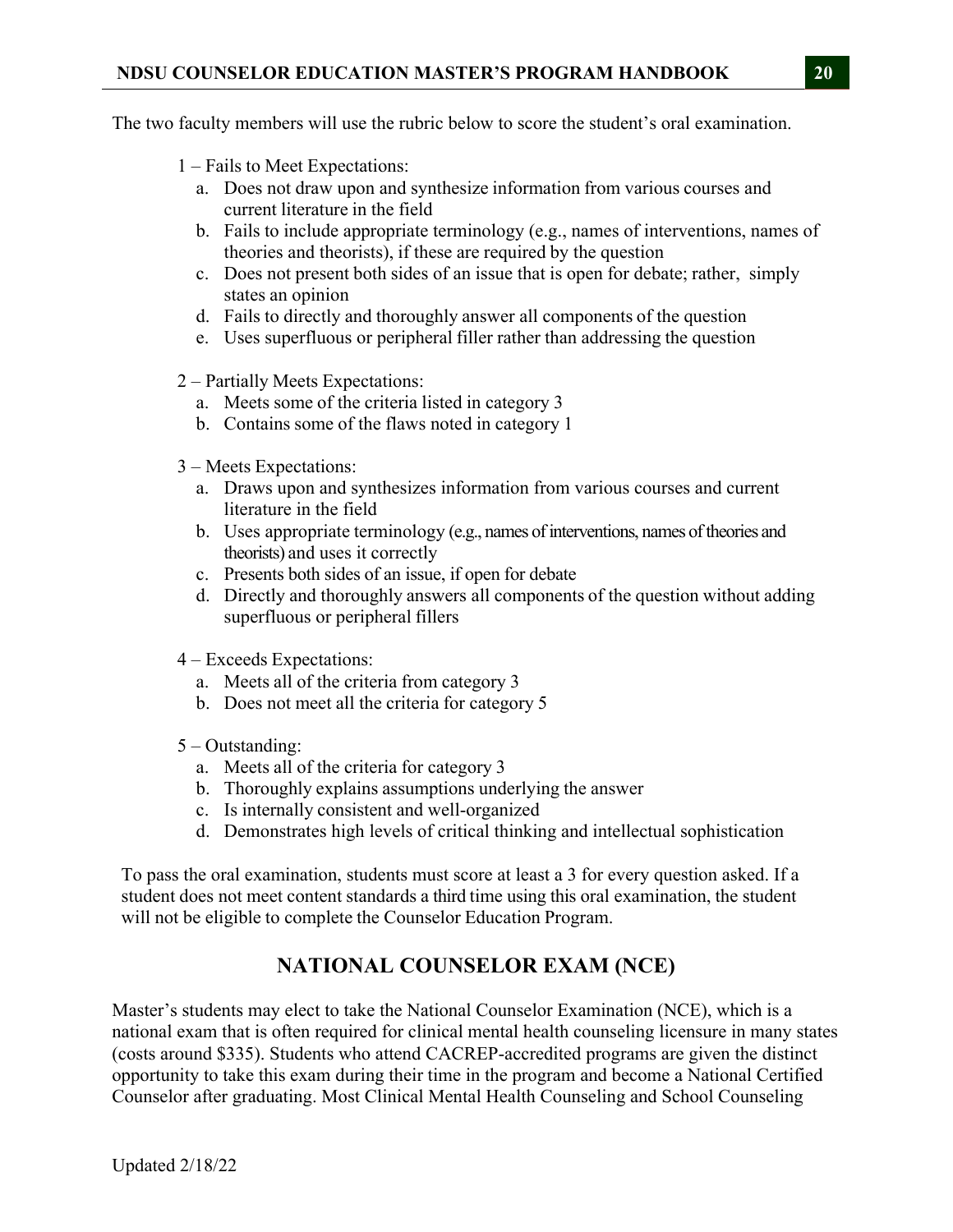students elect to take this examination; however, it is not required by the Counselor Education program. Students can read more about the examination here https://www.nbcc.org/exams/nce.

The NCE is *very similar* to the CPCE and focuses on the eight CACREP content areas: (a) professional counseling orientation and ethical practice, (b) social and cultural diversity, (c) human growth and development, (d) career development, (e) counseling and helping relationships, (f) group counseling and group work, (g) assessment and testing, and (h) research and program evaluation. To take the NCE, students should:

- 1. Registration: Watch for an e-mail from the testing coordinator calling for applicants around 6-8 months prior to the intended exam date. Respond to the e-mail with all of the information the coordinator needs.
- 2. Preparation: As students complete coursework, they should save all notes and textbooks as this information will be invaluable in preparing for the exam. Rosenthal's *Encyclopedia of Counseling* (the purple book) is a favorite study guide.
- 3. Exam Dates: Exams will be offered each fall and each spring. No summer exams will be given. The exam is to be taken the semester prior to the student's intended graduation date. For example, if a student plans to graduate in a May commencement, they will need to take the exams in the fall. If a student plans to graduate in a December commencement, they will need to take the exams in the spring. This will allow sufficient time to prepare for retaking the exams if necessary. Furthermore, the CPCE must be taken prior to taking the NCE.
- 4. Results: Passing scores on the NCE will be determined based on national norms, which may change from year to year. Students who do not pass may elect to retake the exam the following semester.

# **STUDENT RETENTION, REMEDIATION, AND DISMISSAL**

This section highlights ways in which faculty members assess students throughout their time in the counseling program. Included are the expectations for academic and professional performance and the processes of student review and remediation. Students may be dismissed from the program for substandard academic performance, ethical violations, problems of professional competence, and/or characterological issues that impinge upon professional development.

# **ACADEMIC WARNING AND PROBATION**

If a student's GPA falls below 3.0, they will be placed on an academic warning. If the student does not raise the GPA the subsequent semester, they will be placed on academic probation. When placed on academic probation, a student cannot continue graduate coursework until they have secured a recommendation from the program administrator and waiver from the Dean of the Graduate College. The recommendation shall include a remediation plan to raise GPA to at least 3.0 within one additional semester. If the student does not raise the GPA in that additional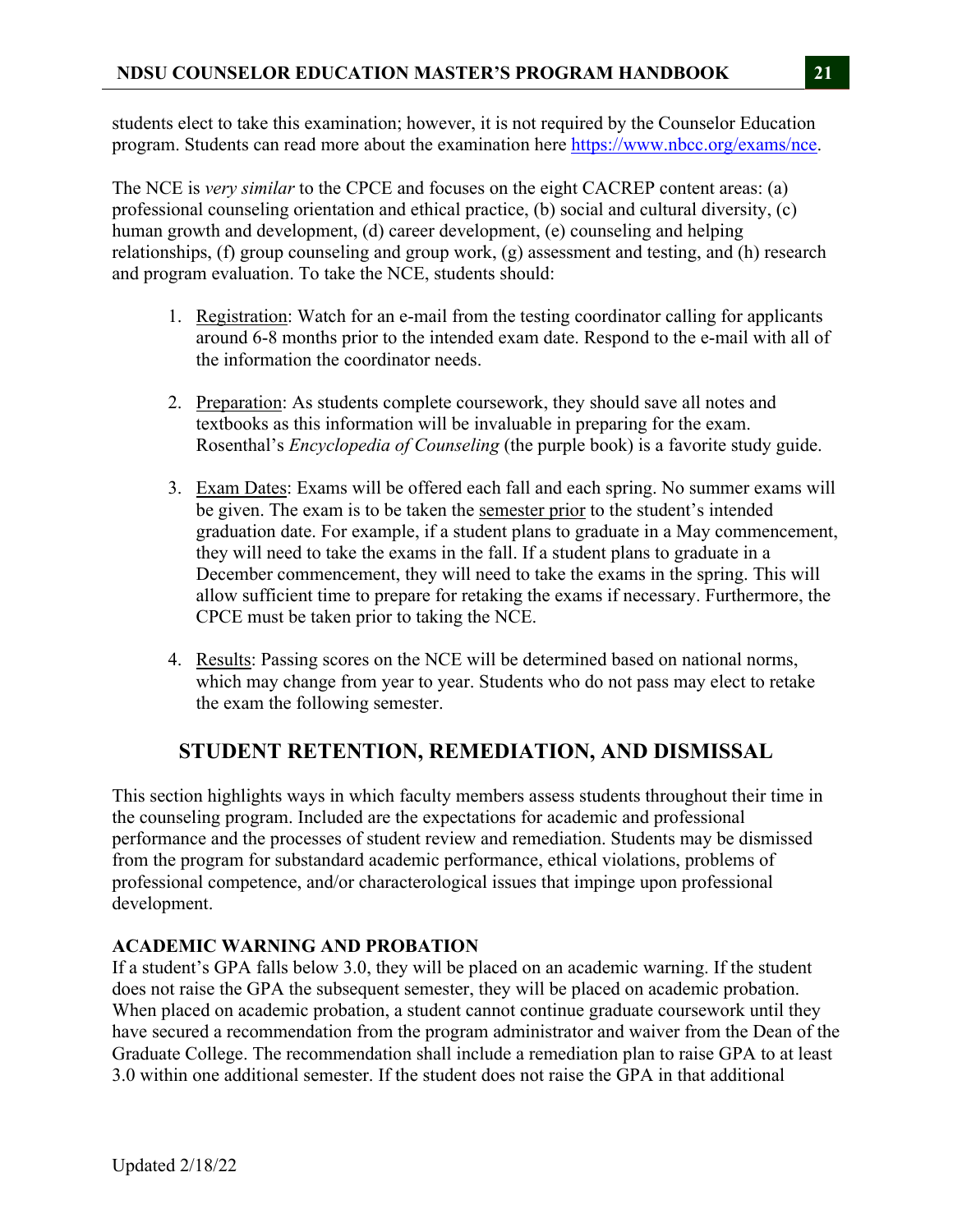semester, they will be dismissed from the program. Furthermore, per Graduate School policy, earning more than one C, D, F, or U may be grounds for dismissal from the program.

#### **PROFESSIONAL DISPOSITIONS AND PERFORMANCE STANDARDS**

Being an effective counselor requires more than what can be learned in a classroom setting. In addition to meeting the academic standards, students are expected to conduct themselves in an ethical, responsible, and professional manner. They must adhere to the most current American Counseling Association (ACA) Code of Ethics. Students in the School Counseling track must adhere to the American School Counselor Association (ASCA) Ethical Standards for School Counselors. These codes serve as guidelines for students and professionals in the field of counseling.

As counselor educators, the faculty members expect prospective counselors to be emotionally stable and well adjusted (personally and professionally), to maintain effective interpersonal relationships, and to receive and give constructive feedback. Further, students are expected to behave in a manner that demonstrates fitness for a role in the counseling profession. Finally, faculty members expect students to be committed to continued personal growth and professional development and to demonstrate that commitment through self-reflection and responsiveness to supervision in all activities related to their degree program.

For the reasons cited above, the faculty will regularly monitor not only students' academic progress but also those personal characteristics, which will affect their performance as students and as future counselors. The purpose of this professional performance monitoring process is to ensure that all graduates of the North Dakota State University Counselor Education Program possess the personal and professional characteristics that ensure success in the field.

### **PROFESSIONAL PERFORMANCE REVIEW AND REMEDIATION PROCESS**

At the end of each semester, the Counselor Education Program faculty members will formally review all students according to their compliance with the Professional Dispositions Performance Evaluation (PDPE). Concerns about a student's personal characteristics or professional performance may be addressed, formally or informally, at any time during the student's time in the counseling program. The Professional Performance Standards are as follows:

- 1. Openness to new ideas
- 2. Flexibility
- 3. Cooperativeness with others
- 4. Willingness to accept and use feedback
- 5. Awareness of own impact on others
- 6. Ability to deal with conflict
- 7. Ability to accept personal responsibility
- 8. Ability to express feelings effectively and appropriately
- 9. Attention to ethical and legal considerations
- 10. Initiative and motivation
- 11. Attention and sensitivity to diversity issues
- 12. Professionalism and professional identity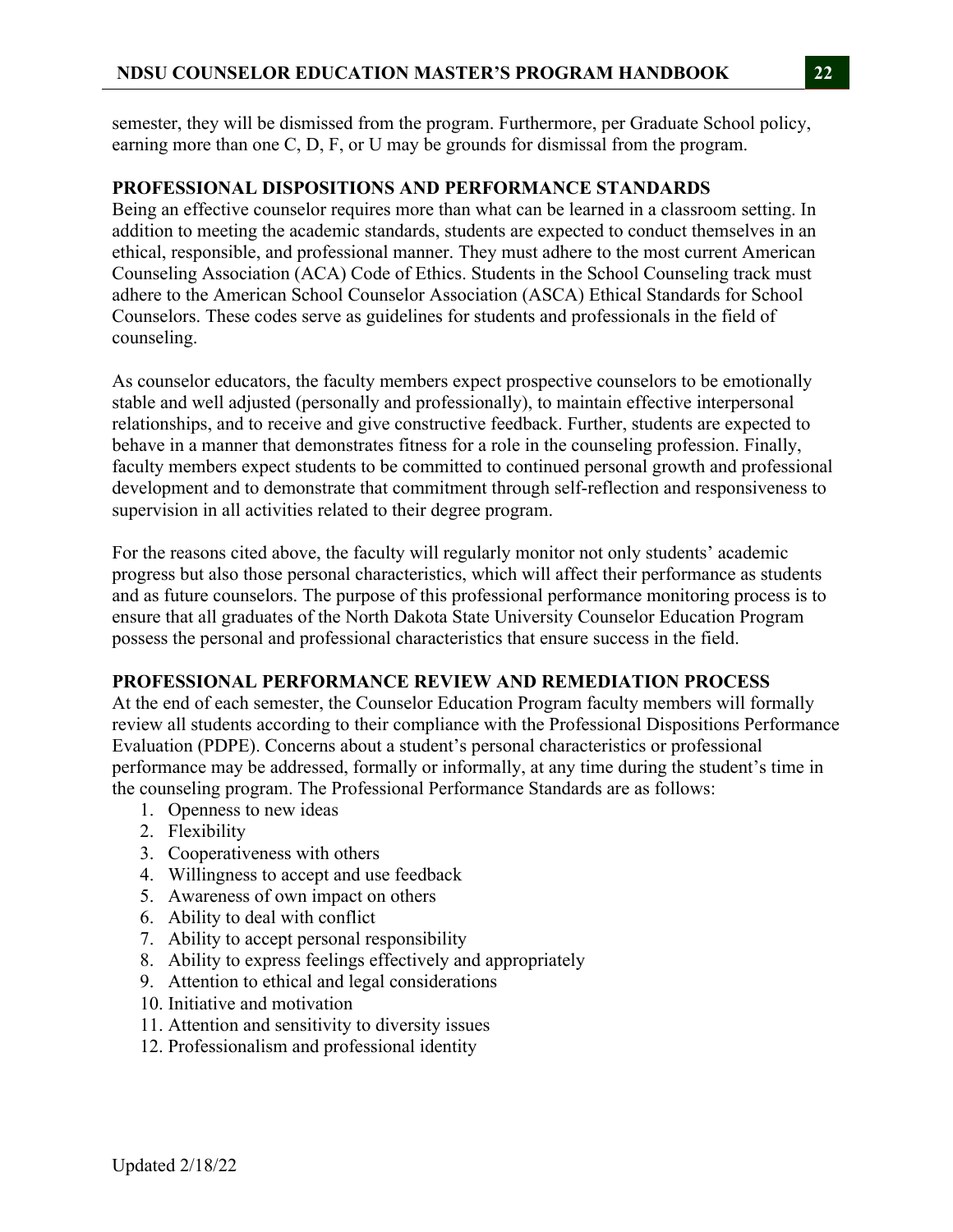Each Professional Performance Standard is rated on a scale of 1 (unacceptable) to 4 (acceptable) as described in the Criteria for Professional Performance Standards Evaluation table below. Students receiving anything below a 3 on any of the Professional Performance Standards will be subject to the following procedure:

- 1. Faculty Review: Faculty members will convene at least once a semester to discuss each student's professional performance. The student's advisor will document any concerns about a student's performance using the *Semester Dispositions Form* (see the Appendix). \*Note: Faculty members may review a student's performance more than once a semester if necessary. For example, faculty members will initiate a review at any time for students who knowingly engage in illegal or unethical activities, for students whose professional performance is deemed an immediate threat to the well-being of others, for students who violate the NDSU Code of Student Conduct, and/or for any students whose well-being and professionalism concern the faculty. In this case, faculty will complete a *Dispositions Incident Report*. In such cases, and depending upon the level of perceived threat, the combined faculty may recommend discontinuation in the Counselor Education Program without opportunity for student remediation.
- 2. Advising Meeting: The student and the student's advisor and/or the issuing professor (if applicable) will meet to discuss the professional performance concern(s) and develop a remediation plan. First, the student will be presented with the *Semester Dispositions Form/Dispositions Incident Report* and the advisor's/issuing professor's explanation for the ratings. Next, the student, their advisor, and/or the issuing professor (if applicable) will discuss the plan for remediation. The remediation plan will be documented in the *Semester Dispositions Form/Dispositions Incident Report* and signed by both the student and their advisor/issuing instructor*.*
- 3. Ongoing Monitoring: If a student fails to show reasonable progress in resolving deficiencies previously cited, they will be required to meet with the issuing professor(s) and their advisor in accordance with the procedures previously outlined. Depending upon the nature of new performance concerns and/or the reasons for the student's failure to comply with previously determined remedial action plans, the issuing professor and advisor will consult the full Counselor Education Faculty regarding the development of alternative remedial strategies and/or evaluation of the student's fitness for continuation in the Counselor Education Program. Faculty members will retain copies of new or revised *Semester Dispositions Forms/Dispositions Incident Reports.*
- 4. Dismissal: If the problem has not been resolved, faculty may recommend student dismissal. All Faculty recommendations for denial of a student's continuance in the Counselor Education Program will be forwarded to the Head of the School of Education.

# **CRITERIA FOR PROFESSIONAL PERFORMANCE STANDARDS EVALUATIONS**

- $4 =$  Acceptable, no concerns
- 3 = Minor concerns, no student/advisor meeting required, ongoing faculty monitoring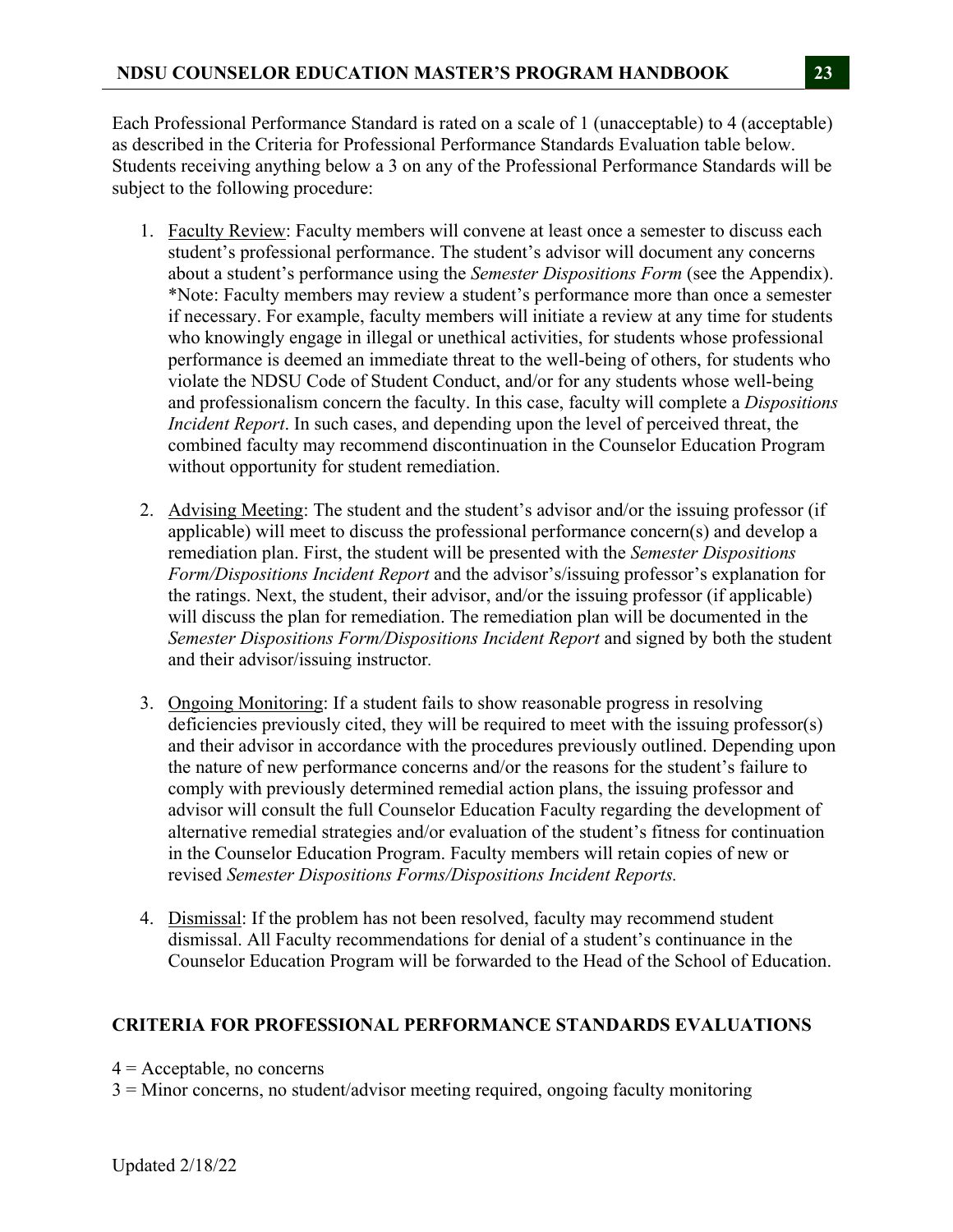- 2 = Moderate concerns, student/advisor meeting required, remediation needed
- 1 = Unacceptable, major concerns, student/advisor meeting required, serious remediation needed and/or dismissal from program

# **APPEALS**

Students are encouraged to follow the process below to appeal a grade and/or faculty decision.

- 1. The student should discuss the issue with the relevant professor and/or advisor.
- 2. If the student is not satisfied, they should discuss the issue with the Program Coordinator.
- 3. If the student is not satisfied, the Program Coordinator or the student may discuss the issue with the Department Head.
- 4. If the student is still not satisfied, the student may discuss the issue with the Academic Dean and/or Dean of the Graduate College.
- 5. The Graduate Dean may then bring the issue to a Graduate School Appeals Committee.

More specific information on the appeals process can be found:

https://bulletin.ndsu.edu/graduate/graduate-school-policies/graduate-student-appeals/ Furthermore, a document titled "Rights and Responsibilities: A Code of Student Behavior" may be obtained from the Office of Vice President for Student Affairs.

# **LEAVES**

# **LEAVE OF ABSENCE**

Students who need to leave the program for personal reasons such as a psychological, medical, or financial concern should discuss the situation with their advisor. From there, students can fill out the *Leave of Absence* form, which can be found at: https://www.ndsu.edu/gradschool/current\_students/forms

# **FAMILY AND MEDICAL ACCOMMODATIONS**

Students may apply for an extension to complete graduate school requirements in the case of family or medical need (e.g., new child, ill family member, personal medical concern). Students can read more about this policy in the *Graduate School Bulletin* at: https://bulletin.ndsu.edu/graduate/

# **CARE TEAM**

NDSU takes students' physical and mental health very seriously. According to the website, "The Care Team is a collaborative interdisciplinary team of campus-community members that meets weekly to discuss students exhibiting behaviors indicative of crisis and elevated risk, as well as students who may need additional assistance and support to navigate challenges and experience success." When faculty members have significant concerns about students, they will contact the Care Team in order to ensure students' wellbeing at all times. To learn more about the Care Team, please see the following website: https://www.ndsu.edu/enrollmentmanagement/bit/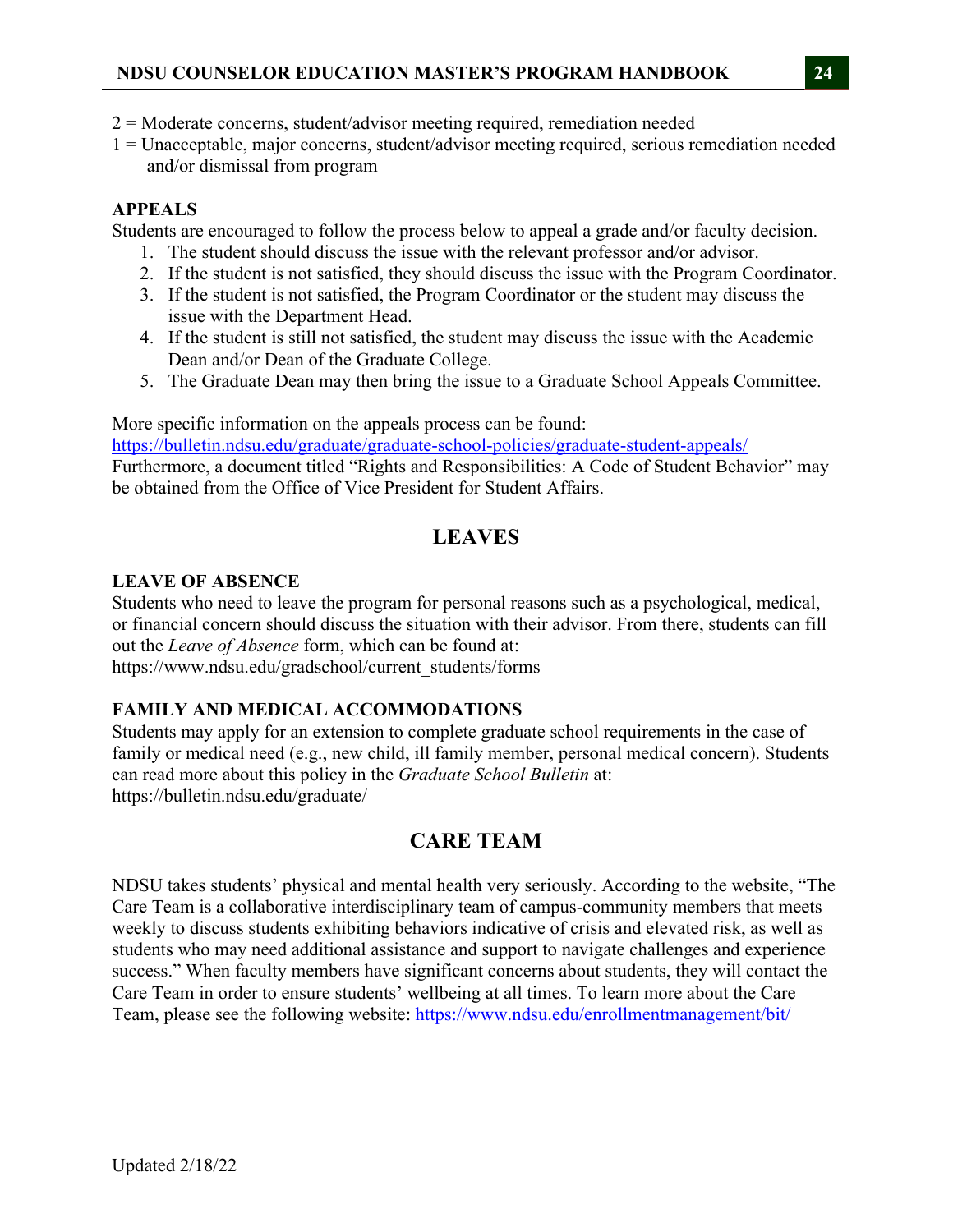# **PERSONAL COUNSELING**

The Counselor Education Program is designed to increase students' self-awareness, and therefore, the activities have the potential of unearthing painful thoughts or feelings. If at any time, students feel concerned about their own mental health, they are encouraged to seek outside counseling services. Faculty members may empathize with students' concerns; however, they will not act as students' personal counselors. If at any time during the program, students threaten to hurt themselves or others, this will be reported. Students are encouraged to consult with their advisors for additional referrals, as needed or desired.

| <b>LOCAL COUNSELING AGENCES</b>      |                                    |
|--------------------------------------|------------------------------------|
| Prairie St. John's                   | Sanford Emergency Room             |
| $(701)$ 476-7216                     | $(701)$ 234-2000                   |
| Southeast Human Service Center       | <b>Solutions Behavioral Health</b> |
| $(701)$ 298-4500                     | $(866)$ 455-6417                   |
| <b>Benson Psychological Services</b> | <b>NDSU</b> Counseling Center      |
| $(701)$ 297-7540                     | $(701)$ 231-7671                   |

# **GRADUATION**

When students have successfully completed the course work, the clinical experiences, and the comprehensive exam, they are eligible for graduation.

Students seeking the M.S. degree must successfully pass the oral defense. Two weeks prior to the defense date, M.S. students should complete the *Notification of Scheduled Examination* form and forward it to the Graduate School. When all defense requirements have been met, the faculty will complete the *Report of Final Examination* form and send it to the Graduate School. These forms can be found at: https://www.ndsu.edu/gradschool/current\_students/forms

# **ENDORSEMENT FOR LICENSURE/CERTIFICATION**

As soon as possible, students should document and discuss with their advisor qualifications for any endorsement they seek from the program. All endorsements are subject to the students' abilities to demonstrate they have met the criteria for such endorsements and are subject to criteria established by professional counseling organizations and professional ethics.

The Counselor Education Program does not guarantee licensure, certification, credentialing, or placement of our graduates. Students who seek licensure, certification, and/or credentialing in any other state or jurisdiction need to check the specific requirements for that state or jurisdiction and, if needed, discuss the policies with their advisor.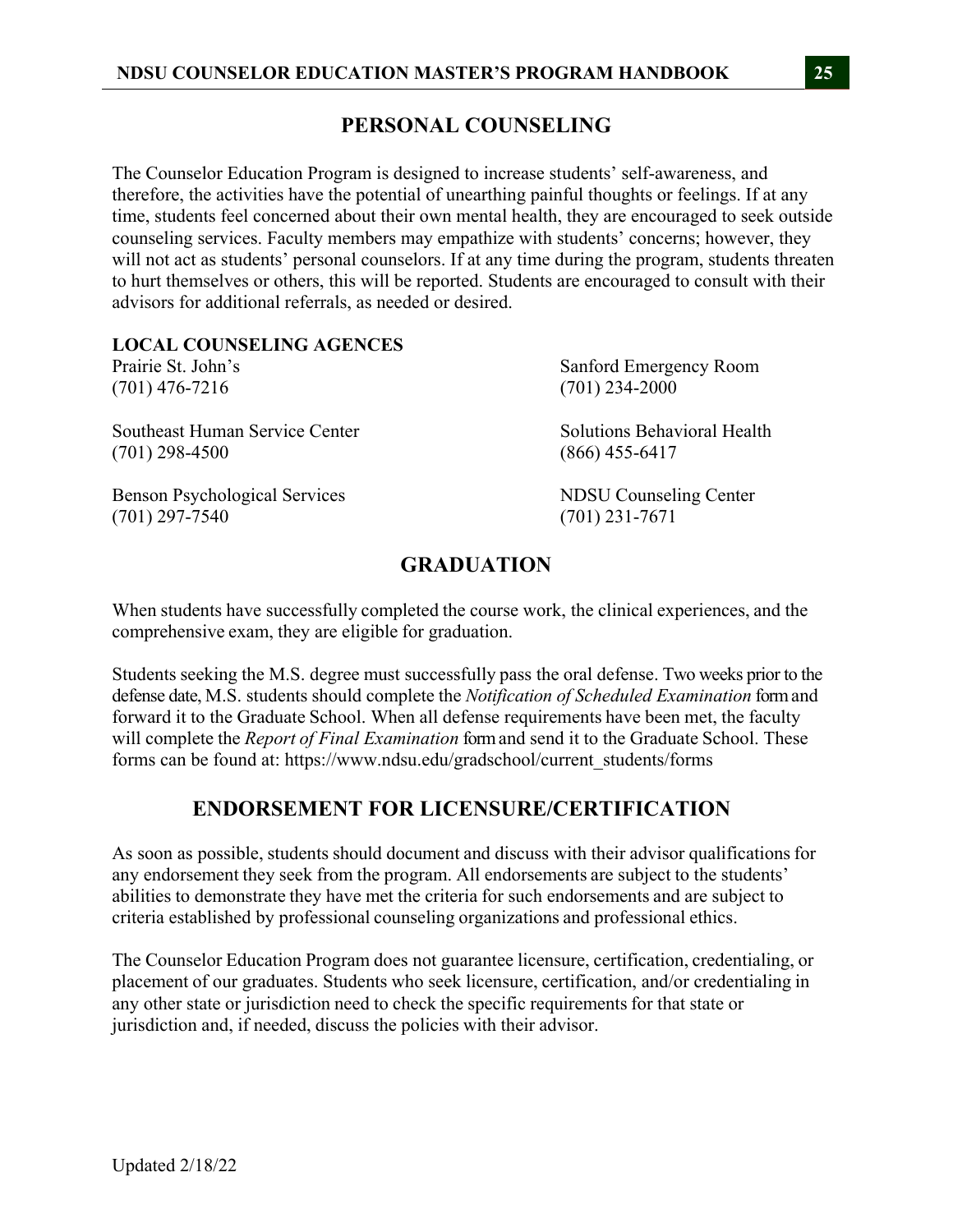Counselor licensure in the state of North Dakota is regulated by the North Dakota Board of Counselor Examiners (NDBCE). Information about the process of applying for licensure is on their website: http://www.ndbce.org/

School counselor licensure and credentialing is regulated by the ND Department of Public Instruction. Information about requirements can be found at the website: https://www.nd.gov/dpi/

As a CACREP-accredited program, students may obtain the National Board for Certified Counselor's (NBCC) National Certified Counselor (NCC) status while still in the master's program. Information about requirements can be found at the website: http://www.nbcc.org/

# **PROGRAM FACULTY**

Counselor Education Program faculty members represent a diverse array of interests, experiences, styles, and backgrounds. At the same time, faculty members hold strong professional counseling identities, evidenced through their membership in professional counseling associations, maintenance of counseling licenses and/or certifications, service to the counseling profession, professional development, and research related to counseling. Faculty members seek to embrace an inclusive learning environment.

### **Jill R. Nelson, Ph.D.**

*Professor Doctoral Program Coordinator Associate Dean*  **Doctorate**: Kent State University – 2005 **Degree Field**: Counselor Education and Supervision **Areas of Specialization**: Shame and Shame resilience, Community Mental Wellness, Qualitative research, and Leadership **Contact**: SGC C119 1919 North University Drive NDSU Dept. 2625 PO Box 6050 Fargo, ND 58108 (701) 231-7415 Jill.R.Nelson@ndsu.edu

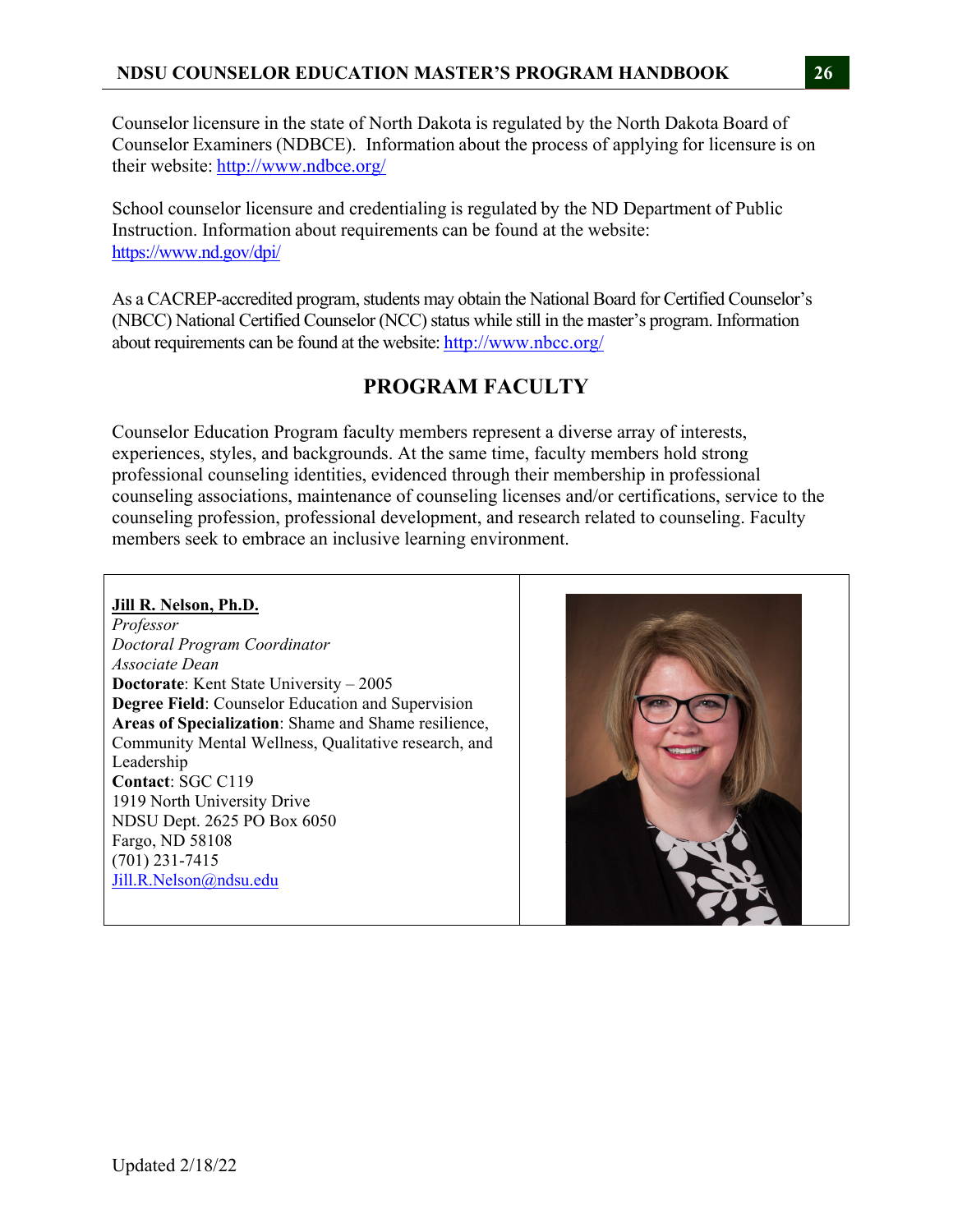#### **Carol E. Buchholz Holland, Ph.D., NCC**

*Associate Professor School Counseling Coordinator*  **Doctorate**: Kansas State University – 2005 **Degree Field**: Counselor Education and Supervision **Areas of Specialization**: School Counseling, Career Education, Crisis Management Preparation, Trauma, Solution-Focused Counseling **Contact**: SGC C120 1919 North University Drive NDSU Dept. 2625 PO Box 6050 Fargo, ND 58108 (701) 231-7103 Carol.E.Buchholz@ndsu.edu

#### **Todd F. Lewis, Ph.D., LPC, NCC**

*Professor Clinical Mental Health Counseling Coordinator*  **Doctorate**: Kent State University – 2002 **Degree Field**: Counselor Education and Supervision **Areas of Specialization**: Addictive Behaviors; Collegiate Binge Drinking; Motivational Interviewing; Adlerian, Gestalt, and Existential Approaches to Counseling; Theoretical Explanations of Substance Abuse; Quantitative Research and Data Analysis Methodologies **Contact**: SGC C114 1919 North University Drive NDSU Dept. 2625 PO Box 6050 Fargo, ND 58108 (701) 231-7306 Todd.Lewis@ndsu.edu



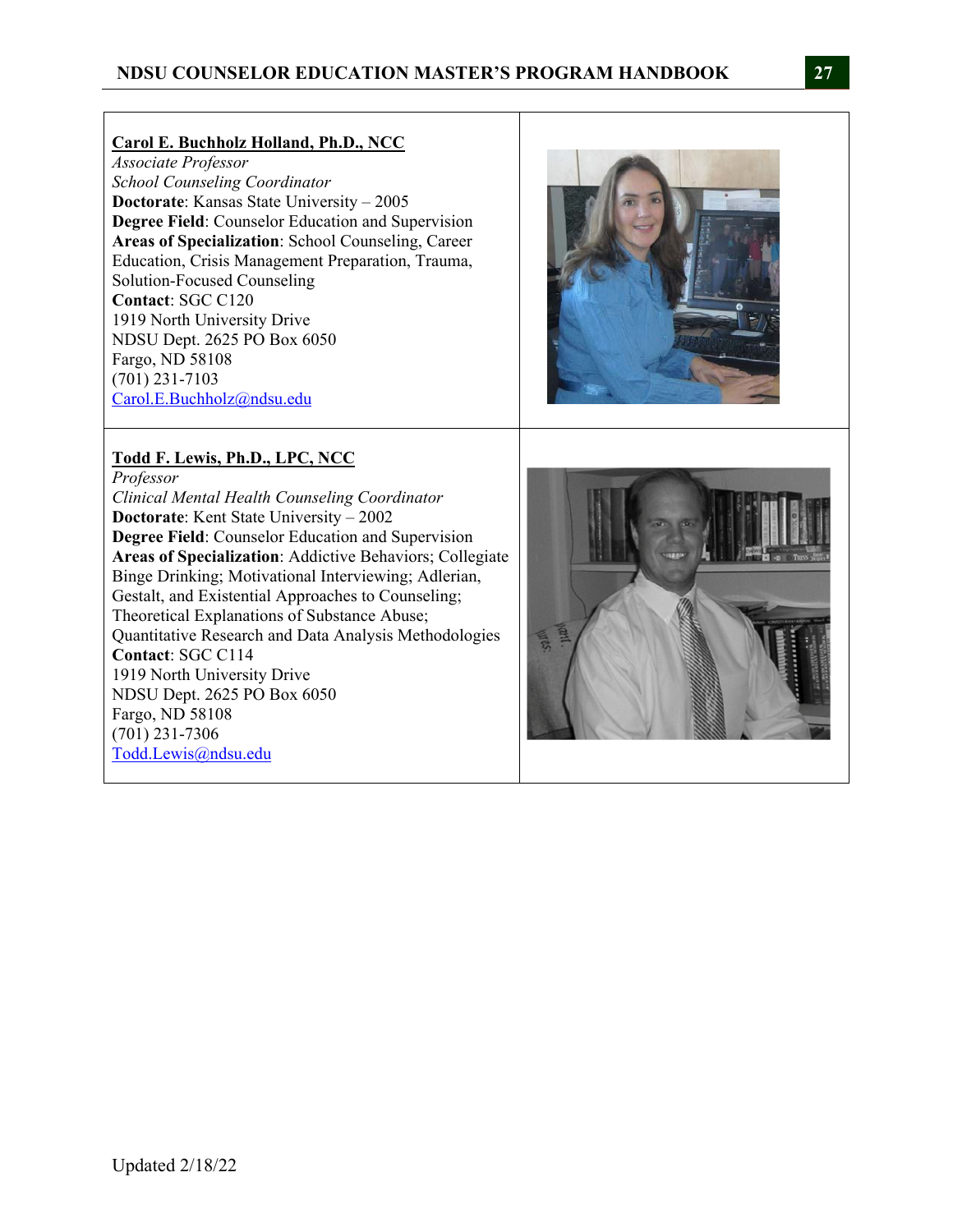#### **Jodi L. Tangen, Ph.D., NCC, ACS**

*Associate Professor Program Coordinator*  **Doctorate**: The University of North Carolina at Greensboro – 2015 **Degree Field**: Counseling and Counselor Education **Areas of Specialization**: Spirituality/religion in counseling; Existential and Jungian theories; multicultural and feminist theory and practice; clinical supervision; relational depth **Contact**: SGC C115 1919 North University Drive NDSU Dept. 2625 PO Box 6050 Fargo, ND 58108 (701) 231-7676 Jodi.Tangen@ndsu.edu

#### **Jessica Danielson, Ph.D., LPCC-S, NCC**

*Clinical Assistant Professor Clinic & Field Experience Coordinator*  **Doctorate**: North Dakota State University - 2018 **Degree Field**: Counselor Education and Supervision **Areas of Specialization**: Female partner family formation; creative pedagogy in counselor education and supervision; marginalized counselor identities; power and privilege in academia; feminist issues **Contact**: SGC C121 1919 North University Drive NDSU Dept. 2625 PO Box 6050 Fargo, ND 58108 Jessica.danielson.1@ndsu.edu



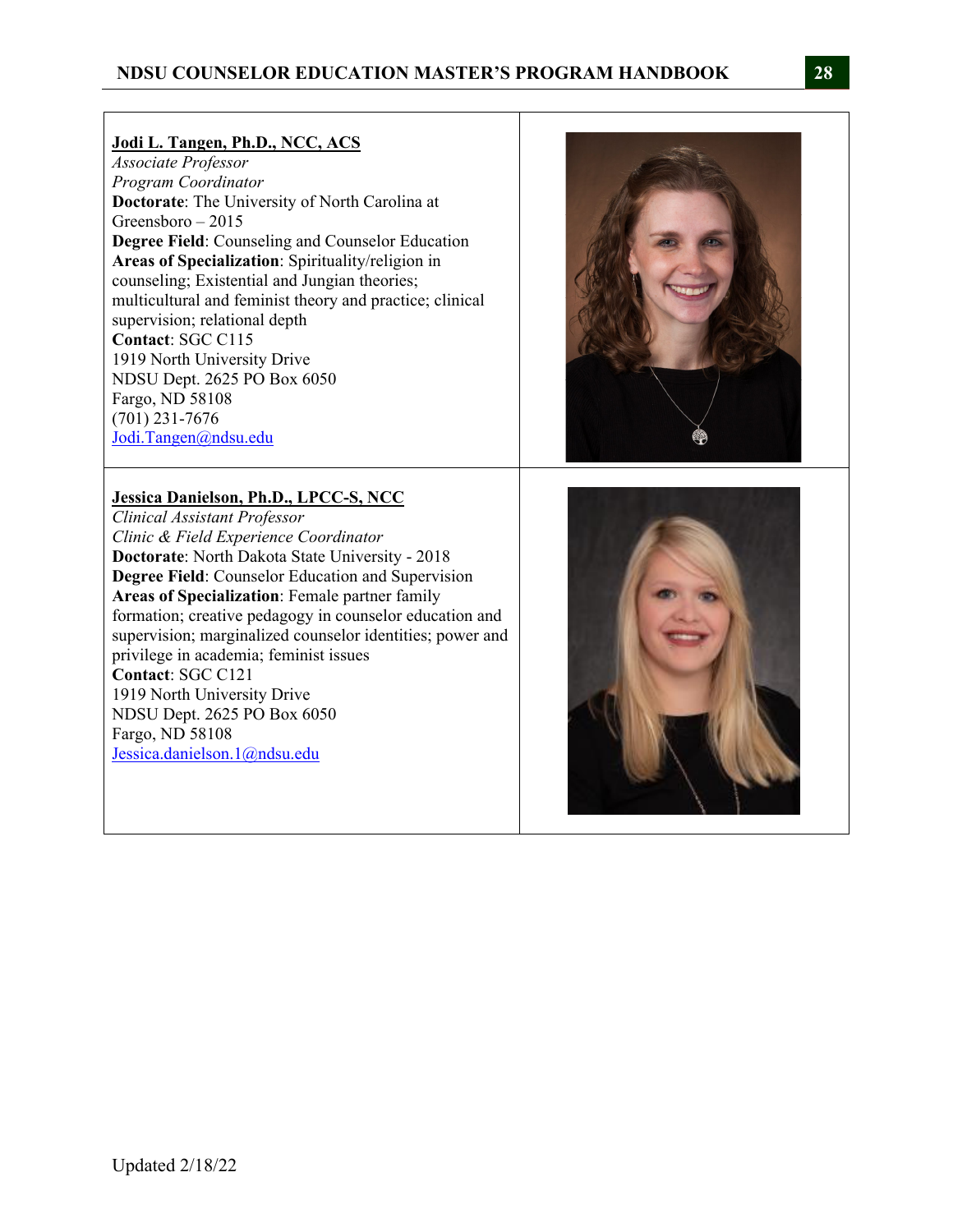# **AGREEMENT**

Please read, sign, and submit the following agreement *before* you begin your first course in the Counselor Education Program. Failure to submit this agreement may result in disciplinary action.

Student Name (Please Print):

I hereby attest that I have read and understand the most current *Counselor Education Master's Program Handbook* and *NDSU Graduate Bulletin* and will adhere to the policies, rules, standards, practices, and procedures located therein.

I understand that Counselor Education faculty members will closely monitor my academic progress, my professional and ethical performance, and my overall fitness for the counseling profession.

I acknowledge that I may be subject to disciplinary/remedial action and/or dismissal from the NDSU Counselor Education Program if I fail to maintain a 3.0 GPA, engage in unethical behavior, show signs of problems of professional competence, and/or characterological issues, and/or fail to demonstrate a satisfactory level of professional performance. Any documentation of such actions will become part of my permanent academic record.

I understand that I am responsible for my progression through the Counselor Education Program and that I should contact my advisor if I have any questions or concerns.

| Student Signature: |  |
|--------------------|--|
|                    |  |

Advisor Signature: \_\_\_\_\_\_\_\_\_\_\_\_\_\_\_\_\_\_\_\_\_\_\_\_\_\_\_ Date: \_\_\_\_\_\_\_\_\_\_\_\_\_\_\_\_\_\_\_\_\_

Received Date: \_\_\_\_\_\_\_\_\_\_\_\_\_\_\_\_\_\_\_\_\_\_\_\_\_\_\_\_\_\_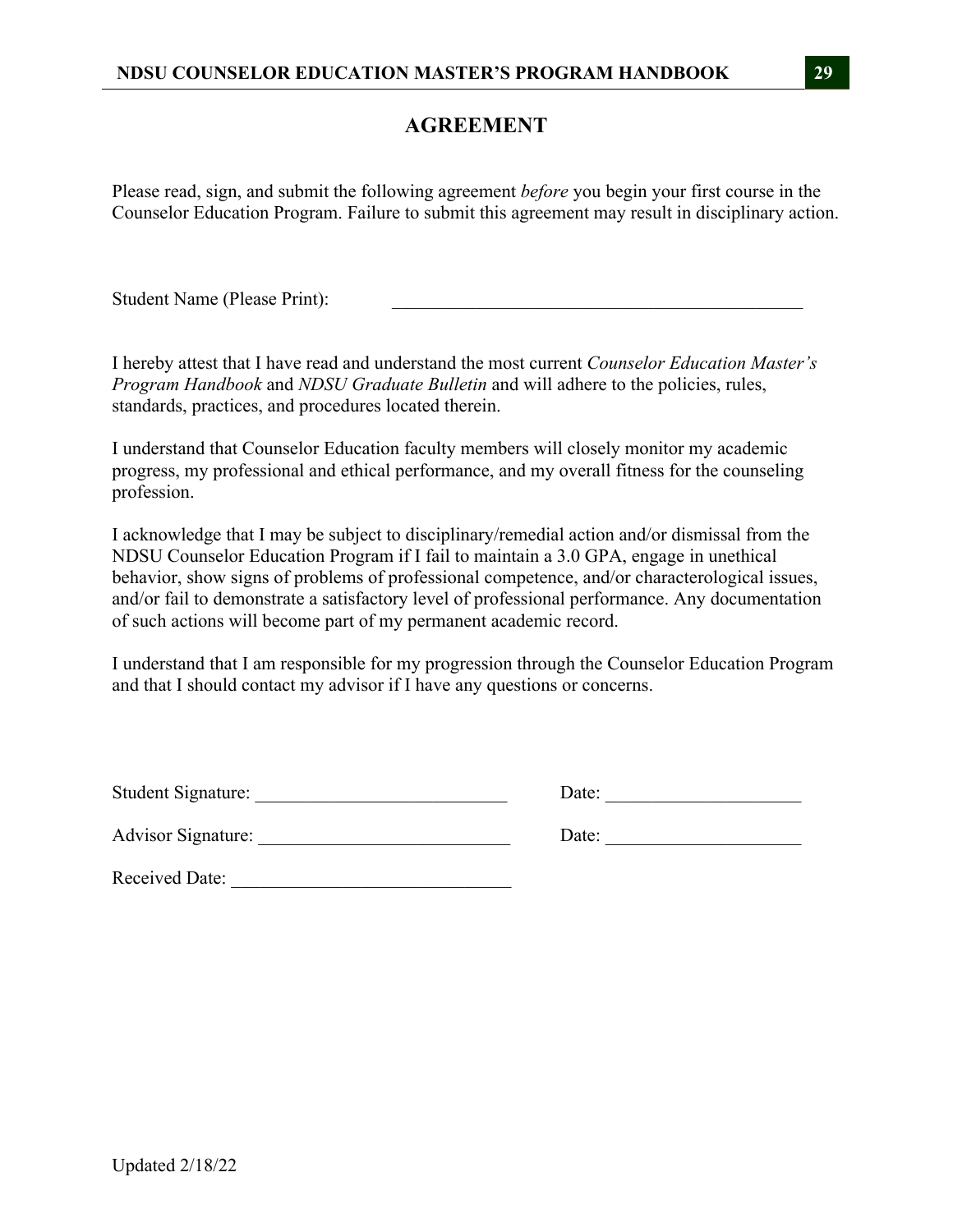# **APPENDIX A: CACREP 2016 Standards**

|                                                             | <b>CORE STANDARDS</b>                                                                                  |  |
|-------------------------------------------------------------|--------------------------------------------------------------------------------------------------------|--|
| 1. Professional Counseling Orientation and Ethical Practice |                                                                                                        |  |
| a.                                                          | history and philosophy of the counseling profession and its specialty areas                            |  |
| b.                                                          | the multiple professional roles and functions of counselors across specialty areas, and their          |  |
|                                                             | relationships with human service and integrated behavioral health care systems, including              |  |
|                                                             | interagency and interorganizational collaboration and consultation                                     |  |
| c.                                                          | counselors' roles and responsibilities as members of interdisciplinary community outreach and          |  |
|                                                             | emergency management response teams                                                                    |  |
| d.                                                          | the role and process of the professional counselor advocating on behalf of the profession              |  |
| e.                                                          | advocacy processes needed to address institutional and social barriers that impede access, equity,     |  |
|                                                             | and success for clients                                                                                |  |
| f.                                                          | professional counseling organizations, including membership benefits, activities, services to          |  |
|                                                             | members, and current issues                                                                            |  |
| g.                                                          | professional counseling credentialing, including certification, licensure, and accreditation practices |  |
|                                                             | and standards, and the effects of public policy on these issues                                        |  |
| h.                                                          | current labor market information relevant to opportunities for practice within the counseling          |  |
|                                                             | profession                                                                                             |  |
| $\mathbf{i}$ .                                              | ethical standards of professional counseling organizations and credentialing bodies, and               |  |
|                                                             | applications of ethical and legal considerations in professional counseling                            |  |
| $\cdot$                                                     | technology's impact on the counseling profession                                                       |  |
| k.                                                          | strategies for personal and professional self-evaluation and implications for practice                 |  |
| 1.                                                          | self-care strategies appropriate to the counselor role                                                 |  |
| m.                                                          | the role of counseling supervision in the profession                                                   |  |
|                                                             | 2. Social and Cultural Diversity                                                                       |  |
| a.                                                          | multicultural and pluralistic characteristics within and among diverse groups nationally and           |  |
|                                                             | internationally                                                                                        |  |
| b.                                                          | theories and models of multicultural counseling, cultural identity development, and social justice     |  |
|                                                             | and advocacy                                                                                           |  |
| c.                                                          | multicultural counseling competencies                                                                  |  |
| d.                                                          | the impact of heritage, attitudes, beliefs, understandings, and acculturative experiences on an        |  |
|                                                             | individual's views of others                                                                           |  |
| e.                                                          | the effects of power and privilege for counselors and clients                                          |  |
| f.                                                          | help-seeking behaviors of diverse clients                                                              |  |
| g.                                                          | the impact of spiritual beliefs on clients' and counselors' worldviews                                 |  |
| h.                                                          | strategies for identifying and eliminating barriers, prejudices, and processes of international and    |  |
|                                                             | unintentional oppression and discrimination                                                            |  |
|                                                             | 3. Human Growth and Development                                                                        |  |
| a.                                                          | theories of individual and family development across the lifespan                                      |  |
| b.                                                          | theories of learning                                                                                   |  |
| c.                                                          | theories of normal and abnormal personality development                                                |  |
| d.                                                          | theories and etiology of addictions and addictive behaviors                                            |  |
| e.                                                          | biological, neurological, and physiological factors that affect human development, functioning,        |  |
|                                                             | and behavior                                                                                           |  |
| f.                                                          | systemic and environmental factors that affect human develop, functioning, and behavior                |  |
| g.                                                          | effects of crisis, disasters, and trauma on diverse individuals across the lifespan                    |  |
| h.                                                          | a general framework for understanding differing abilities and strategies for differentiated            |  |
|                                                             |                                                                                                        |  |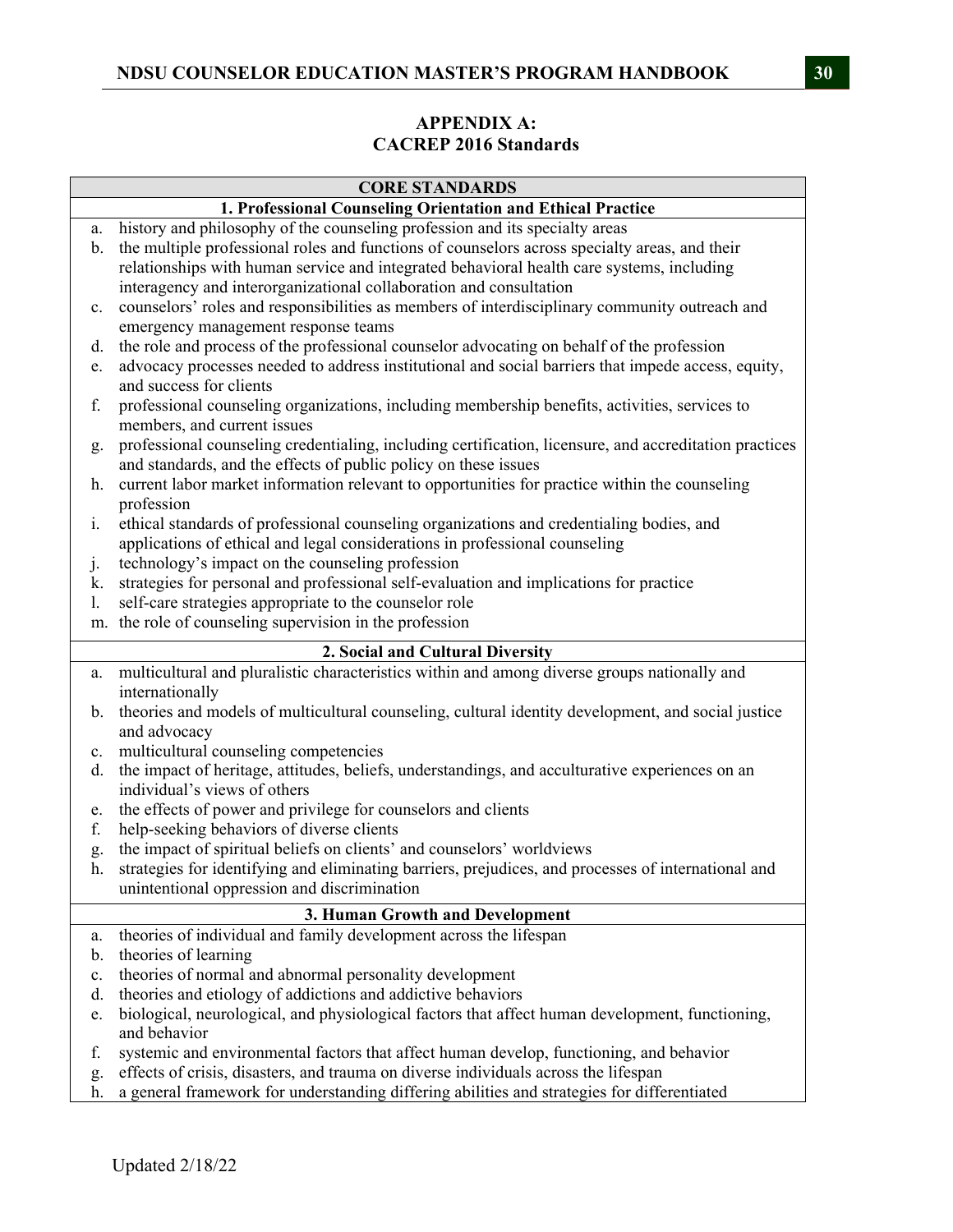|             | interventions                                                                                           |
|-------------|---------------------------------------------------------------------------------------------------------|
|             |                                                                                                         |
| i.          | ethical and culturally relevant strategies for promoting resilience and optimum development and         |
|             | wellness across the lifespan                                                                            |
|             | <b>4. Career Development</b>                                                                            |
| a.          | theories and models of career development, counseling, and decision making                              |
| b.          | approaches for conceptualizing the interrelationships among and between work, mental well-              |
|             | being, relationships, and other life roles and factors                                                  |
| c.          | processes for identifying and using career, avocational, educational, occupational and labor market     |
|             | information resources, technology, and information systems                                              |
| d.          | approaches for assessing the conditions of the work environment on clients' life experiences            |
| e.          | strategies for assessing abilities, interests, values, personality and other factors that contribute to |
|             | career development                                                                                      |
| f.          | strategies for career development program planning, organization, implementation, administration,       |
|             | and evaluation                                                                                          |
|             | strategies for advocating for diverse clients' career and educational development and employment        |
| g.          | opportunities in a global economy                                                                       |
| h.          | strategies for facilitating client skill development for career, educational, and life-work planning    |
|             | and management                                                                                          |
| i.          | methods of identifying and using assessment tools and techniques relevant to career planning and        |
|             | decision making                                                                                         |
|             | ethical and culturally relevant strategies for addressing career development                            |
| $\dot{J}$ . |                                                                                                         |
|             | 5. Counseling and Helping Relationships                                                                 |
| a.          | theories and models of counseling                                                                       |
| b.          | a systems approach to conceptualizing clients                                                           |
| c.          | theories, models, and strategies for understanding and practicing consultation                          |
| d.          | ethical and culturally relevant strategies for establishing and maintaining in-person and               |
|             | technology-assisted relationships                                                                       |
| e.          | the impact of technology on the counseling process                                                      |
| f.          | counselor characteristics and behaviors that influence the counseling process                           |
| g.          | essential interviewing, counseling, and case conceptualization skills                                   |
| h.          | developmentally relevant counseling treatment or intervention plans                                     |
| i.          | development of measurable outcomes for clients                                                          |
| j.          | evidence-based counseling strategies and techniques for prevention and intervention                     |
| k.          | strategies to promote client understanding of and access to a variety of community-based                |
|             | resources                                                                                               |
| 1.          | suicide prevention models and strategies                                                                |
|             | m. crisis intervention, trauma-informed, and community-based strategies, such as Psychological First    |
|             | Aid                                                                                                     |
| n.          | processes for aiding students in developing a personal model of counseling                              |
|             | <b>6. Group Counseling and Group Work</b>                                                               |
| a.          | theoretical foundations of group counseling and group work                                              |
| b.          | dynamics associated with group process and development                                                  |
| c.          | therapeutic factors and how they contribute to group effectiveness                                      |
| d.          | characteristics and functions of effective group leaders                                                |
| e.          | approaches to group formation, including recruiting, screening, and selecting members                   |
| f.          | types of groups and other considerations that affect conducting groups in varied settings               |
| g.          | ethical and culturally relevant strategies for designing and facilitating groups                        |
| h.          | direct experiences in which students participate as group members in a small group activity,            |
|             | approved by the program, for a minimum of 10 clock hours over the course of one academic term           |
|             |                                                                                                         |
|             | <b>7. Assessment and Testing</b>                                                                        |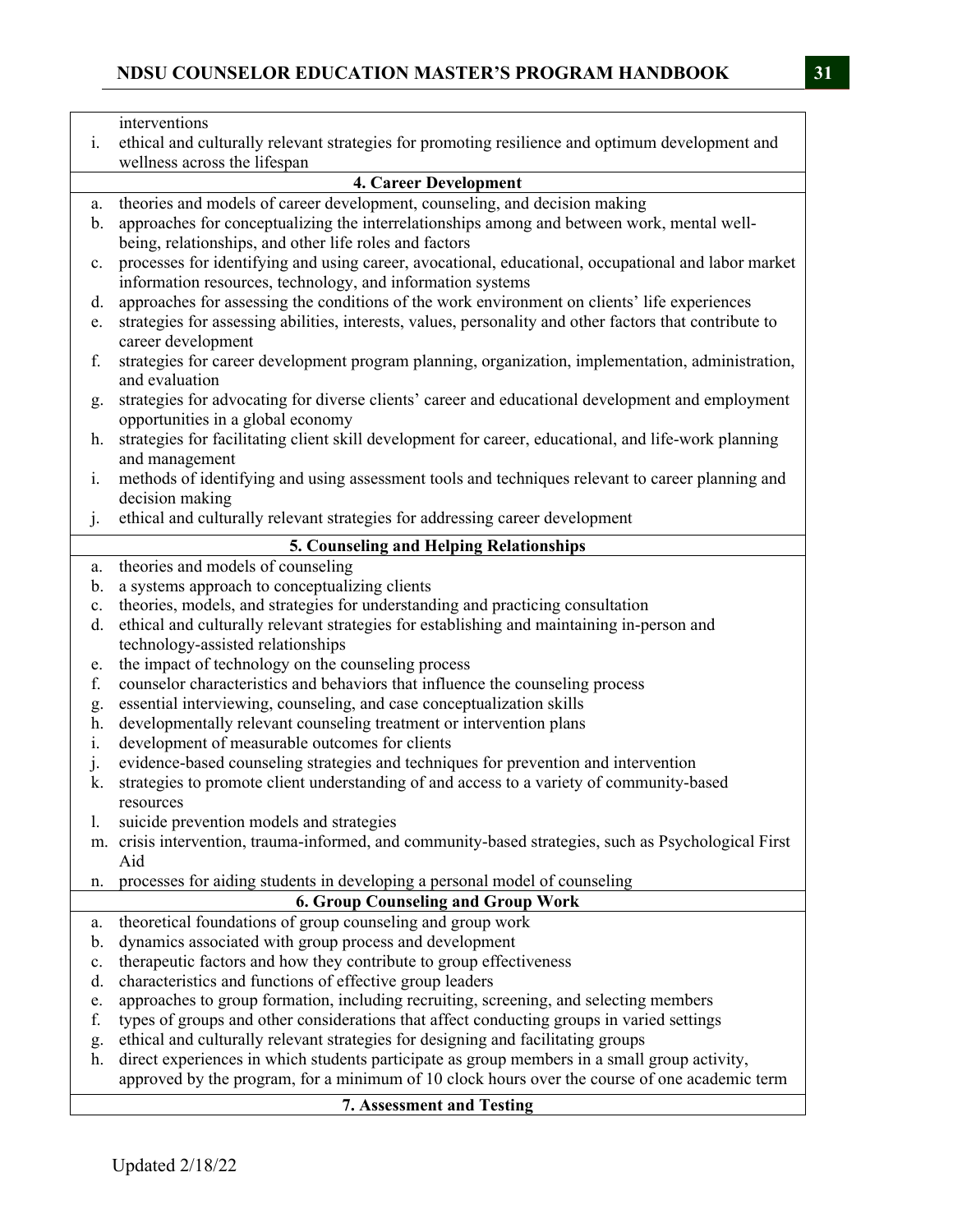- a. historical perspectives concerning the nature and meaning of assessment and testing in counseling
- b. methods of effectively preparing for and conducting initial assessment meetings
- c. procedures for assessing risk of aggression or danger to others, self-inflicted harm, or suicide
- d. procedures for identifying trauma and abuse and for reporting abuse
- e. use of assessments for diagnostic and intervention planning purposes
- f. basic concepts of standardized and non-standardized testing, norm-referenced and criterionreferenced assessments, and group and individual assessments
- g. statistical concepts, including scales of measurement, measures of central tendency, indices of variability, shapes and types of distributions, and correlations
- h. reliability and validity in the use of assessments
- i. use of assessments relevant to academic/educational, career, personal, and social development
- j. use of symptom checklists, and personality and psychological testing
- k. use of assessment results to diagnose developmental, behavioral, and mental disorders
- l. ethical and culturally relevant strategies for selecting, administering, and interpreting assessments and test results

### **8. Research and Program Evaluation**

- a. the importance of research in advancing the counseling profession, including how to critique research to inform counseling practice
- b. identification of evidence-based counseling practices
- c. needs assessments
- d. development of outcome measures for counseling programs
- e. evaluation of counseling interventions and programs
- f. qualitative, quantitative, and mixed research methods
- g. designs used in research and program evaluation
- h. statistical methods used in conducting research and program evaluation
- i. analysis and use of data in counseling
- j. ethical and culturally relevant strategies for conducting, interpreting, and reporting the results of research and/or program evaluation

# **CLINICAL MENTAL HEALTH COUNSELING STANDARDS**

- **1. Foundations**
- a. history and development of clinical mental health counseling
- b. theories and models related to clinical mental health counseling
- c. principles, models, and documentation formats of biopsychosocial case conceptualization and treatment planning
- d. neurobiological and medical foundation and etiology of addiction and co-occurring disorders
- e. psychological tests and assessments specific to clinical mental health counseling

# **2. Contextual Dimensions**

- a. role sand settings of clinical mental health counselors
- b. etiology, nomenclature, treatment, referral, and prevention of mental and emotional disorders
- c. mental health service delivery modalities within the continuum of care, such as inpatient, outpatient, partial treatment and aftercare, and the mental health counseling services networks
- d. diagnostic process, including differential diagnosis and the use of current diagnostic classification systems, including the *Diagnostic and Statistical Manual of Mental Disorders (DSM)* and the *International Classification of Diseases (ICD)*
- e. potential for substance use disorders to mimic and/or co-occur with a variety of neurological, medical, and psychological disorders
- f. impact of crisis and trauma on individuals with mental health diagnoses
- g. impact of biological and neurological mechanisms on mental health
- h. classifications, indications, and contraindications for commonly prescribed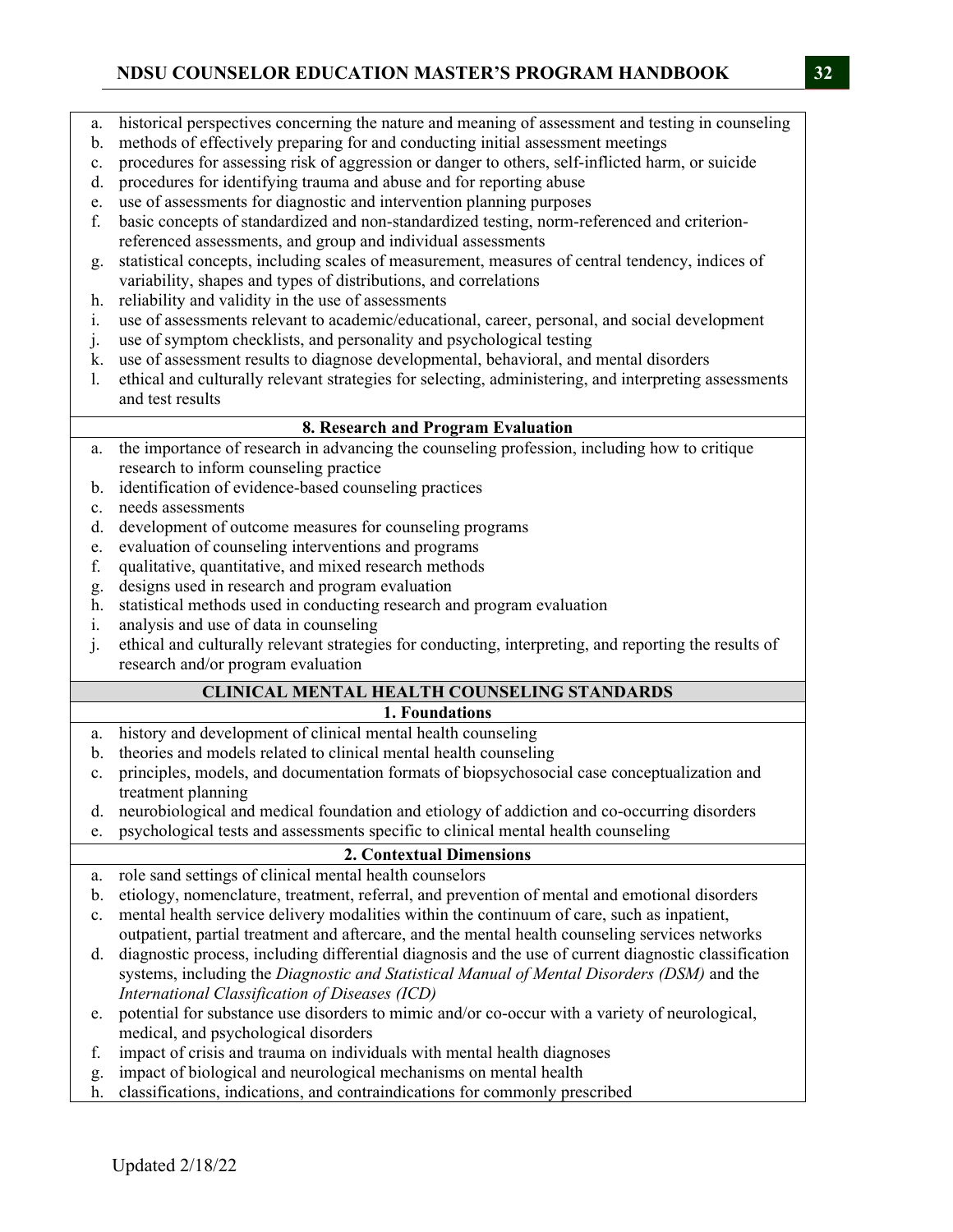psychopharmacological medications for appropriate medical referral and consultation i. legislation and government policy relevant to clinical mental health counseling j. cultural factors relevant to clinical mental health counseling k. professional organizations, preparation standards, and credentials relevant to the practice of clinical mental health counseling l. legal and ethical considerations specific to clinical mental health counseling m. record keeping, third party reimbursement, and other practice and management issues in clinical mental health counseling **3. Practice**  a. intake interview, mental status evaluation, biopsychosocial history, mental health history, and psychological assessment for treatment planning and caseload management b. techniques and interventions for prevention and treatment of a broad range of mental health issues c. strategies for interfacing with the legal system regarding court-referred clients d. strategies for interfacing with integrated behavioral health care professionals e. strategies to advocate for persons with mental health issues **SCHOOL COUNSELING STANDARDS 1. Foundations**  a. history and development of school counseling b. models of school counseling programs c. models of P-12 comprehensive career development d. models of school-based collaboration and consultation e. assessments specific to P-12 education **2. Contextual Dimensions**  a. school counselor roles as leaders, advocates, and systems change agents in P-12 schools b. school counselor roles in consultation with families, P-12 and postsecondary school personnel, and community agencies c. school counselor roles in relation to college and career readiness d. school counselor roles in school leadership and multidisciplinary teams e. school counselor roles and responsibilities in relation to the school emergency management plans, and crises, disasters, and trauma f. competencies to advocate for school counseling roles g. characteristics, risk factors, and warning signs of students at risk for mental health and behavioral disorders h. common medications that affect learning, behavior, and mood in children and adolescents i. signs and symptoms of substance abuse in children and adolescents as well as the signs and symptoms of living in a home where substance use occurs j. qualities and styles of effective leadership in schools k. community resources and referral sources l. professional organizations, preparation standards, and credentials relevant to the practice of school counseling m. legislation and government policy relevant to school counseling n. legal and ethical considerations specific to school counseling **3. Practice**  a. development of school counseling program mission statements and objectives b. design and evaluation of school counseling programs c. core curriculum design, lesson plan development, classroom management strategies, and differentiated instructional strategies d. interventions to promote academic development e. use of developmentally appropriate career counseling interventions and assessments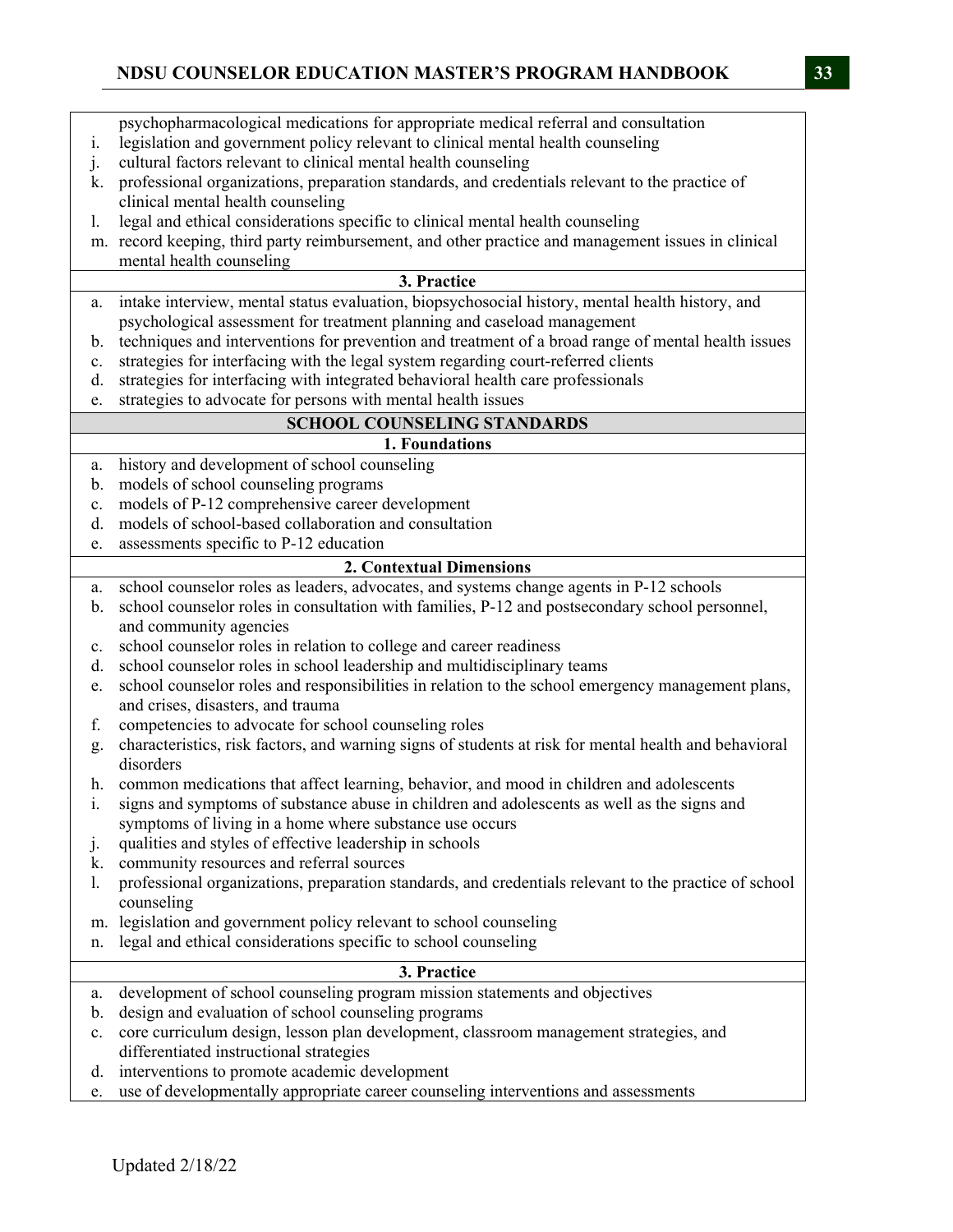- f. techniques of personal/social counseling in school settings
- g. strategies to facilitate school and postsecondary transitions
- h. skills to critically examine the connections between social, familial, emotional, and behavior problems and academic achievement
- i. approaches to increase promotion and graduation rates
- j. interventions to promote college and career readiness
- k. strategies to promote equity in student achievement and college access
- l. techniques to foster collaboration and teamwork within schools
- m. strategies for implementing and coordinating peer intervention programs
- n. use of accountability data to inform decision making
- o. use of data to advocate for programs and students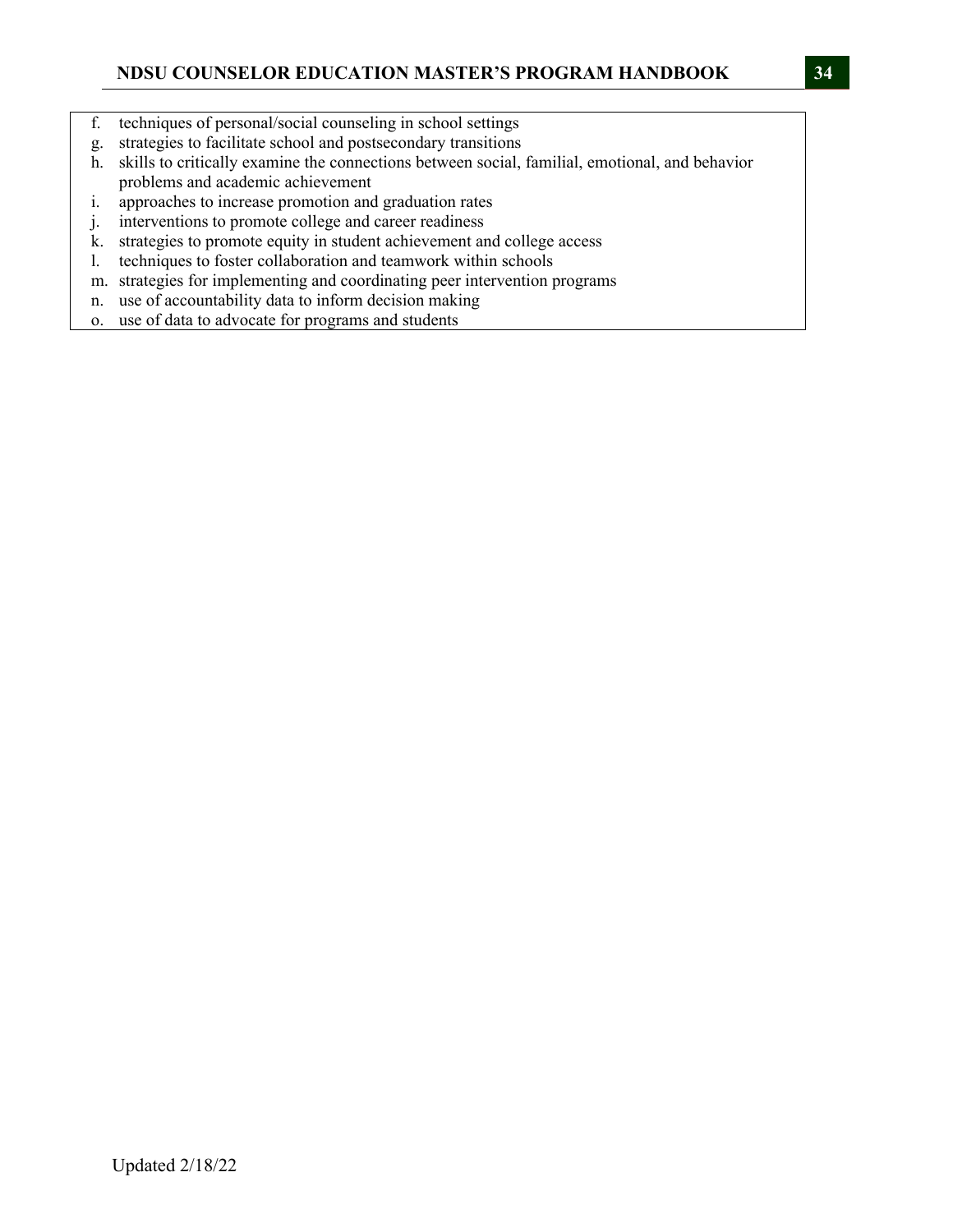#### **Dates** Clinical Mental Health Counseling School Counseling **BEFORE ADMISSION**  February  $1^{st}$   $\bullet$  Apply to the program.  $\bullet$  Apply to the program. February-March  $\vert \bullet \vert$  Participate in an on-campus interview.  $\vert \bullet \vert$  Participate in an on-campus interview. **UPON ACCEPANCE**  March-April  $\bullet$  Meet with your advisor to develop your plan of study and submit it to the graduate school. Read the *Counselor Education Program Handbook.* Read the *NDSU Graduate Bulletin.* Read and sign the *Agreement* and submit to the Academic Assistant. • Set up your NDSU e-mail account. • Get your Bison ID card. Register for Fall courses. • Meet with your advisor to develop your plan of study and submit it to the graduate school. Read the *Counselor Education Program Handbook.* Read the *NDSU Graduate Bulletin.* Read and sign the *Agreement* and submit to the Academic Assistant. • Set up your NDSU e-mail account. • Get your Bison ID card. • Register for Summer and Fall courses. **FIRST SUMMER**  May-July **Attend short new student orientation**. Take courses: o CNED 712 o CNED 715 o CNED 732 **FIRST FALL** August <br>Attend the new student orientation.  $\bullet$  Attend the new student orientation. August-December • Take courses: o CNED 710 o CNED 711 o CNED 720 • Take courses: o CNED 710 o CNED 711 o CNED 720 o CNED 728 November **•** Register for Spring courses. **•** Register for Spring courses. • Apply for Practicum by Nov 1st. **FIRST SPRING** January-May **•** Take courses: o CNED 713 o CNED 730 o CNED 723 • Take courses: o CNED 713 o CNED 729 o CNED 794-Practicum April • Register for Summer and Fall courses. • Apply for Practicum by April 1st. • Register for Summer and Fall courses. Apply to take comprehensive exam. Apply for Internship by April 1st. **SECOND SUMMER** May-July **Could** Take courses: o CNED 712 o CNED 715 • Take courses: o EDUC 703 o CNED 714

o CNED 731

o Teacher Ed Course or Elective

## **APPENDIX B: Timeline**

o CNED 732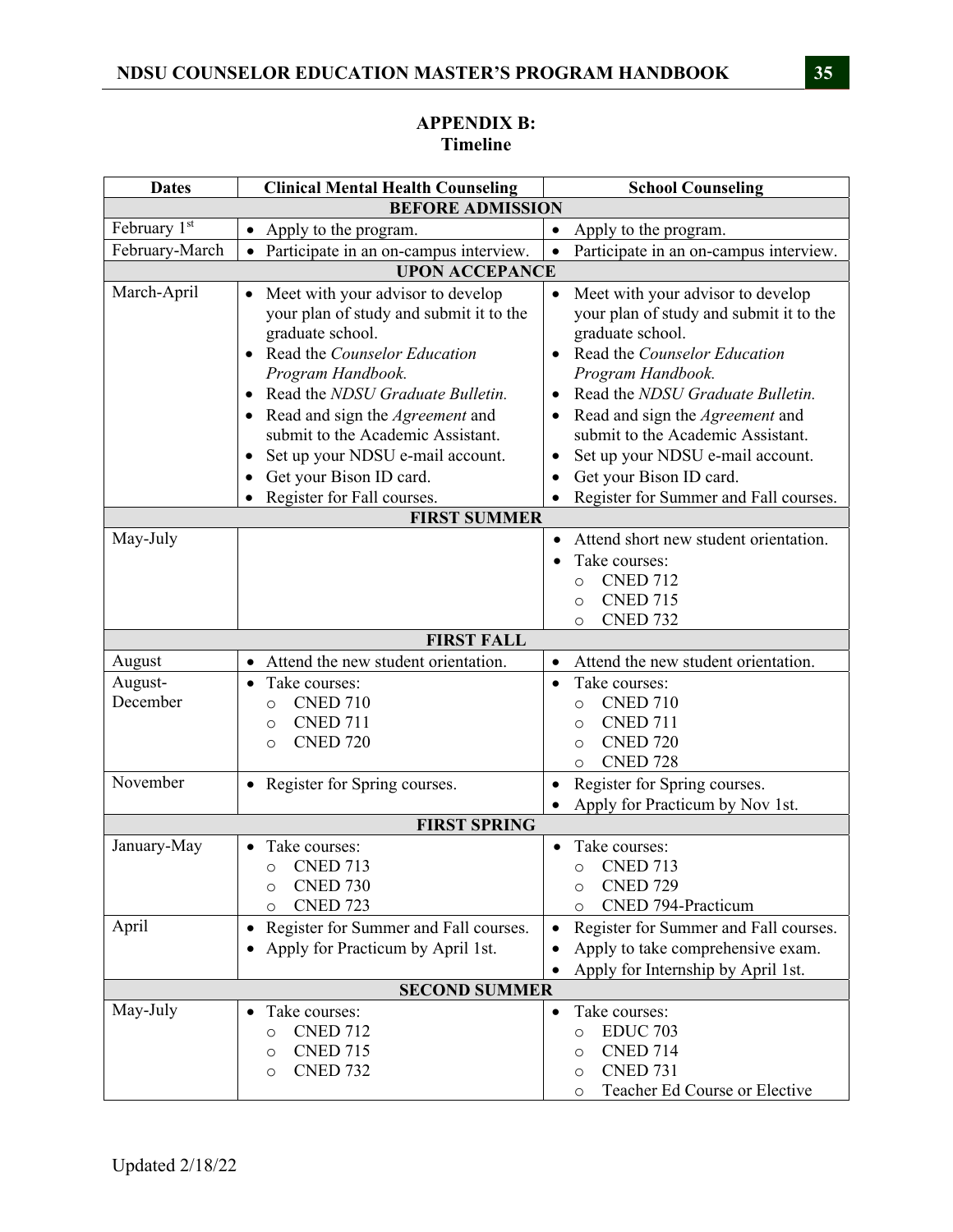|                     | <b>SECOND FALL</b>                                                                                                                                                                                                                                                                                                                                                                                  |                                                                                                                                                                                                                                                                                                                                                                                                                                                                                                                       |
|---------------------|-----------------------------------------------------------------------------------------------------------------------------------------------------------------------------------------------------------------------------------------------------------------------------------------------------------------------------------------------------------------------------------------------------|-----------------------------------------------------------------------------------------------------------------------------------------------------------------------------------------------------------------------------------------------------------------------------------------------------------------------------------------------------------------------------------------------------------------------------------------------------------------------------------------------------------------------|
| August-<br>December | Take courses:<br>$\bullet$<br><b>CNED 734</b><br>$\circ$<br><b>CNED 890</b><br>$\circ$<br>CNED 794-Practicum<br>$\circ$                                                                                                                                                                                                                                                                             | Take courses:<br>$\bullet$<br><b>CNED 734</b><br>$\circ$<br>CNED 794-Internship<br>$\circ$<br>Teacher Ed Course or Elective<br>$\circ$                                                                                                                                                                                                                                                                                                                                                                                |
| November            | Register for Spring courses.<br>$\bullet$                                                                                                                                                                                                                                                                                                                                                           | Register for Spring courses.<br>$\bullet$<br>Take comprehensive exam.                                                                                                                                                                                                                                                                                                                                                                                                                                                 |
|                     | <b>SECOND SPRING</b>                                                                                                                                                                                                                                                                                                                                                                                |                                                                                                                                                                                                                                                                                                                                                                                                                                                                                                                       |
| January-May         | Take courses:<br>$\bullet$<br><b>CNED 716</b><br>$\circ$<br><b>CNED 863</b><br>$\circ$<br>Elective (if doing 6 credits of<br>$\circ$<br>internship)                                                                                                                                                                                                                                                 | Take courses:<br>$\bullet$<br><b>CNED 716</b><br>$\circ$<br>CNED 794-Internship<br>O<br>M.S. students schedule oral defense,<br>complete Notification of Scheduled<br>Examination, and submit to the<br>Graduate School two weeks before<br>exam date.<br>M.S. students submit Report of Final<br>$\bullet$<br>Examination to the Graduate School<br>after the defense.<br>Contact graduate school and ensure<br>$\bullet$<br>that all requirements have been met to<br>graduate.<br>Complete Intent to Graduate Form |
| April               | • Register for Summer and Fall courses.<br>Apply to take comprehensive exam.<br>Apply for Internship by April 1st.<br>$\bullet$                                                                                                                                                                                                                                                                     |                                                                                                                                                                                                                                                                                                                                                                                                                                                                                                                       |
| May                 |                                                                                                                                                                                                                                                                                                                                                                                                     | Graduate.<br>$\bullet$                                                                                                                                                                                                                                                                                                                                                                                                                                                                                                |
|                     | <b>THIRD SUMMER</b>                                                                                                                                                                                                                                                                                                                                                                                 |                                                                                                                                                                                                                                                                                                                                                                                                                                                                                                                       |
| May-July            | Take courses:<br>$\bullet$<br><b>EDUC 703</b><br>$\circ$<br><b>CNED 714</b><br>$\circ$<br><b>CNED 731</b><br>$\circ$                                                                                                                                                                                                                                                                                |                                                                                                                                                                                                                                                                                                                                                                                                                                                                                                                       |
|                     | <b>THIRD FALL</b>                                                                                                                                                                                                                                                                                                                                                                                   |                                                                                                                                                                                                                                                                                                                                                                                                                                                                                                                       |
| August-<br>December | Take course:<br>$\bullet$<br>CNED 794-Internship<br>O                                                                                                                                                                                                                                                                                                                                               |                                                                                                                                                                                                                                                                                                                                                                                                                                                                                                                       |
| November            | Register for Spring courses.<br>$\bullet$<br>Take comprehensive exam.                                                                                                                                                                                                                                                                                                                               |                                                                                                                                                                                                                                                                                                                                                                                                                                                                                                                       |
|                     | <b>THIRD SPRING</b>                                                                                                                                                                                                                                                                                                                                                                                 |                                                                                                                                                                                                                                                                                                                                                                                                                                                                                                                       |
| January-May         | Take course:<br>$\bullet$<br>CNED 794-Internship<br>O<br>M.S. students schedule oral defense,<br>$\bullet$<br>complete Notification of Scheduled<br><i>Examination</i> , and submit to the<br>Graduate School two weeks before<br>exam date.<br>M.S. students submit Report of Final<br>$\bullet$<br>Examination to the Graduate School<br>after the defense.<br>Contact graduate school and ensure |                                                                                                                                                                                                                                                                                                                                                                                                                                                                                                                       |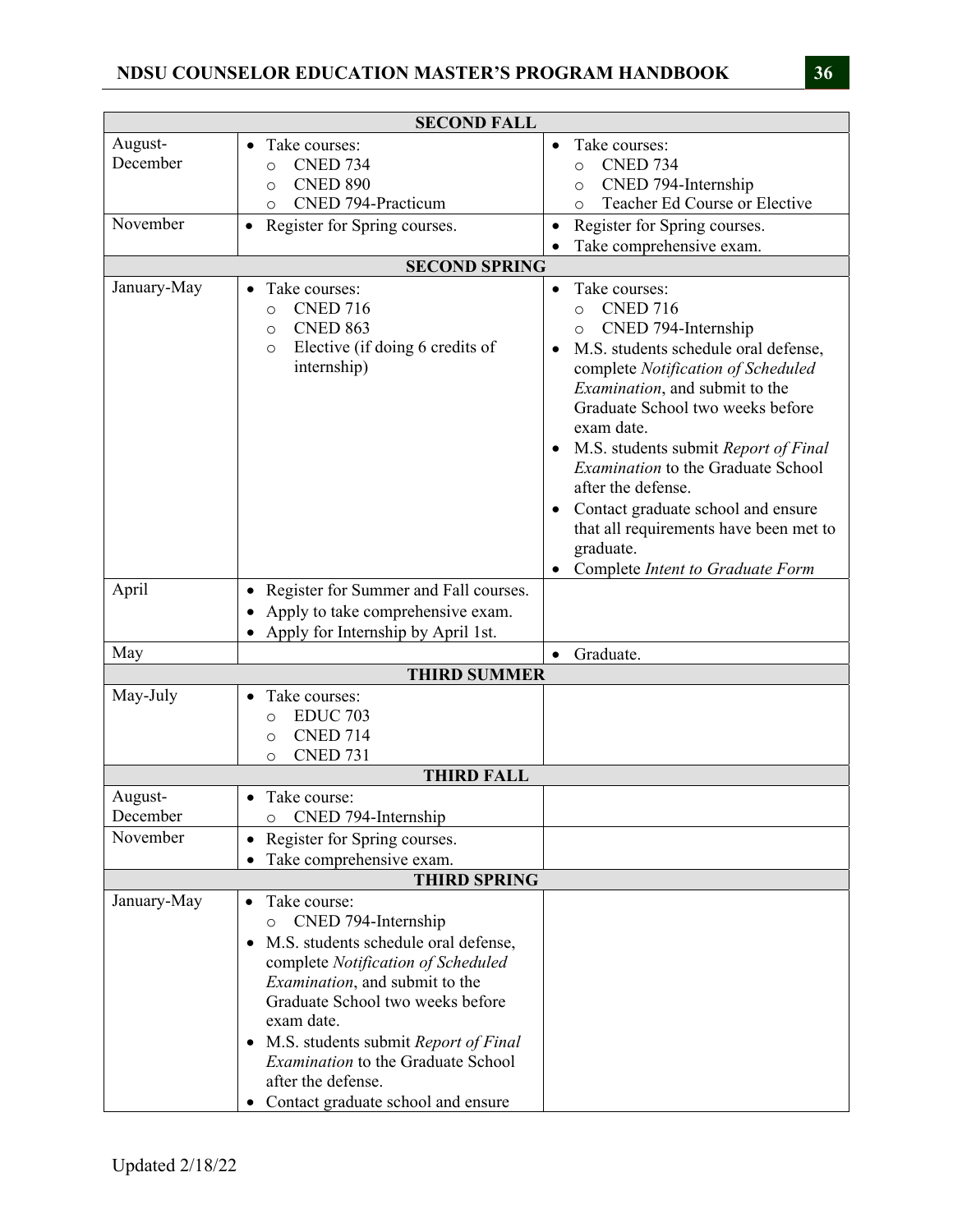|     | that all requirements have been met to<br>graduate. |  |
|-----|-----------------------------------------------------|--|
|     | • Complete Intent to Graduate Form                  |  |
| May | Graduate.                                           |  |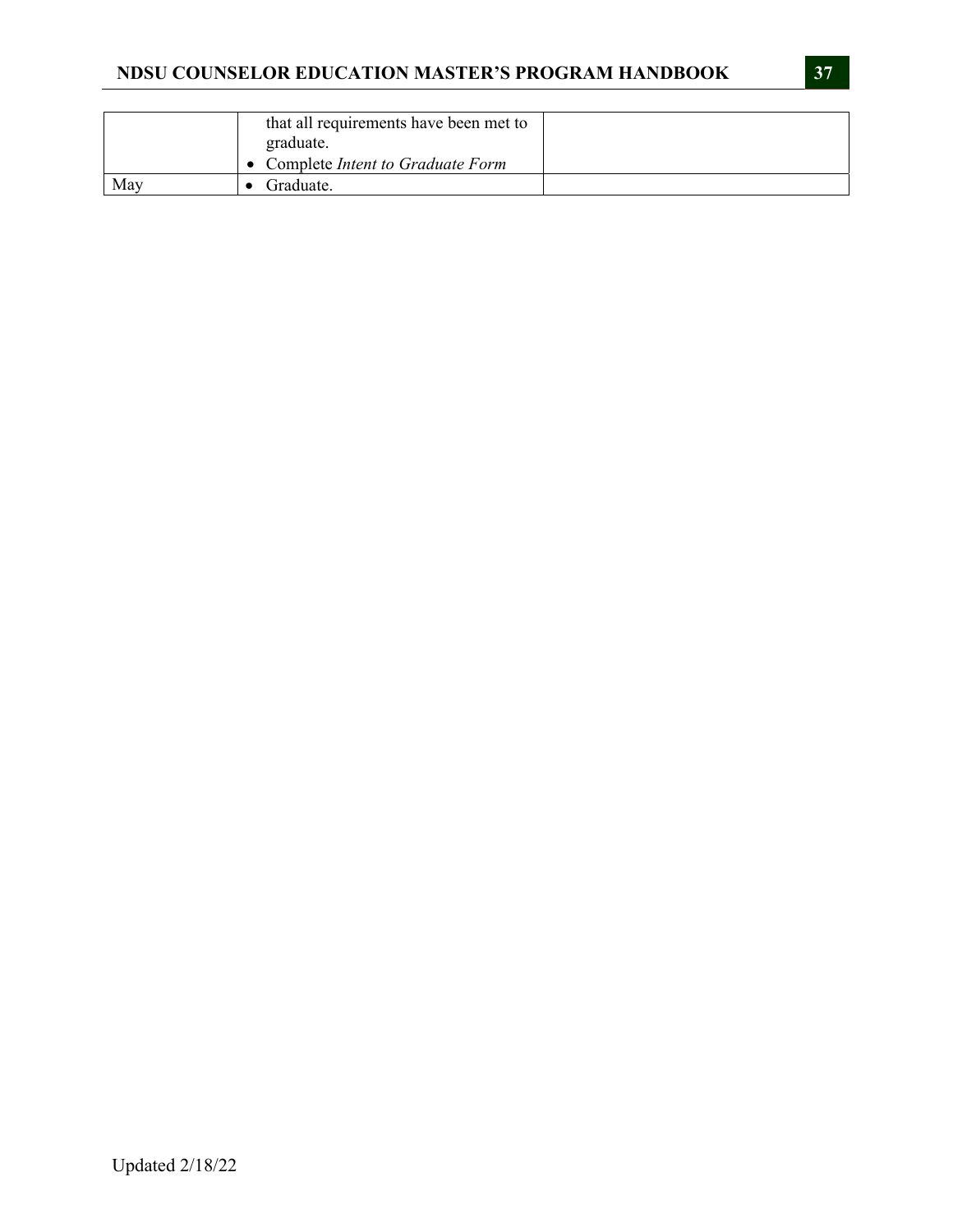### **APPENDIX C: Program Requirements**

### **Clinical Mental Health Counseling M.Ed. Program**

| <b>Curriculum Category &amp; Required Courses</b>           |
|-------------------------------------------------------------|
| <b>Professional Counseling Orientation and Ethics</b><br>I. |
| <b>CNED 715 Professional Orientation and Ethics</b>         |
| II. Social and Cultural Diversity                           |
| CNED 716 Social and Cultural Foundations of Counseling      |
| <b>III. Helping Growth and Development</b>                  |
| CNED 712 Counseling Across the Lifespan                     |
| CNED 731 Counseling Children and Adolescents                |
| <b>IV. Career and Lifestyle Development</b>                 |
| CNED 714 Career Counseling and Testing                      |
| V. Counseling and Helping Relationships                     |
| <b>CNED 710 Counseling Techniques</b>                       |
| CNED 711 Counseling Theory                                  |
| CNED 732 Family Counseling                                  |
| <b>Group Counseling and Group Work</b><br>VI.               |
| <b>CNED 720 Group Counseling</b>                            |
| <b>VII. Assessment and Testing</b>                          |
| <b>CNED 713 Assessment Techniques</b>                       |
| CNED 863 Advanced Clinical Assessment, Report               |
| Writing, and Treatment Planning                             |
| <b>VIII. Research and Program Evaluation</b>                |
| EDUC 703 Research, Measurement and Program Eval.            |
| <b>IX. Clinical Practice</b>                                |
| CNED 723 Psychopathology and Diagnosis                      |
| CNED 730 Crisis and Trauma in Counseling Practice           |
| <b>CNED 734 Dynamics of Addiction</b>                       |
| CNED 890: Graduate Seminar: Topics vary                     |
| X. Practicum: CNED 794A Practicum                           |
| XI. Internship: CNED 794B Internship                        |
| XII. Elective (if doing 6 credits of Internship)            |
|                                                             |
| <b>Total Credits = 60</b>                                   |
|                                                             |
|                                                             |

\*Add 3 credits of thesis if completing the M.S. degree.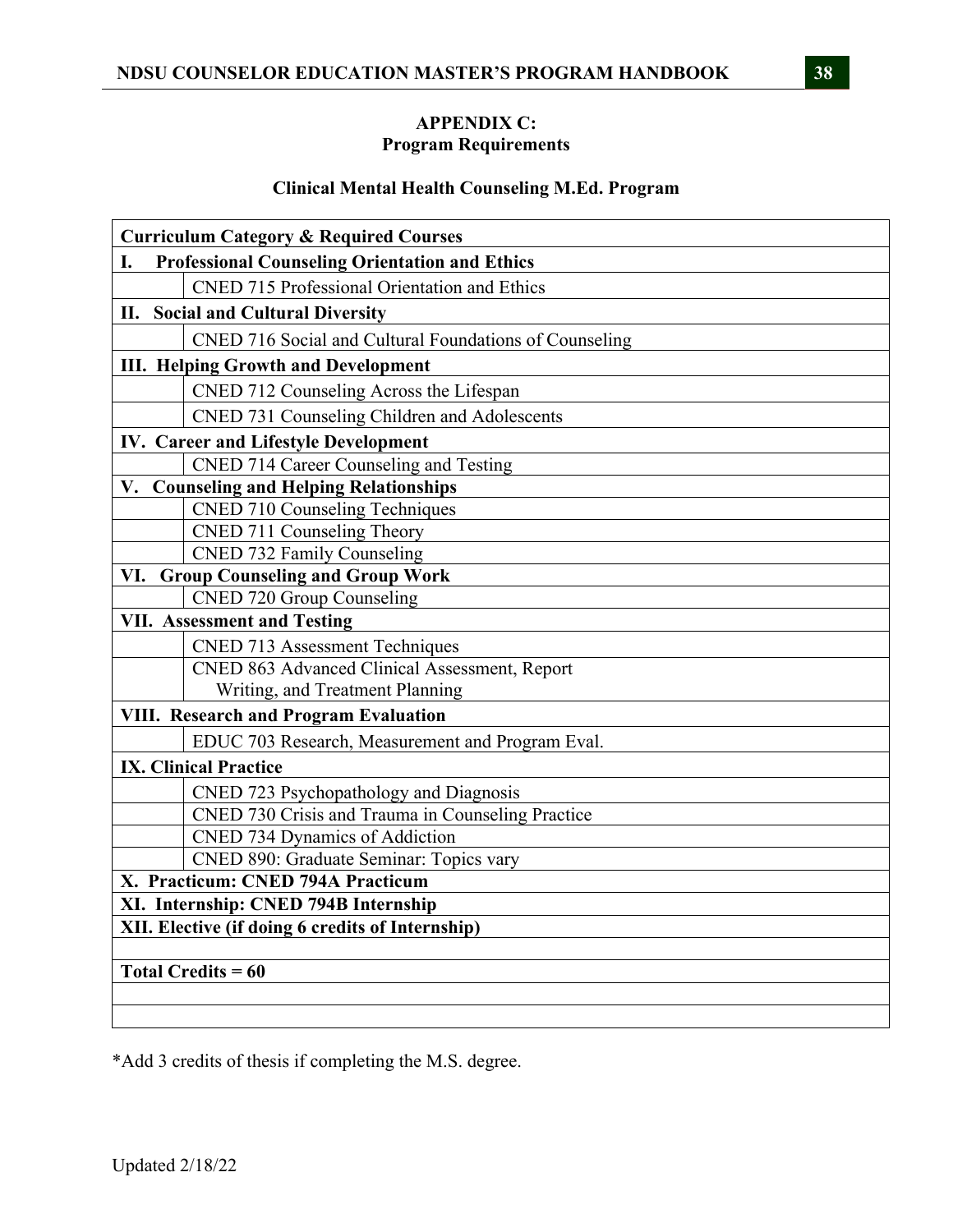# **School Counseling, M.Ed. Program**

| <b>Curriculum Category &amp; Required Courses</b><br><b>Professional Counseling Orientation and Ethics</b><br>I. |  |  |  |
|------------------------------------------------------------------------------------------------------------------|--|--|--|
| <b>CNED 715 Professional Orientation and Ethics</b>                                                              |  |  |  |
| II. Social and Cultural Diversity                                                                                |  |  |  |
| CNED 716 Social and Cultural Foundations of Counseling                                                           |  |  |  |
| <b>III. Helping Growth and Development</b>                                                                       |  |  |  |
| CNED 712 Counseling Across the Lifespan                                                                          |  |  |  |
| CNED 731 Counseling Children and Adolescents                                                                     |  |  |  |
| <b>IV. Career and Lifestyle Development</b>                                                                      |  |  |  |
| CNED 714 Career Counseling and Testing                                                                           |  |  |  |
| V. Counseling and Helping Relationships                                                                          |  |  |  |
| <b>CNED 710 Counseling Techniques</b>                                                                            |  |  |  |
| CNED 711 Counseling Theory                                                                                       |  |  |  |
| CNED 732 Family Counseling                                                                                       |  |  |  |
| VI. Group Counseling and Group Work                                                                              |  |  |  |
| CNED 720 Group Counseling                                                                                        |  |  |  |
| <b>VII. Assessment and Testing</b>                                                                               |  |  |  |
| <b>CNED 713 Assessment Techniques</b>                                                                            |  |  |  |
| <b>VIII. Research and Program Evaluation</b>                                                                     |  |  |  |
| EDUC 703 Research, Measurement and Program Eval.                                                                 |  |  |  |
| <b>IX. School Counseling Practice</b>                                                                            |  |  |  |
| CNED 728 Guidance Administration and Consulting                                                                  |  |  |  |
| CNED 729 Professional K-12 School Counseling                                                                     |  |  |  |
| CNED 734 Dynamics of Addiction                                                                                   |  |  |  |
| Teacher Education Course or Elective                                                                             |  |  |  |
| <b>Teacher Education Course or Elective</b>                                                                      |  |  |  |
| X. Practicum CNED 794A Practicum                                                                                 |  |  |  |
| XI. Internship CNED 794B Internship                                                                              |  |  |  |
| XII. Elective (if doing 6 credits of Internship)                                                                 |  |  |  |
|                                                                                                                  |  |  |  |
| Total Credits = $60$                                                                                             |  |  |  |
|                                                                                                                  |  |  |  |

\*Add 3 credits of thesis if completing the M.S. degree.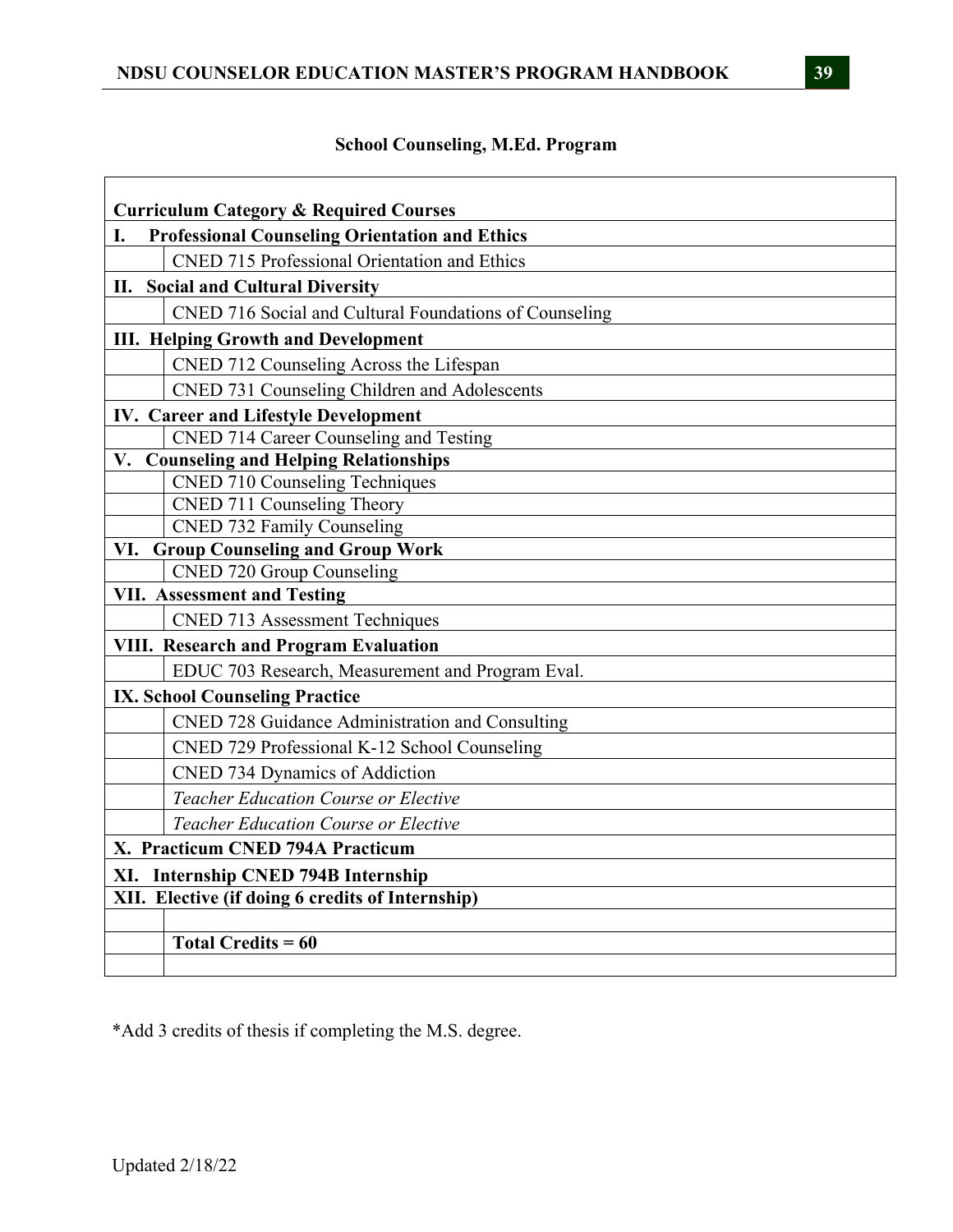# **Dual Track**

| <b>Curriculum Category &amp; Required Courses</b>           |  |  |  |
|-------------------------------------------------------------|--|--|--|
| <b>Professional Counseling Orientation and Ethics</b><br>I. |  |  |  |
| <b>CNED 715 Professional Orientation and Ethics</b>         |  |  |  |
| II. Social and Cultural Diversity                           |  |  |  |
| CNED 716 Social and Cultural Foundations of Counseling      |  |  |  |
| <b>III. Helping Growth and Development</b>                  |  |  |  |
| CNED 712 Counseling Across the Lifespan                     |  |  |  |
| CNED 731 Counseling Children and Adolescents                |  |  |  |
| <b>IV. Career and Lifestyle Development</b>                 |  |  |  |
| CNED 714 Career Counseling and Testing                      |  |  |  |
| V. Counseling and Helping Relationships                     |  |  |  |
| <b>CNED 710 Counseling Techniques</b>                       |  |  |  |
| CNED 711 Counseling Theory                                  |  |  |  |
| CNED 732 Family Counseling                                  |  |  |  |
| VI. Group Counseling and Group Work                         |  |  |  |
| <b>CNED 720 Group Counseling</b>                            |  |  |  |
| <b>VII. Assessment and Testing</b>                          |  |  |  |
| <b>CNED 713 Assessment Techniques</b>                       |  |  |  |
| CNED 863 Advanced Clinical Assessment, Report               |  |  |  |
| Writing, and Treatment Planning                             |  |  |  |
| VIII. Research and Program Evaluation                       |  |  |  |
| EDUC 703 Research, Measurement and Program Eval.            |  |  |  |
| <b>IX. School Counseling Practice</b>                       |  |  |  |
| CNED 728 Guidance Administration and Consulting             |  |  |  |
| CNED 729 Professional K-12 School Counseling                |  |  |  |
| <b>IX. Clinical Practice</b>                                |  |  |  |
| CNED 723 Psychopathology and Diagnosis                      |  |  |  |
| CNED 730 Crisis and Trauma in Counseling Practice           |  |  |  |
| <b>CNED 734 Dynamics of Addiction</b>                       |  |  |  |
| X. Practicum: CNED 794A Practicum                           |  |  |  |
| XI. Internships: CNED 794B School Counseling Internship     |  |  |  |
| <b>CNED 794B CMHC Internship</b>                            |  |  |  |
| <b>Total Credits = 66</b>                                   |  |  |  |

\*Add 3 credits of thesis if completing the M.S. degree.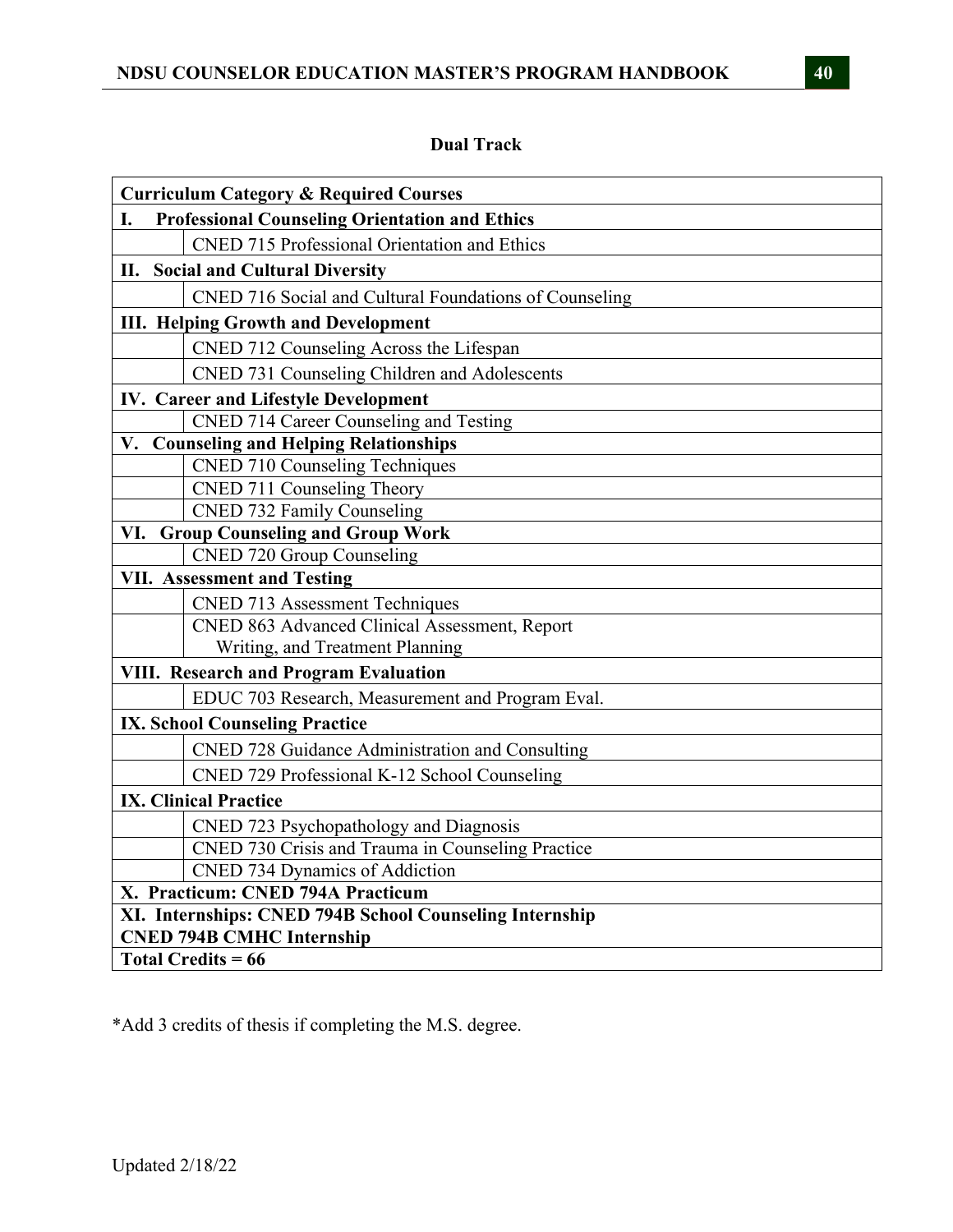# **APPENDIX D: SEMESTER DISPOSITIONS FORM / DISPOSITIONS INCIDENT REPORT**

#### **Counselor Education Program Professional Performance Review Policy**

**Note:** Faculty issuing this notification shall rate and describe each area of concern. Copies shall be provided to the student and the student's academic advisor.

Student:\_\_\_\_\_\_\_\_\_\_\_\_\_\_\_\_\_\_\_\_\_\_\_\_\_\_\_\_\_\_\_\_\_\_\_\_\_\_\_\_\_\_\_\_\_\_\_\_\_\_ Date: \_\_\_\_\_\_\_\_\_\_\_\_\_\_\_\_\_\_\_\_\_\_\_

Advisor/Instructor:\_\_\_\_\_\_\_\_\_\_\_\_\_\_\_\_\_\_\_\_\_\_\_\_\_\_\_\_\_\_\_\_\_\_\_\_\_\_\_\_\_

 $4 =$  Acceptable, no concerns

3 = Minor concerns, no student/advisor meeting required, ongoing faculty monitoring

2 = Moderate concerns, student/advisor meeting required, remediation needed

1 = Unacceptable, major concerns, student/advisor meeting required, serious remediation needed and/or dismissal from program

| 1. | Openness to new ideas                  | $\mathbf{1}$ | $\overline{c}$ | $\overline{3}$ | $\overline{4}$ |
|----|----------------------------------------|--------------|----------------|----------------|----------------|
|    | Changes Needed:                        |              |                |                |                |
|    |                                        |              |                |                |                |
|    |                                        |              |                |                |                |
|    |                                        |              |                |                |                |
|    |                                        |              |                |                |                |
|    |                                        |              |                |                |                |
|    |                                        |              |                |                |                |
|    |                                        |              |                |                |                |
| 2. | Flexibility                            | $\,1$        | $\overline{c}$ | $\mathfrak{Z}$ | $\overline{4}$ |
|    | Changes Needed:                        |              |                |                |                |
|    |                                        |              |                |                |                |
|    |                                        |              |                |                |                |
|    |                                        |              |                |                |                |
|    |                                        |              |                |                |                |
|    |                                        |              |                |                |                |
|    |                                        |              |                |                |                |
|    |                                        |              |                |                |                |
|    |                                        |              |                |                |                |
| 3. |                                        | $\mathbf 1$  | $\overline{2}$ | $\overline{3}$ | $\overline{4}$ |
|    | Cooperativeness with others            |              |                |                |                |
|    | Changes Needed:                        |              |                |                |                |
|    |                                        |              |                |                |                |
|    |                                        |              |                |                |                |
|    |                                        |              |                |                |                |
|    |                                        |              |                |                |                |
|    |                                        |              |                |                |                |
|    |                                        |              |                |                |                |
| 4. |                                        | $1\,$        | $\overline{2}$ | $\overline{3}$ | $\overline{4}$ |
|    | Willingness to accept and use feedback |              |                |                |                |
|    | Changes Needed:                        |              |                |                |                |
|    |                                        |              |                |                |                |
|    |                                        |              |                |                |                |
|    |                                        |              |                |                |                |
|    |                                        |              |                |                |                |
|    |                                        |              |                |                |                |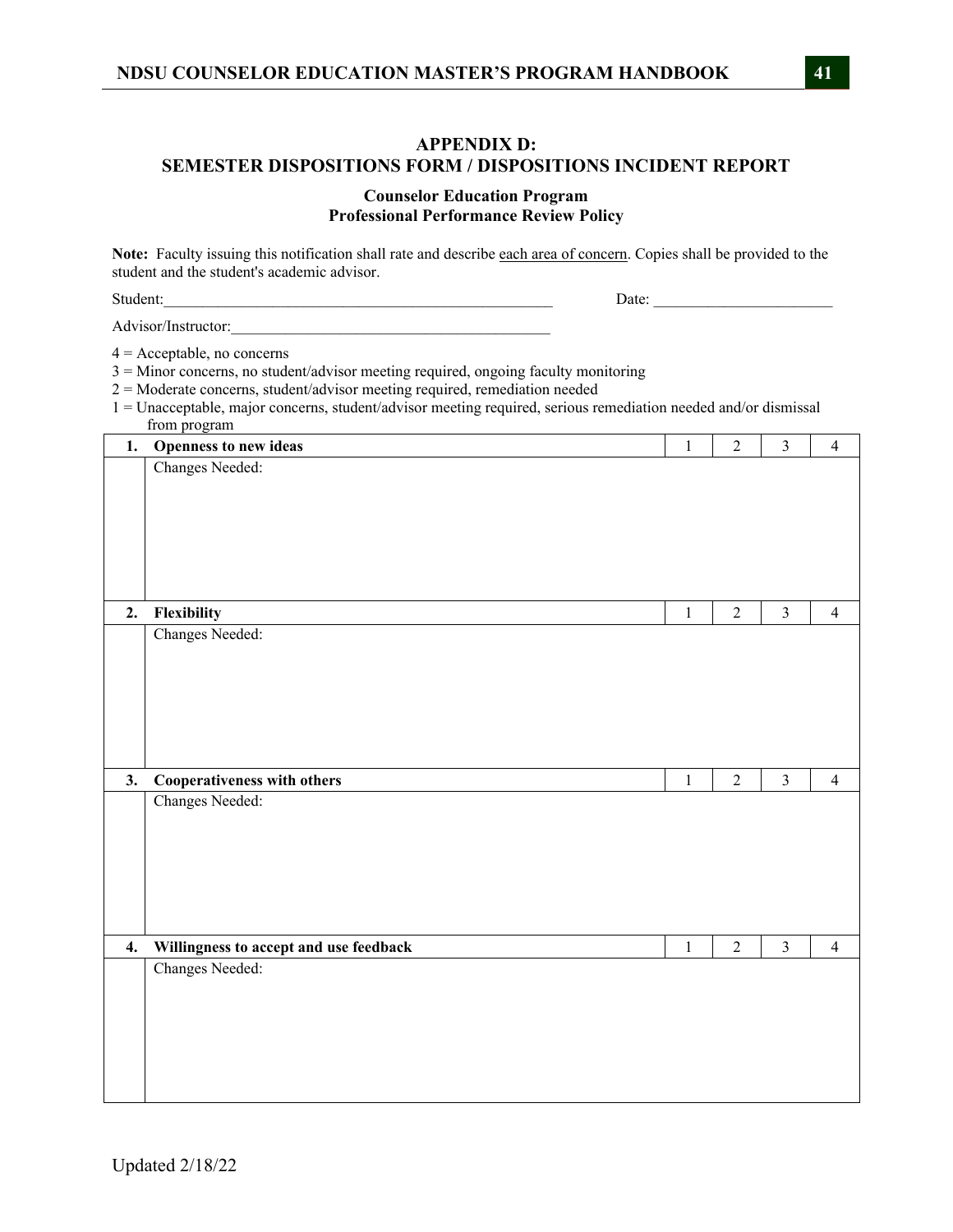| 5. | Awareness of own impact on others                         | $\mathbf{1}$ | $\overline{2}$   | $\mathfrak{Z}$ | $\overline{4}$ |
|----|-----------------------------------------------------------|--------------|------------------|----------------|----------------|
|    | Changes Needed:                                           |              |                  |                |                |
|    |                                                           |              |                  |                |                |
|    |                                                           |              |                  |                |                |
|    |                                                           |              |                  |                |                |
|    |                                                           |              |                  |                |                |
|    |                                                           |              |                  |                |                |
|    |                                                           |              |                  |                |                |
| 6. | Ability to deal with conflict                             | $\mathbf{1}$ | $\overline{c}$   | $\mathfrak{Z}$ | $\overline{4}$ |
|    | Changes Needed:                                           |              |                  |                |                |
|    |                                                           |              |                  |                |                |
|    |                                                           |              |                  |                |                |
|    |                                                           |              |                  |                |                |
|    |                                                           |              |                  |                |                |
|    |                                                           |              |                  |                |                |
|    |                                                           |              |                  |                |                |
|    |                                                           |              |                  |                |                |
| 7. | Ability to accept personal responsibility                 | $\,1\,$      | $\overline{2}$   | $\mathfrak{Z}$ | $\overline{4}$ |
|    | Changes Needed:                                           |              |                  |                |                |
|    |                                                           |              |                  |                |                |
|    |                                                           |              |                  |                |                |
|    |                                                           |              |                  |                |                |
|    |                                                           |              |                  |                |                |
|    |                                                           |              |                  |                |                |
|    |                                                           |              |                  |                |                |
| 8. | Ability to express feelings effectively and appropriately | $\mathbf{1}$ | $\overline{2}$   | $\mathfrak{Z}$ | $\overline{4}$ |
|    | Changes Needed:                                           |              |                  |                |                |
|    |                                                           |              |                  |                |                |
|    |                                                           |              |                  |                |                |
|    |                                                           |              |                  |                |                |
|    |                                                           |              |                  |                |                |
|    |                                                           |              |                  |                |                |
|    |                                                           |              |                  |                |                |
| 9. | Attention to ethical and legal concerns                   | $\mathbf{1}$ | $\boldsymbol{2}$ | $\mathfrak{Z}$ | $\overline{4}$ |
|    | Changes Needed:                                           |              |                  |                |                |
|    |                                                           |              |                  |                |                |
|    |                                                           |              |                  |                |                |
|    |                                                           |              |                  |                |                |
|    |                                                           |              |                  |                |                |
|    |                                                           |              |                  |                |                |
|    |                                                           |              |                  |                |                |
|    |                                                           |              |                  |                |                |
|    |                                                           |              |                  |                |                |
|    | 10. Initiative and motivation                             | $\mathbf{1}$ | $\overline{2}$   | $\overline{3}$ | $\overline{4}$ |
|    | Changes Needed:                                           |              |                  |                |                |
|    |                                                           |              |                  |                |                |
|    |                                                           |              |                  |                |                |
|    |                                                           |              |                  |                |                |
|    |                                                           |              |                  |                |                |
|    |                                                           |              |                  |                |                |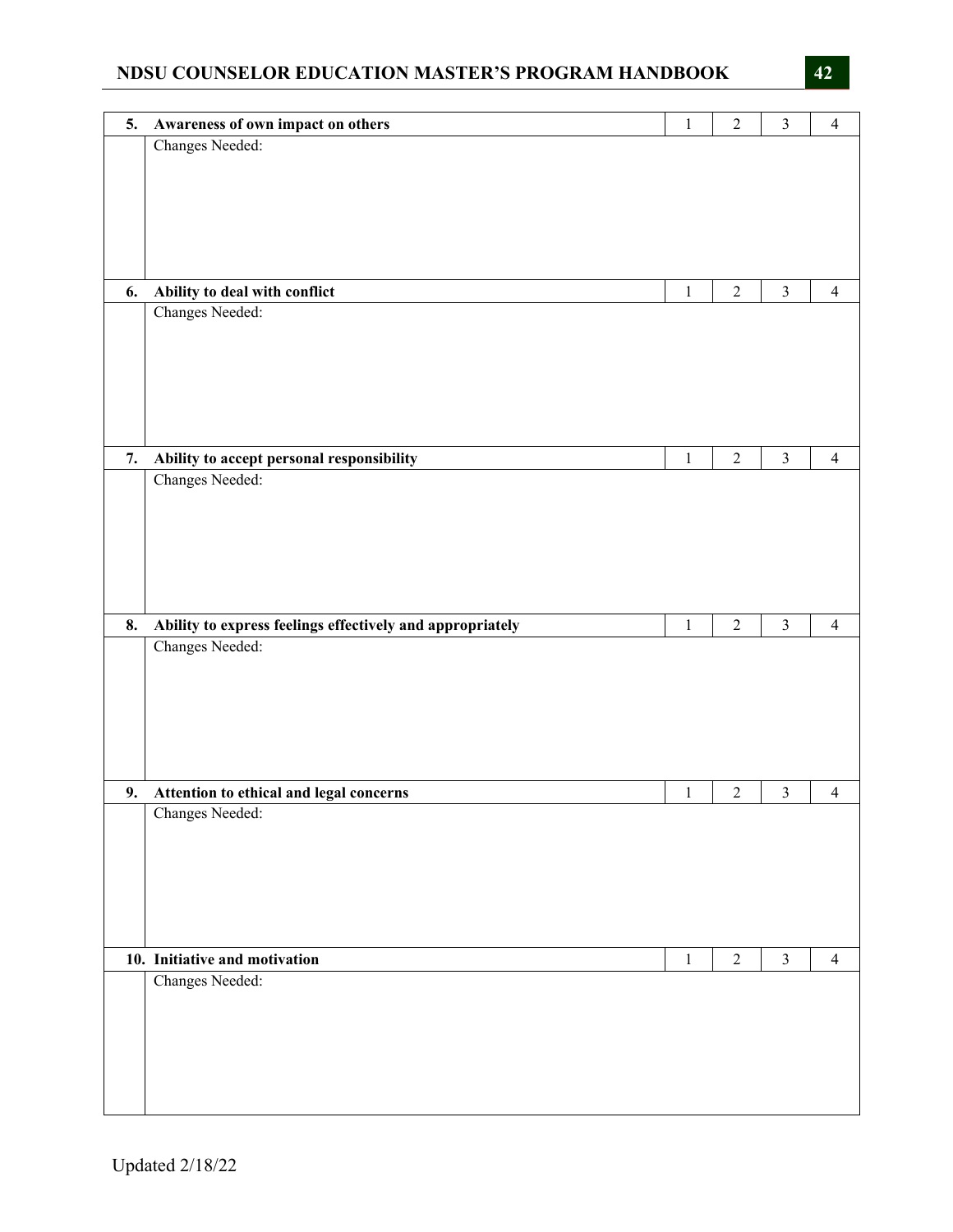| 11. Attention to and sensitivity to diversity issues | Τ. | $\overline{2}$ | 3              | 4              |
|------------------------------------------------------|----|----------------|----------------|----------------|
| Changes Needed:                                      |    |                |                |                |
|                                                      |    |                |                |                |
|                                                      |    |                |                |                |
|                                                      |    |                |                |                |
|                                                      |    |                |                |                |
|                                                      |    |                |                |                |
|                                                      |    |                |                |                |
|                                                      |    |                |                |                |
| 12. Professionalism and professional identity        | 1  | $\overline{2}$ | $\mathfrak{Z}$ | $\overline{4}$ |
| Changes Needed:                                      |    |                |                |                |
|                                                      |    |                |                |                |
|                                                      |    |                |                |                |
|                                                      |    |                |                |                |
|                                                      |    |                |                |                |

#### **OVERALL PLAN OF ACTION** (if needed)

**SIGNATURES** (Only needed from student if there are any scores under a 3. Signatures indicate that the student and issuing faculty/advisor have met to discuss this notification and that the student has received a completed copy.)

Student:\_\_\_\_\_\_\_\_\_\_\_\_\_\_\_\_\_\_\_\_\_\_\_\_\_\_\_\_\_\_\_\_\_\_\_\_\_\_\_\_\_\_\_\_\_\_\_\_\_\_ Date: \_\_\_\_\_\_\_\_\_\_\_\_\_\_\_\_\_\_\_\_\_\_\_

Advisor/Instructor:\_\_\_\_\_\_\_\_\_\_\_\_\_\_\_\_\_\_\_\_\_\_\_\_\_\_\_\_\_\_\_\_\_\_\_\_\_\_\_\_\_ Date: \_\_\_\_\_\_\_\_\_\_\_\_\_\_\_\_\_\_\_\_\_\_\_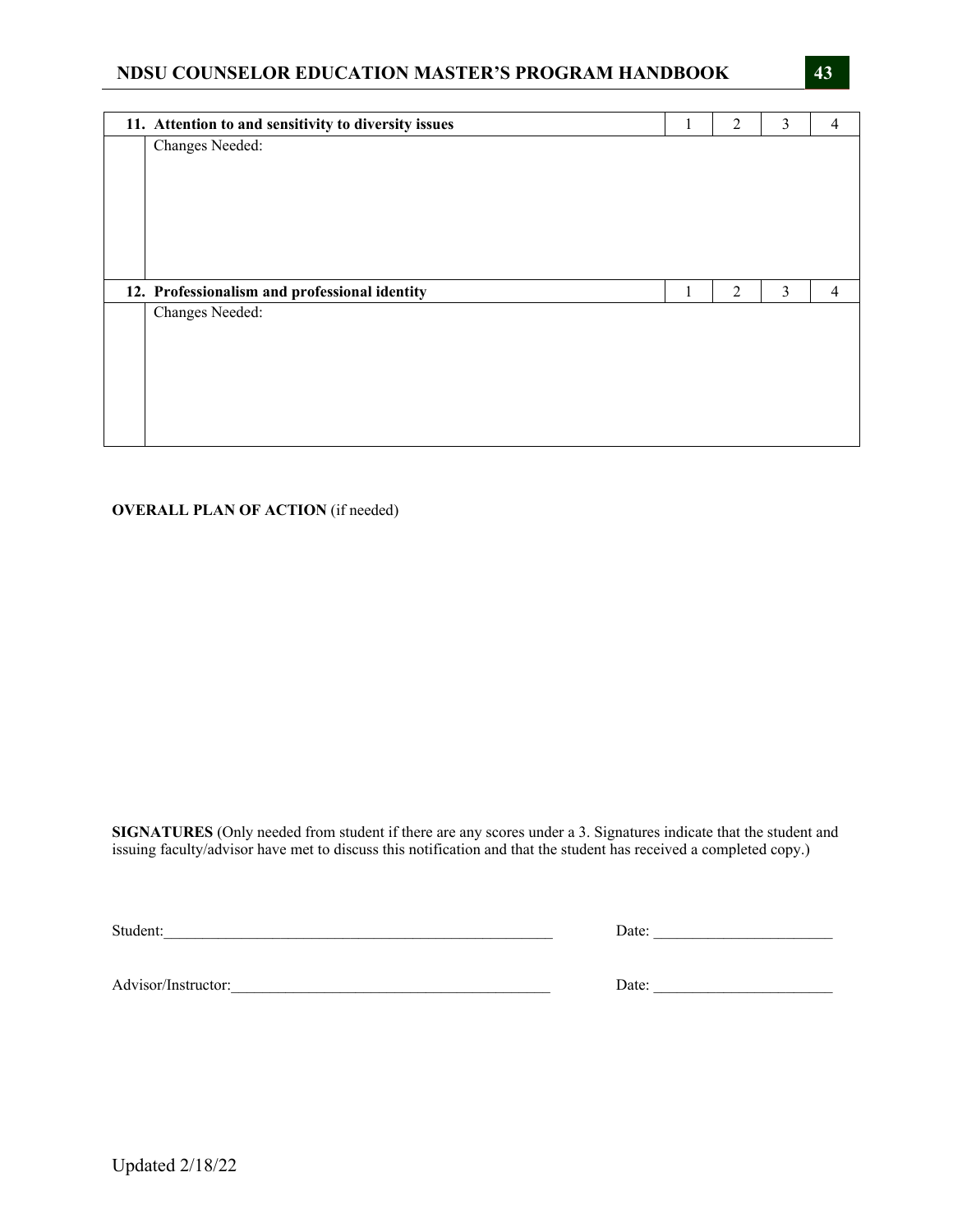| <b>Assessment Points</b>          | <b>Actions and Expectations</b>                                         |
|-----------------------------------|-------------------------------------------------------------------------|
| <b>Assessment Point I:</b>        | Review application                                                      |
| <b>Admissions Process</b>         | 3.0 GPA<br>$\circ$                                                      |
|                                   | Satisfactory letters of recommendation<br>$\circ$                       |
|                                   | Satisfactory admissions essay<br>$\circ$                                |
|                                   | Interview prospective students                                          |
|                                   | Satisfactory responses in group interview<br>$\circ$                    |
|                                   | Satisfactory responses in written essays<br>$\circ$                     |
|                                   | Satisfactory responses in individual interview<br>$\circ$               |
|                                   | Satisfactory professional comportment in role-play<br>$\circ$           |
| Assessment Point II:              | Review students' professional performance each semester                 |
| Professional Dispositions         | Scores of 3 on all areas of the Professional<br>$\circ$                 |
| Assessment                        | Performance Standards Evaluation                                        |
|                                   | Scores below 3 recorded in an Incident Review<br>$\Omega$               |
|                                   | Report and addressed in Remediation Plan                                |
| Assessment Point III:             | Align learning objectives and critical assignments with<br>$\bullet$    |
| <b>Student Learning Outcomes</b>  | <b>CACREP</b> standards                                                 |
|                                   | Assess students' progress on critical assignments                       |
|                                   | Satisfactory scores on assessed CACREP standards<br>$\circ$             |
| <b>Assessment Point IV:</b>       | Require Practicum application<br>$\bullet$                              |
| Pre-Practicum                     | Documented successful completion of prerequisites<br>$\circ$            |
|                                   | Signed agreement to abide by ethical standards of<br>$\circ$            |
|                                   | conduct                                                                 |
| Assessment Point $\overline{V}$ : | Require Internship application                                          |
| Pre-Internship                    | Documented successful completion of Practicum<br>$\circ$                |
|                                   | Satisfactory evaluations from Practicum instructor<br>$\circ$           |
|                                   | and/or site supervisor                                                  |
|                                   | Signed agreement to abide by ethical standards of<br>$\circ$<br>conduct |
| <b>Assessment Point V:</b>        | Assess comprehensive exam scores                                        |
| Pre-Graduation                    | Passing scores on comprehensive exam or retake                          |
|                                   | $\circ$<br>exam                                                         |
|                                   | Review Internship progress                                              |
|                                   | Satisfactory evaluations from Internship instructor<br>$\circ$          |
|                                   | and/or site supervisor                                                  |
|                                   | Review readiness for graduation                                         |
|                                   | Successful audit of graduation requirements<br>$\circ$                  |

**APPENDIX E: Counseling Assessment Plan: Assessment Points Checklist**